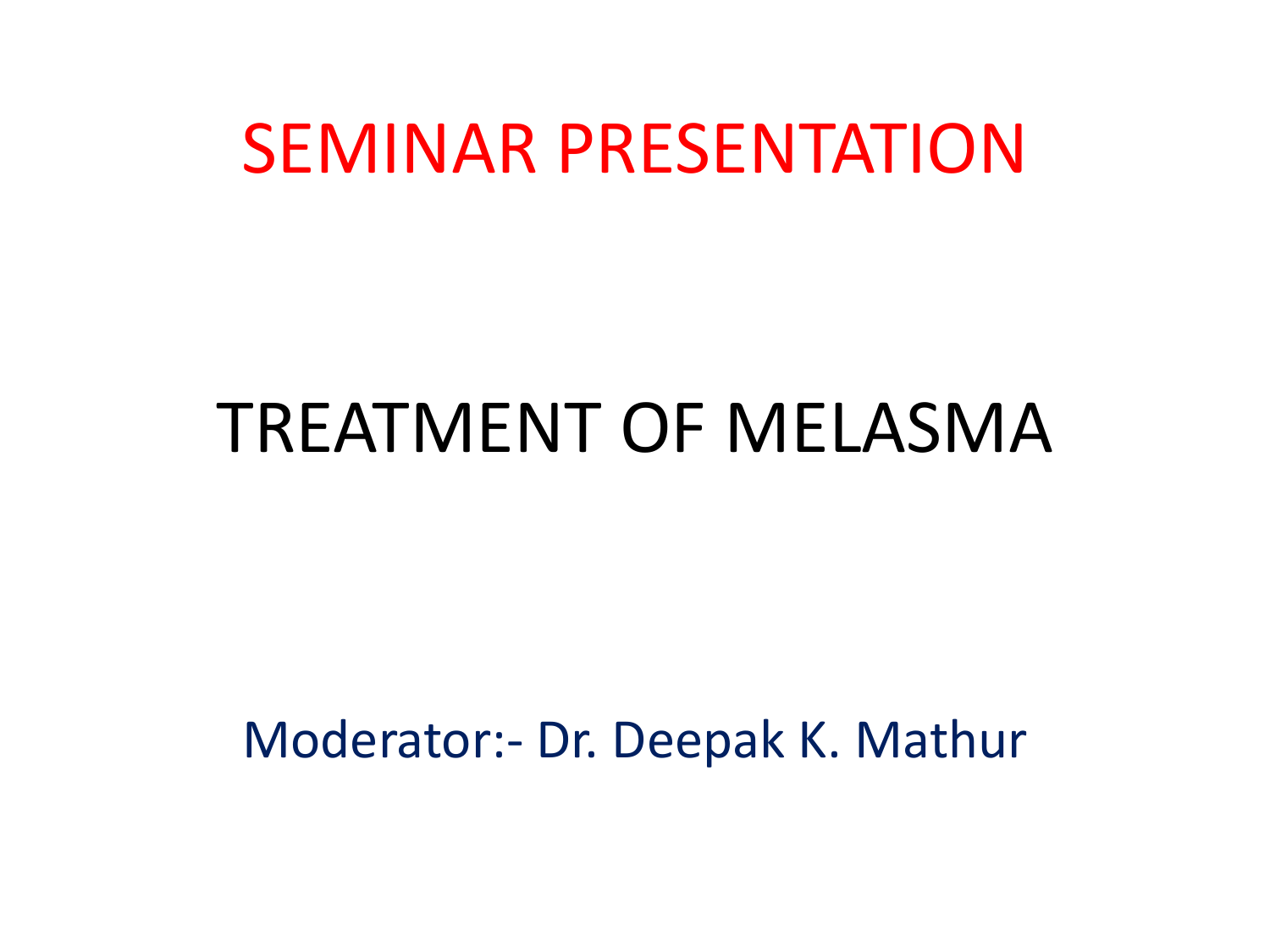## Melasma

- Acquired pigmentary disorder that occurs mainly in women (more than 90% of cases) of all racial and ethnic groups, but particularly affects those with Fitzpatrick skin types IV–VI
- Acquired bilateral symmetrical hypermelonosis
- Irregular light to gray brown macule and patch
- Ill defined margin
- Involved sun exposure area
- **Distribution of melasma-**
- Central facial pattern (63%) : cheek, forehead, nose, chin
- Malar pattern (21%) : cheek, nose
- Mandibular pattern (16%) :chin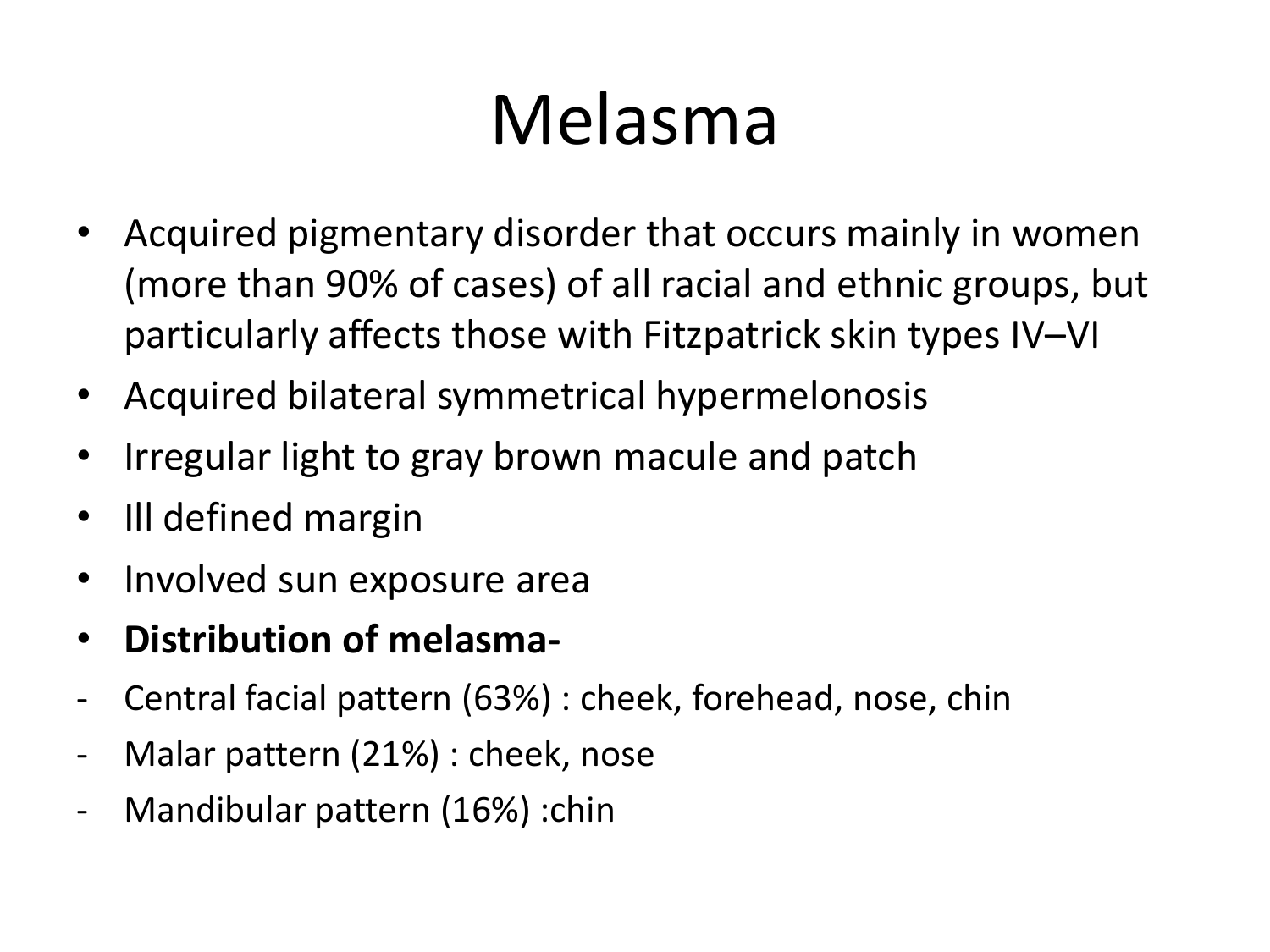- **Cause of melasma-**
- Exact cause unknown
- Light : UVA, UVB, visible light : cause peroxidation of lipids in cellular membranes, leading to generation of free radicals, which stimulate melanogenesis.
- Elevated levels of estrogens and progesterone- pregnancy, contraceptive pill, HRT
- Thyroid disease
- Drug : dilantin, anti-malarial drug, tetracycline, minocycline
- Cosmetic : perfume, color
- Genetic: >30% have a family history of melasma.
- Malnutrition : liver dysfunction, B12 def.
- *J AM ACAD DERMATOL VOLUME 54, NUMBER 5*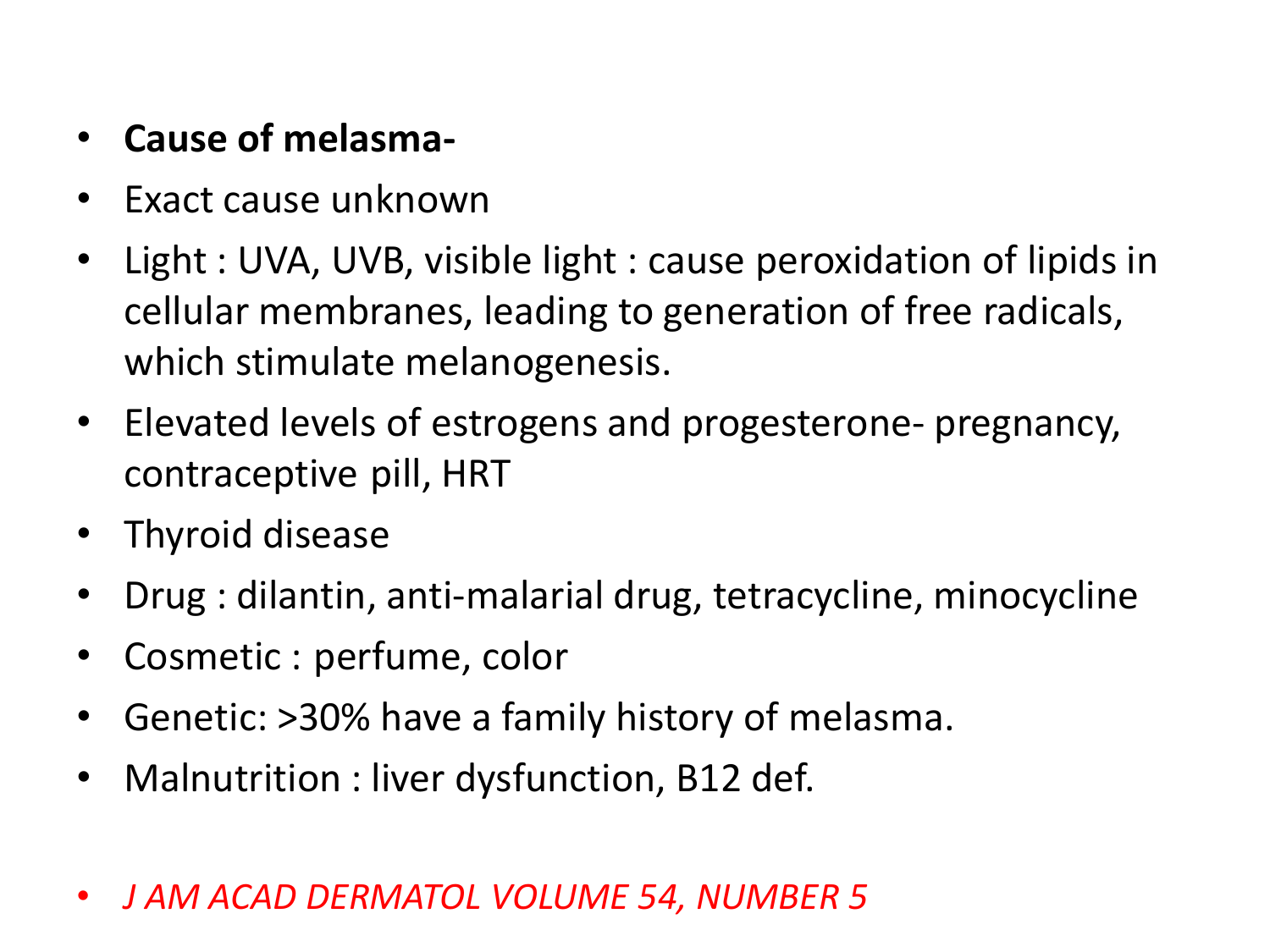## PATHOGENESIS

- I. Number of melanocytes in the lesions may be normal or increased.
- II. Melanosomes both within melanocytes and keratinocytes are increased in size.
- III. Increased expression of α-MSH in keratinocytes and overexpression of stem cell factor in fibroblasts and its receptor C-kit in melanocytes of involved skin.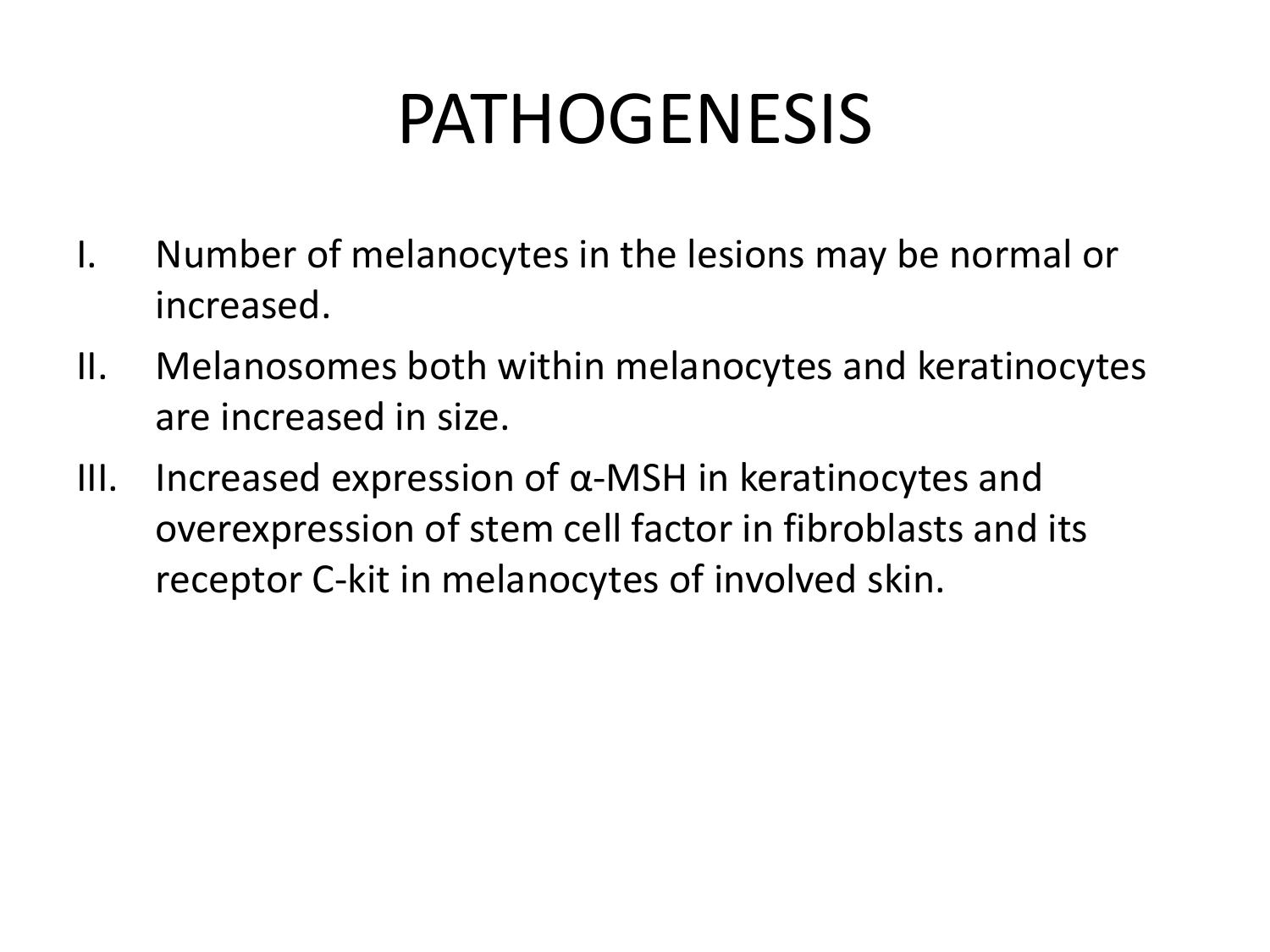## Type of melasma

- Epidermal melasma-
- Light or dark brown color
- Melanin deposition in basal, suprabasal layer of epidermis
- Larger melanocyte with more noticeable dendritic process
- Dermal melasma-
- Blue gray color
- Perivascular melanophage at superficial and middermis
- Melanin granule in dermis
- Mixed epidermal dermal melasma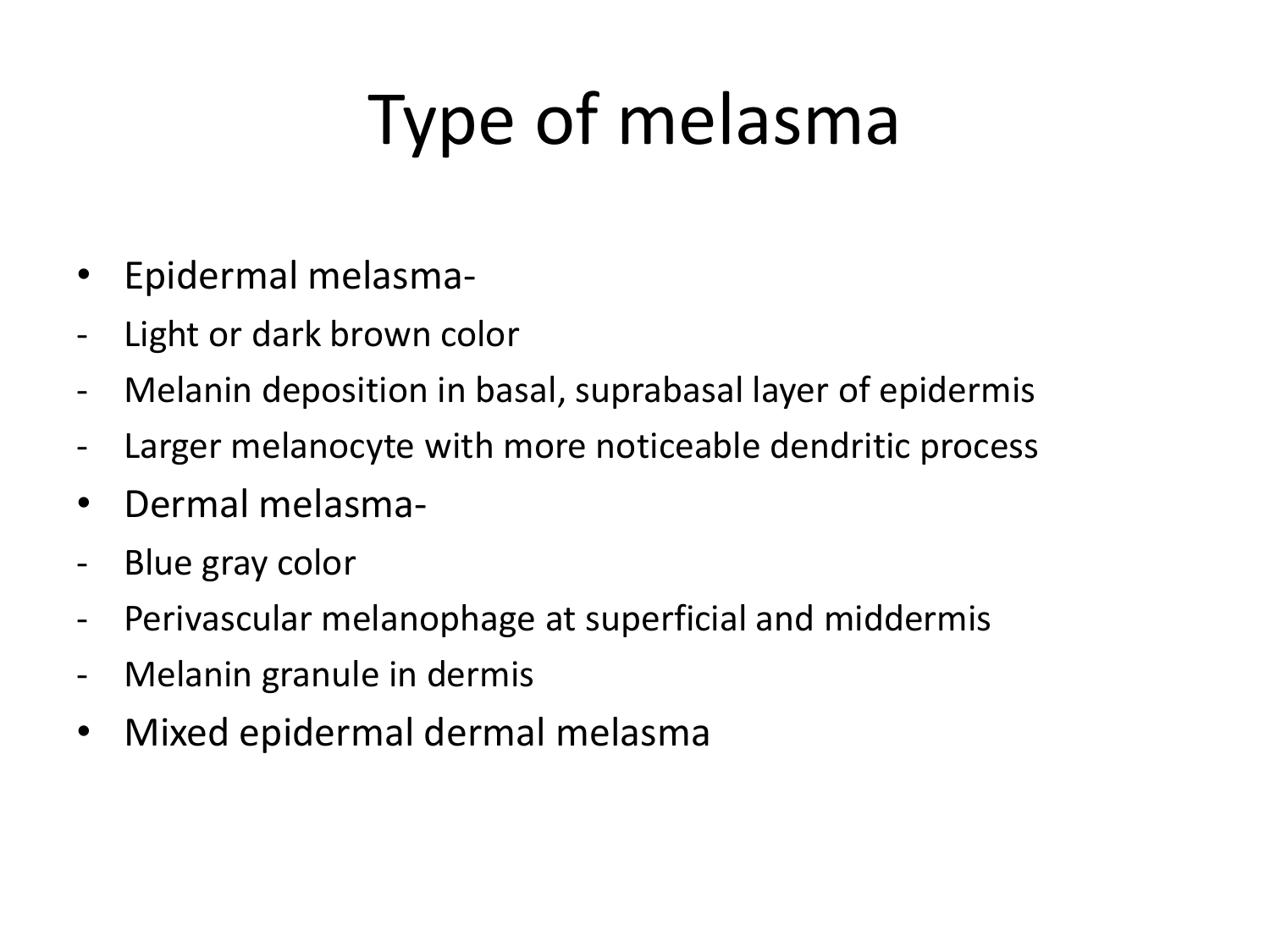- Face is most commonly affected.
- Rarely pigmentation may extend on to V of the neck or may be confined to the forearms.
- On the face, three patterns of melasma are recognized:
- *A. Centrofacial:* the most frequent (63%) pattern, with pigmentation on cheeks, forehead, upper lip, nose, and chin.
- *B. Malar:* constituting 21%, with pigmentation present only on cheeks and nose.
- *C. Mandibular:* the least common (16%), with pigmentation on ramus of the mandible.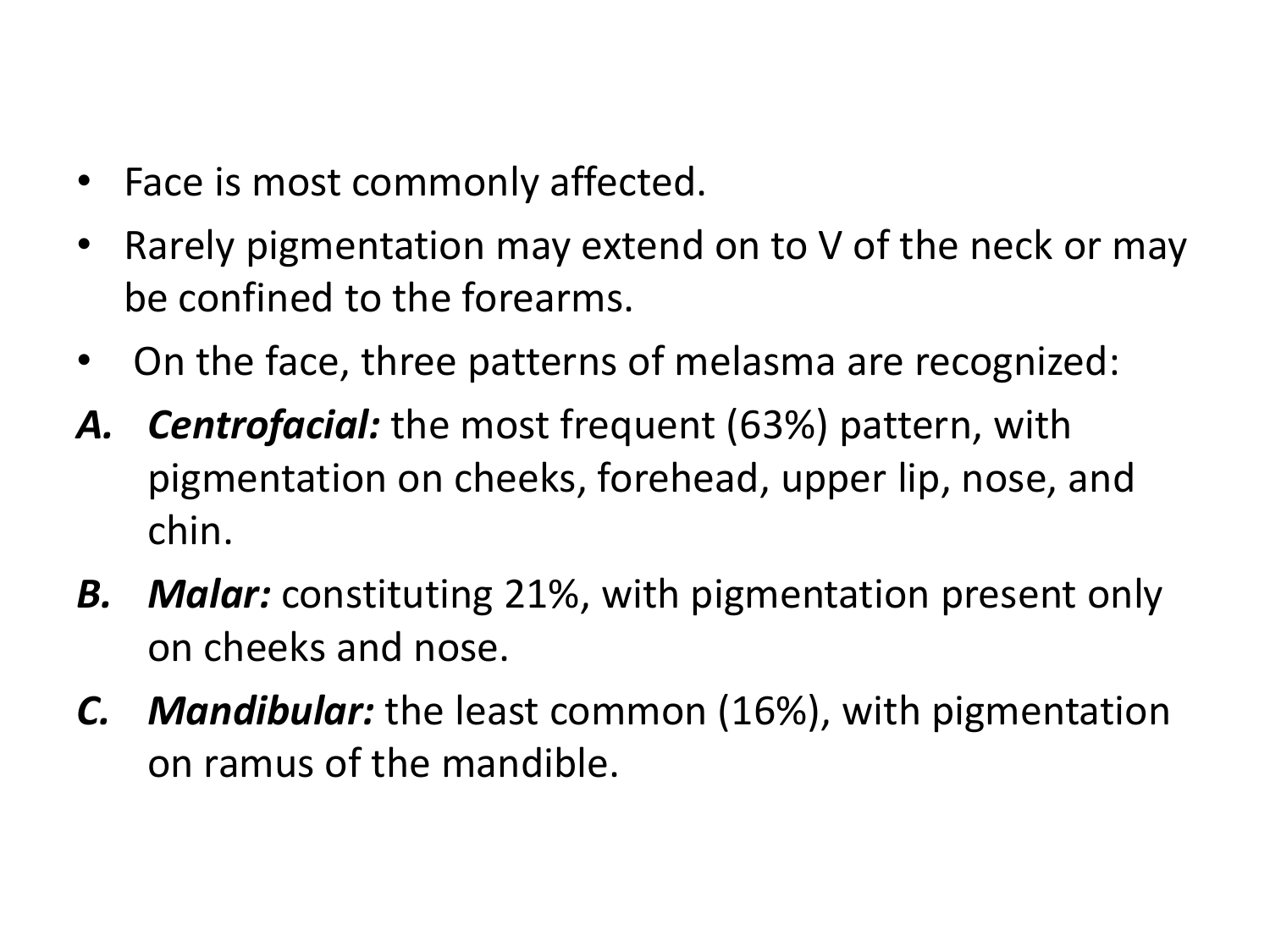## **COURSE**

- Depending on the natural history of the lesions, melasma may also be classified into:
- *a. Transient type:* which disappears within a year of withdrawal of hormonal stimulus.
- *b. Persistent type* : which persists for more than a year after withdrawal of hormonal stimulus and is maintained by UVR and other factors.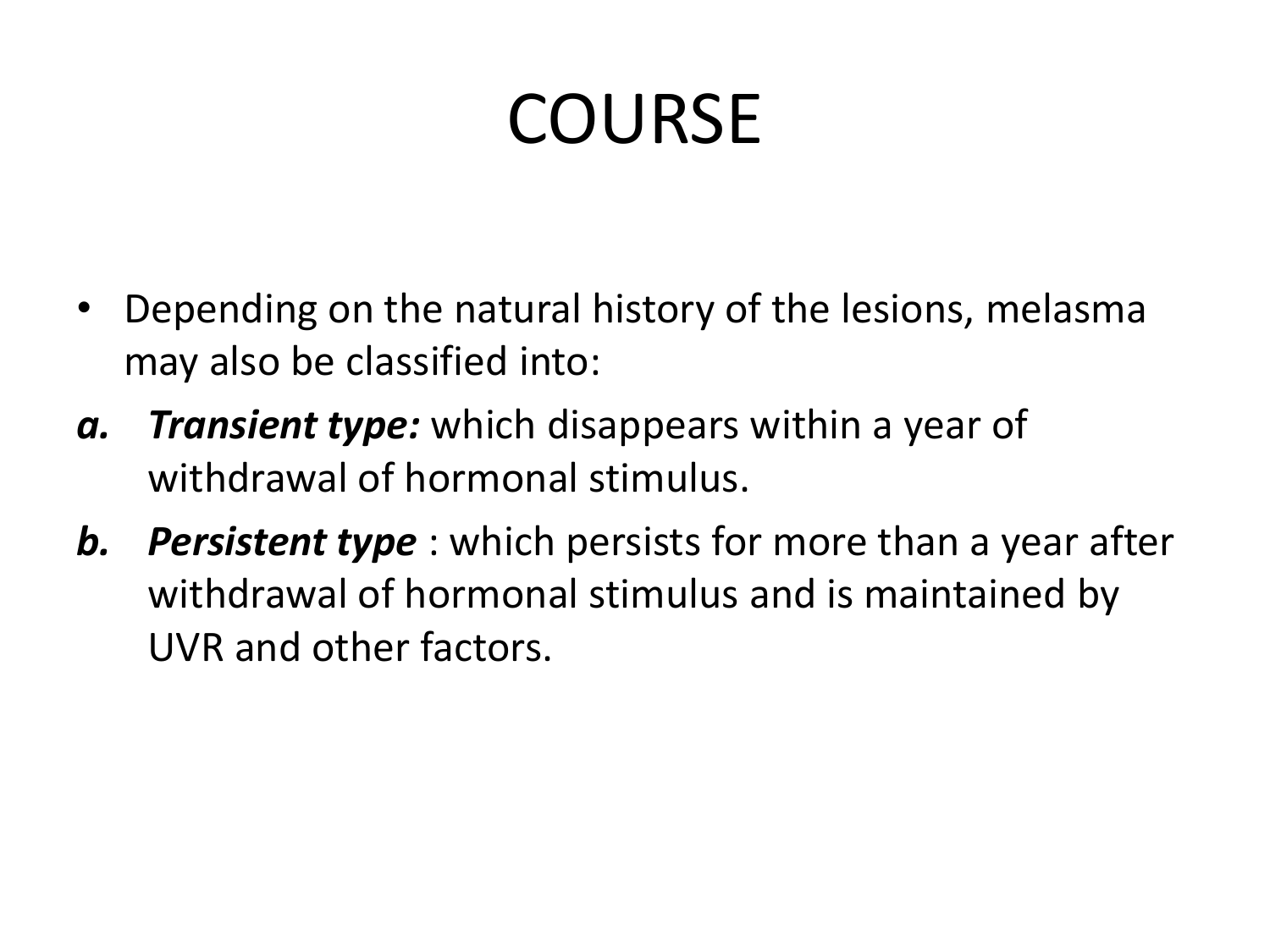## Evaluating melasma- MASI and PGA

- The Melasma Area Severity Index (MASI) evaluates the severity of the melasma in each of the four regions,
	- $\checkmark$  forehead (30%)
	- $\checkmark$  right malar region (30%)
	- $\checkmark$  left malar region (30%)
	- $\checkmark$  chin (10%),
- Based on three variables:
- a) percentage of the total area involved (A),
- b) darkness of the macules (D)
- c) homogeneity (H).
- The scored range is from 0 to 48.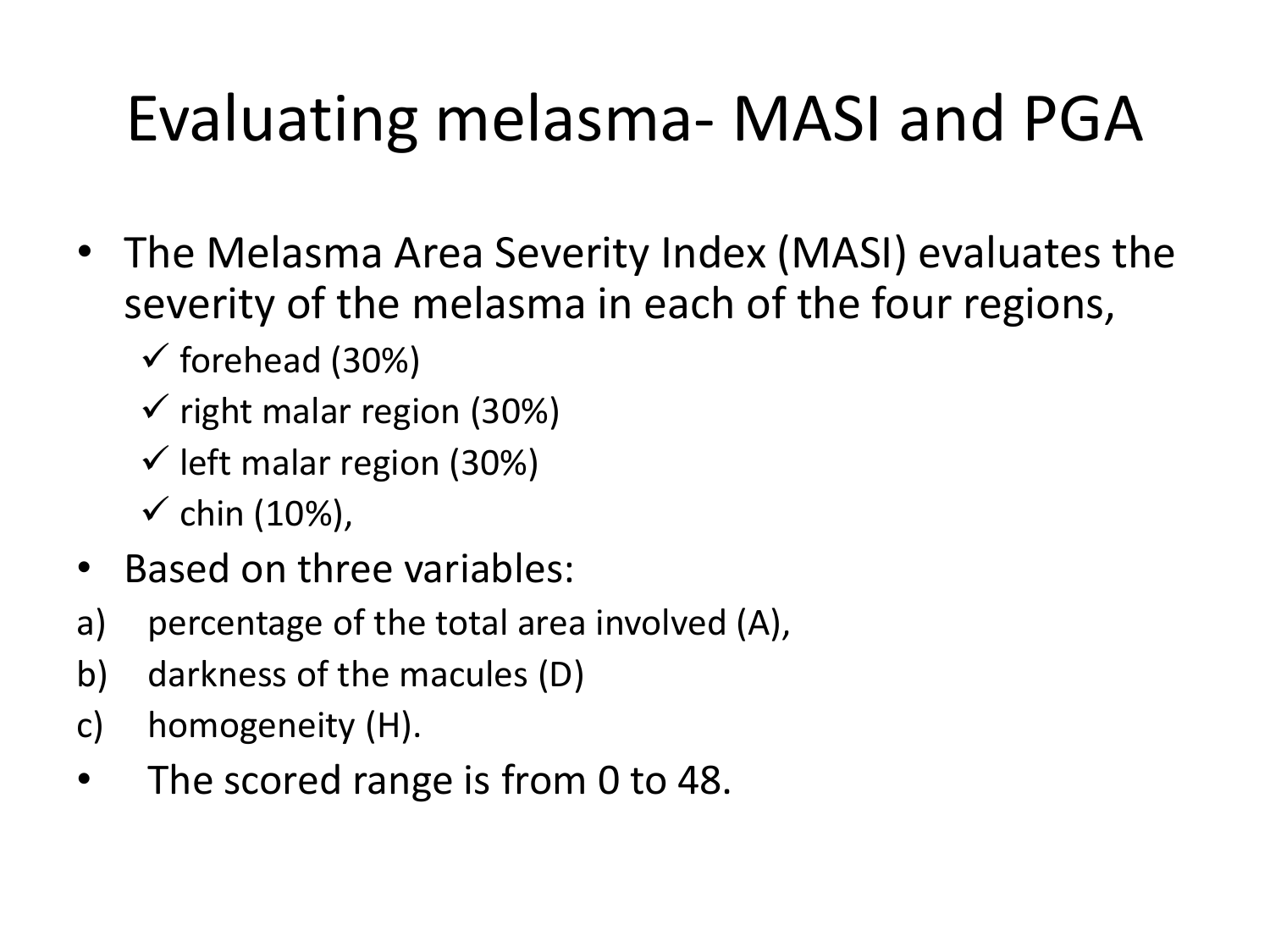

**Figure 1 Melasma: (a) mild, (b) moderate, (c) severe.**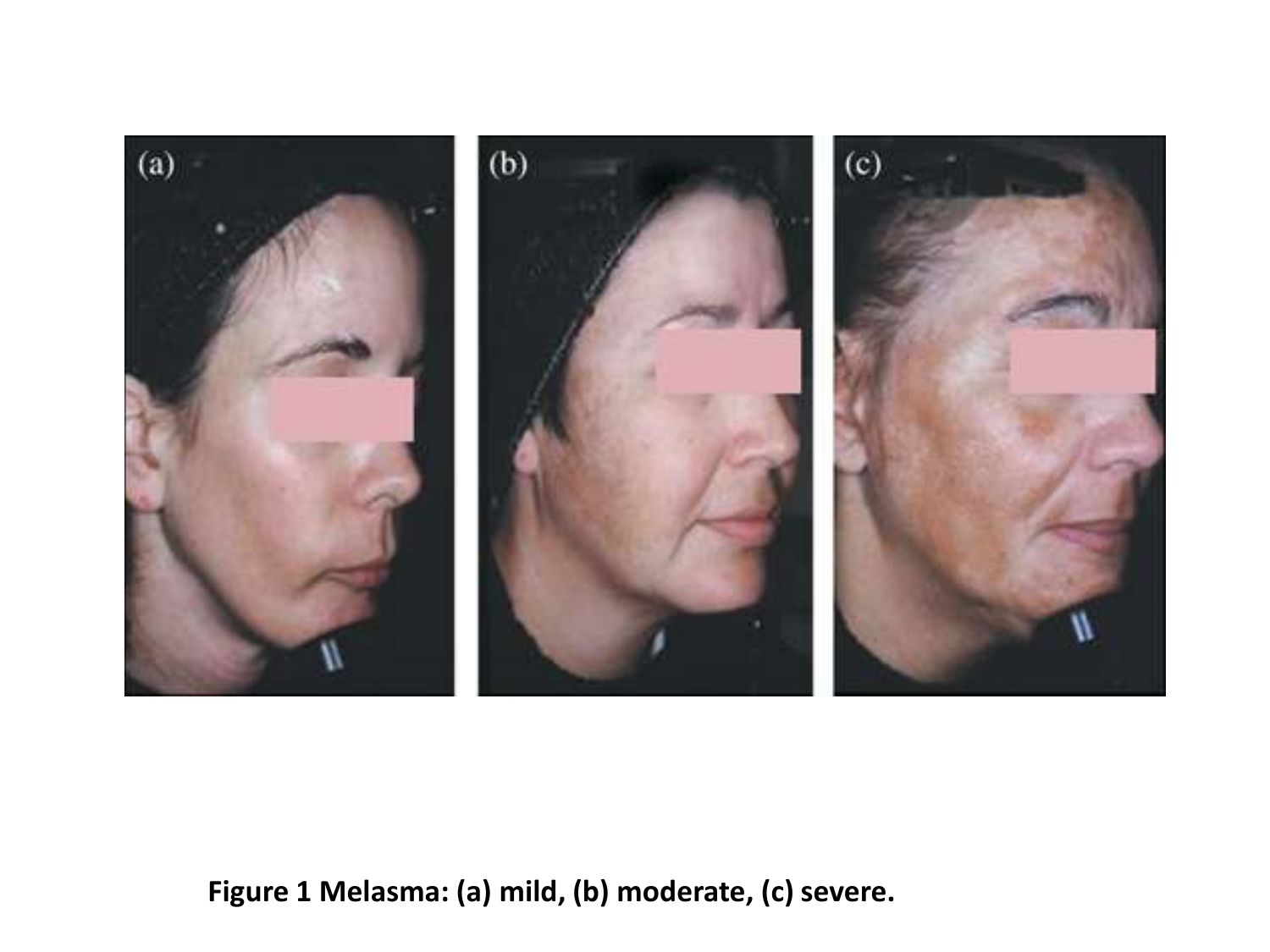## **Treatment of melasma**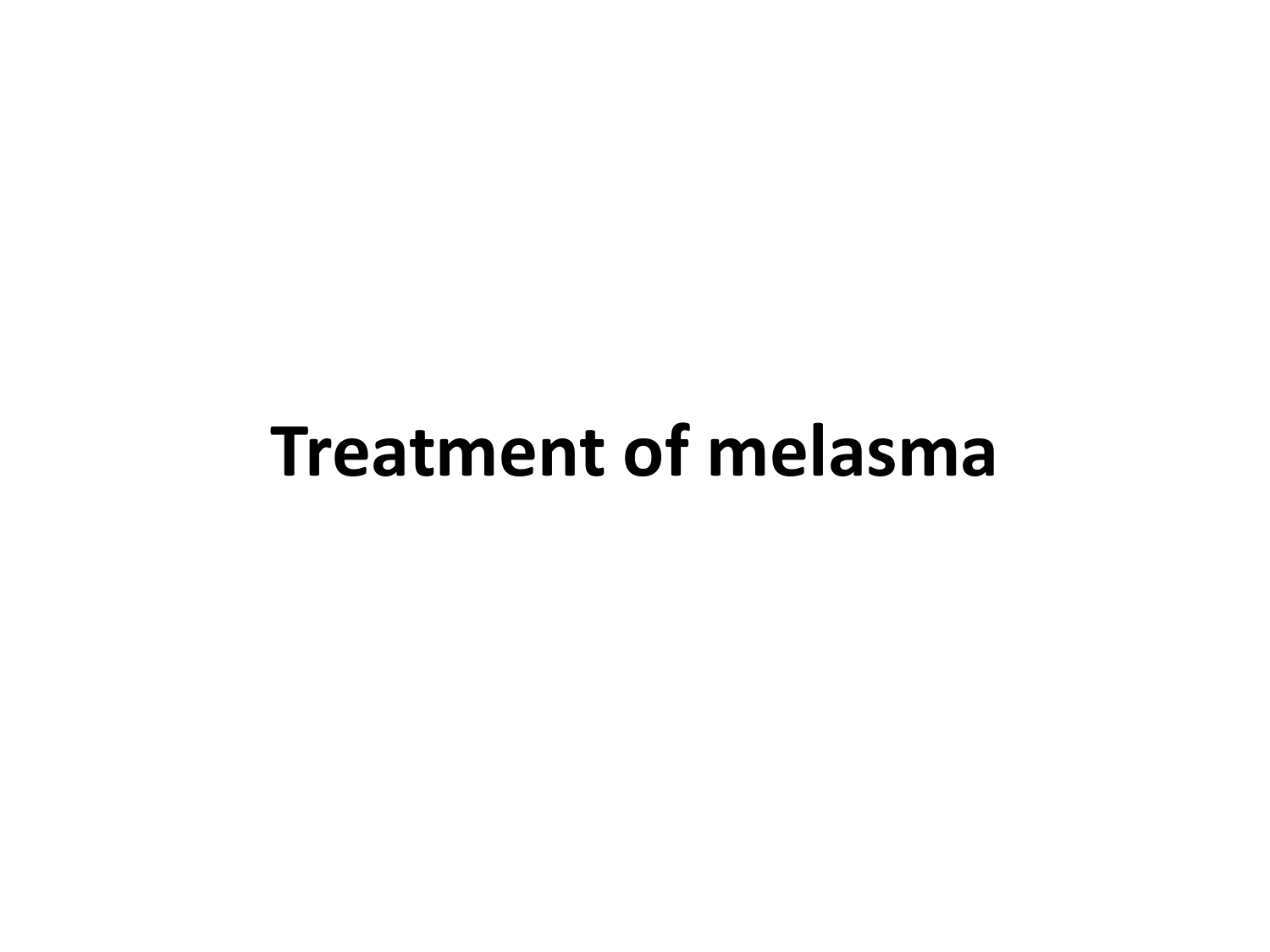# **Topical hypopigmenting Topical hypopigmenting**

- **agents-** Sunscreens Hydroquinone
- (HQ),
- Tretinoin (RA),
- Kojic acid, and
- Azelaic acid

- peels
- **Physical Set of Schemical Press**<br>• Glycolic a<br>• Chemical Peels<br>• Trichloroa<br>acid [TCA<br>• Trichloroa • Glycolic acid [GA],
	- Trichloroacetic
		- acid [TCA]

**laser therapy and**  pue • pulsed CO2<br>laser<br>• Q-switched<br>alexandrite<br>laser. laser laser therapy • Q -switched alexandrite laser.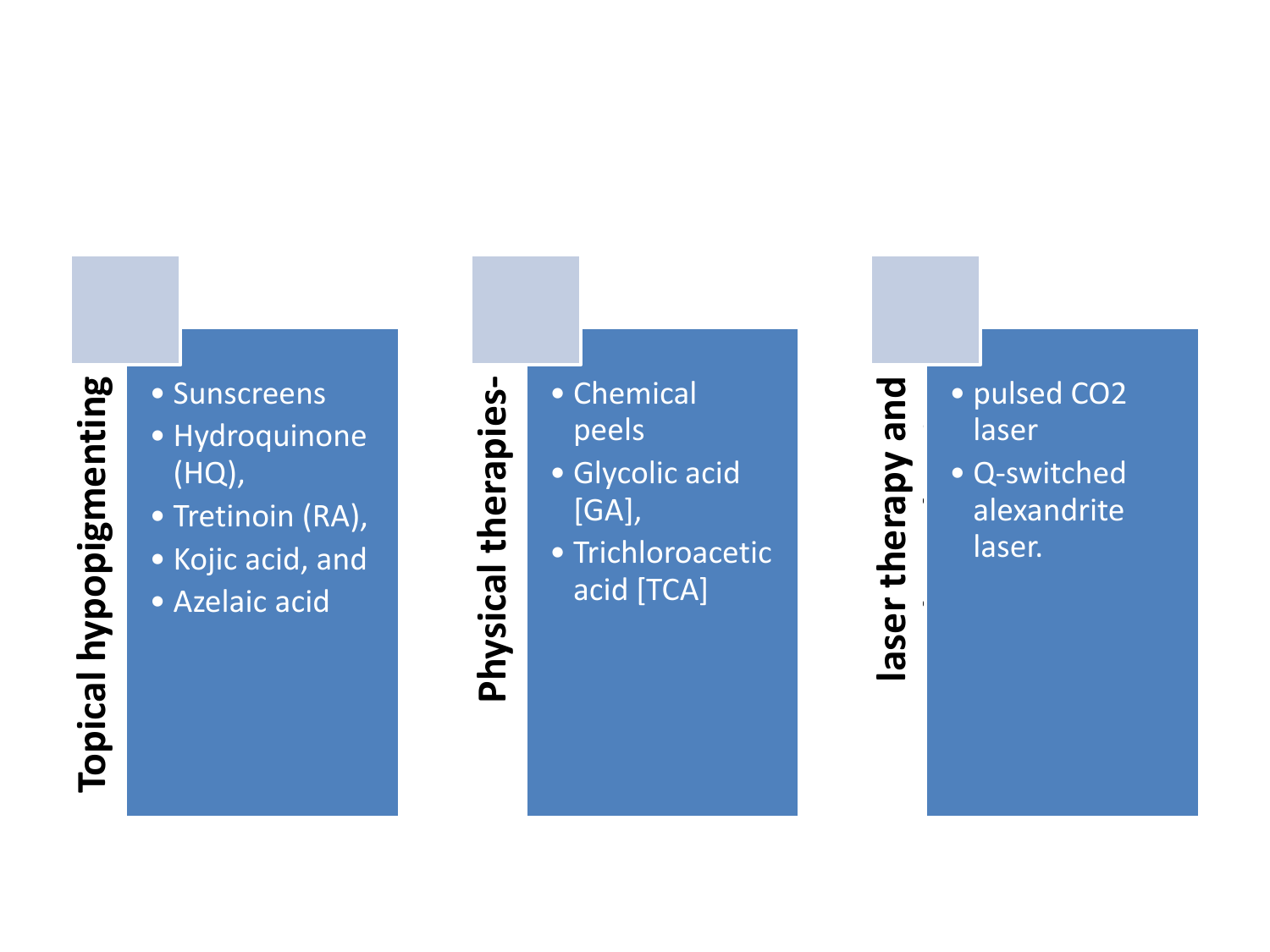## TOPICAL THERAPIES

#### **Sunscreens-**

- Patients should be educated on the use of daily broad spectrum sunscreen with a sun protection factor (SPF) of 30 and sun-protective measures, such as avoidance and protective clothing.
- Sunscreens containing physical blockers, such as titanium dioxide and zinc oxide, are preferred over chemical blockers because of their broader protection
- Although clinical studies have shown that serum vitamin D levels are reduced in sunscreen users compared to nonusers, these levels are still within normal range.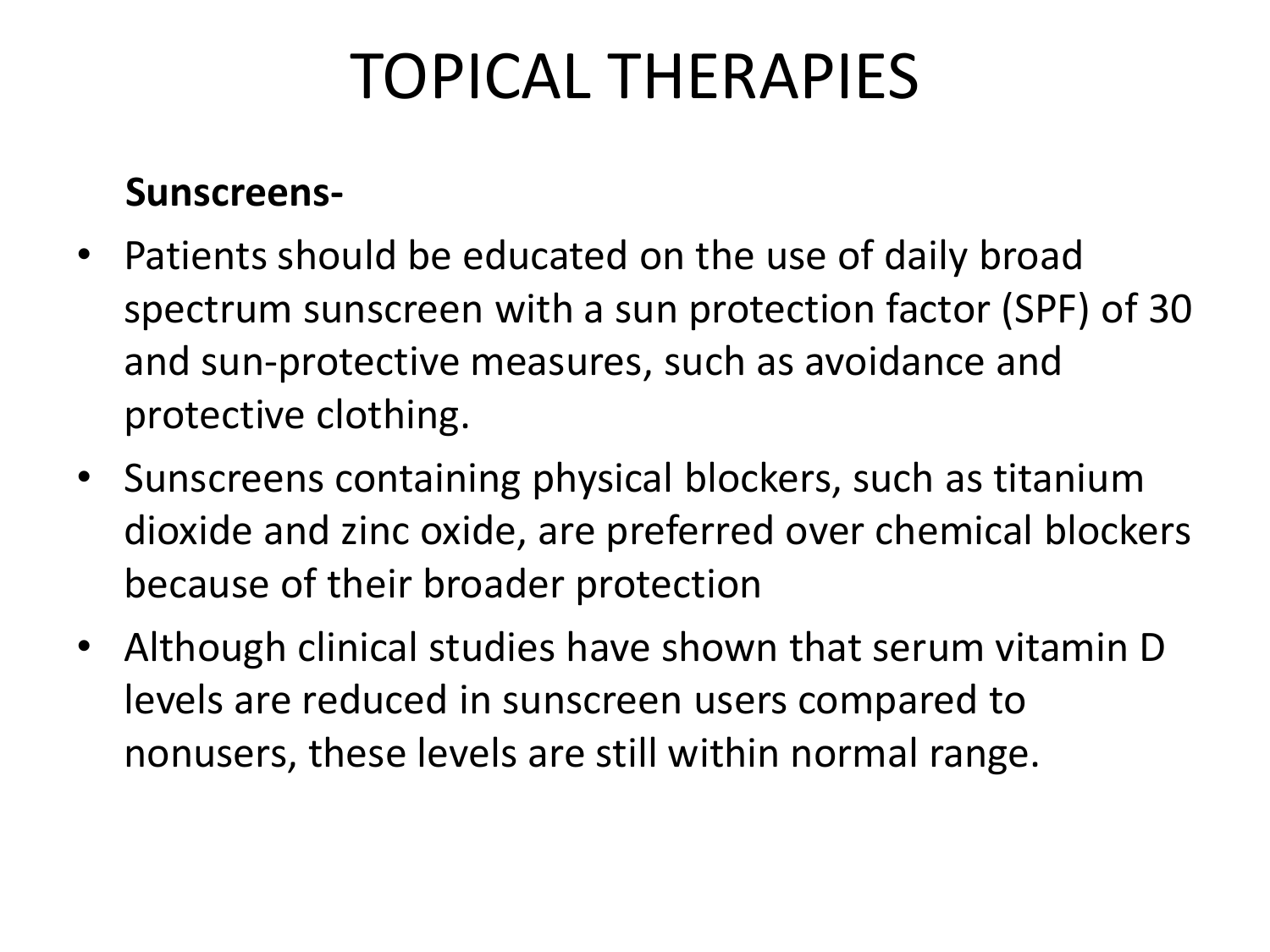## **Hydroquinone**

- Inhibits tyrosinase.
- Other proposed mechanisms- inhibition of DNA and RNA synthesis, degradation of melanosomes, and destruction of melanocytes.
- Can cause permanent depigmentation when used at high concentrations for a long period of time.
- Used at concentrations 2% 5%,
- Adverse effects- irritant dermatitis, contact dermatitis, postinflammatory pigmentation, ochronosis, and nail bleaching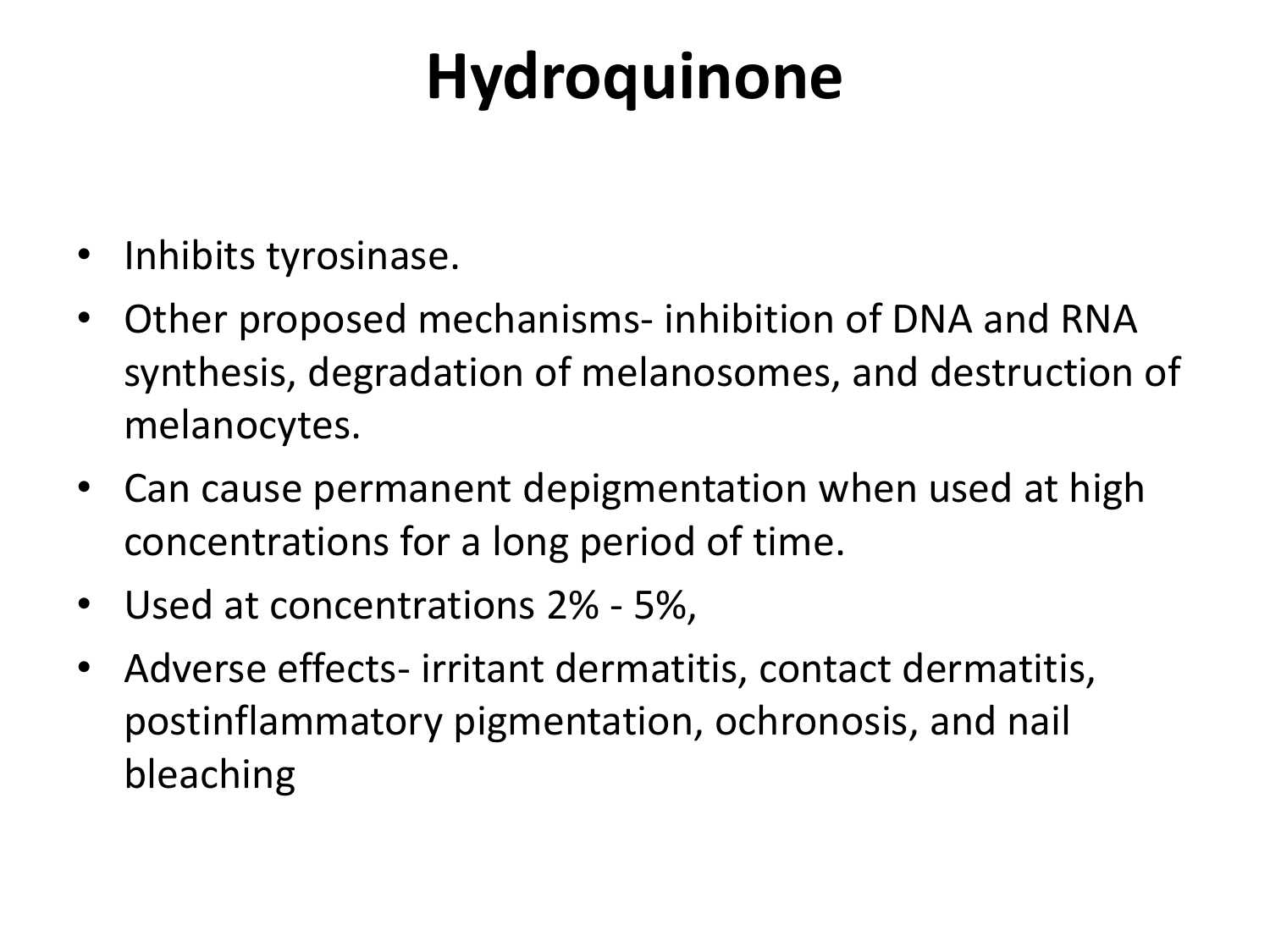- Ennes et al. reported on the use of HQ 4% in a double-blind, placebo controlled trial involving 48 patients
- Both applied twice daily for 12 weeks; both contained a sunscreen with a SPF of 30.
- Results- HQ group total improvement- 38%, Partial improvement and no treatment failures-57%, and 5% Discontinued therapy
- Placebo group- total improvement- 8%, partial improvement-58%, treatment failures- 17%
- Both therapies were well tolerated, with no serious adverse events reported.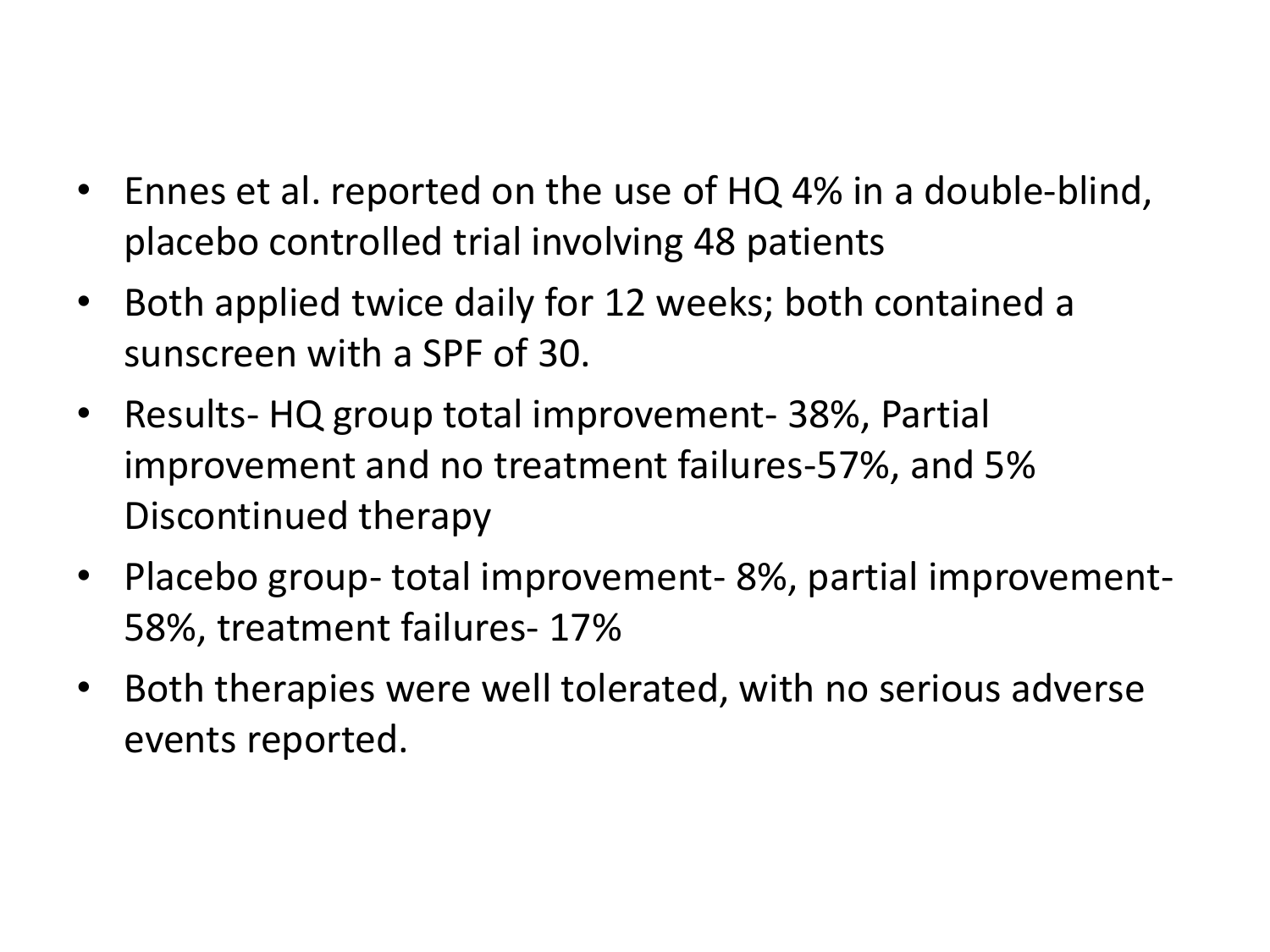- In a more recent placebo-controlled study, HQ 4% was compared with a skin whitening complex consisting of a mixture of-
- Uva ursi extract (a competitive inhibitor of tyrosinase that provokes chemical decoloration of melanin),
- Biofermented Aspergillus(chelates copper ion needed for tyrosinase activity),
- Grapefruit extract (exfoliative action), and
- Rice extract (hydrating function)
- In 30 patients over a 3-month period.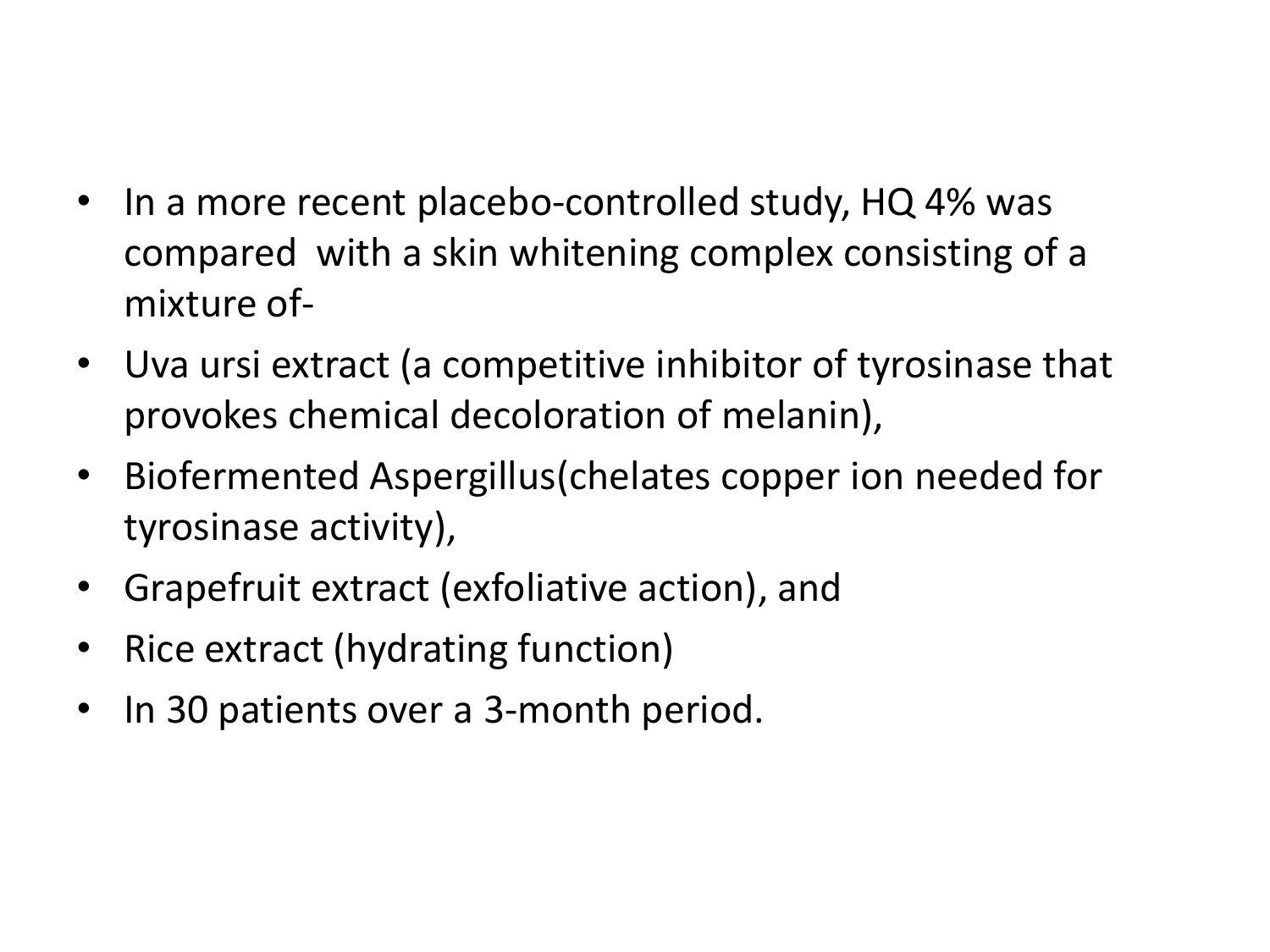- Treatment evaluation consisted of patient questionnaires and two independent observers.
- According to the observer evaluations-
- HQ group-77% improvement with a 25% side-effect rate, primarily pruritus
- Skin-whitening complex- 67% improvement and 0% side effects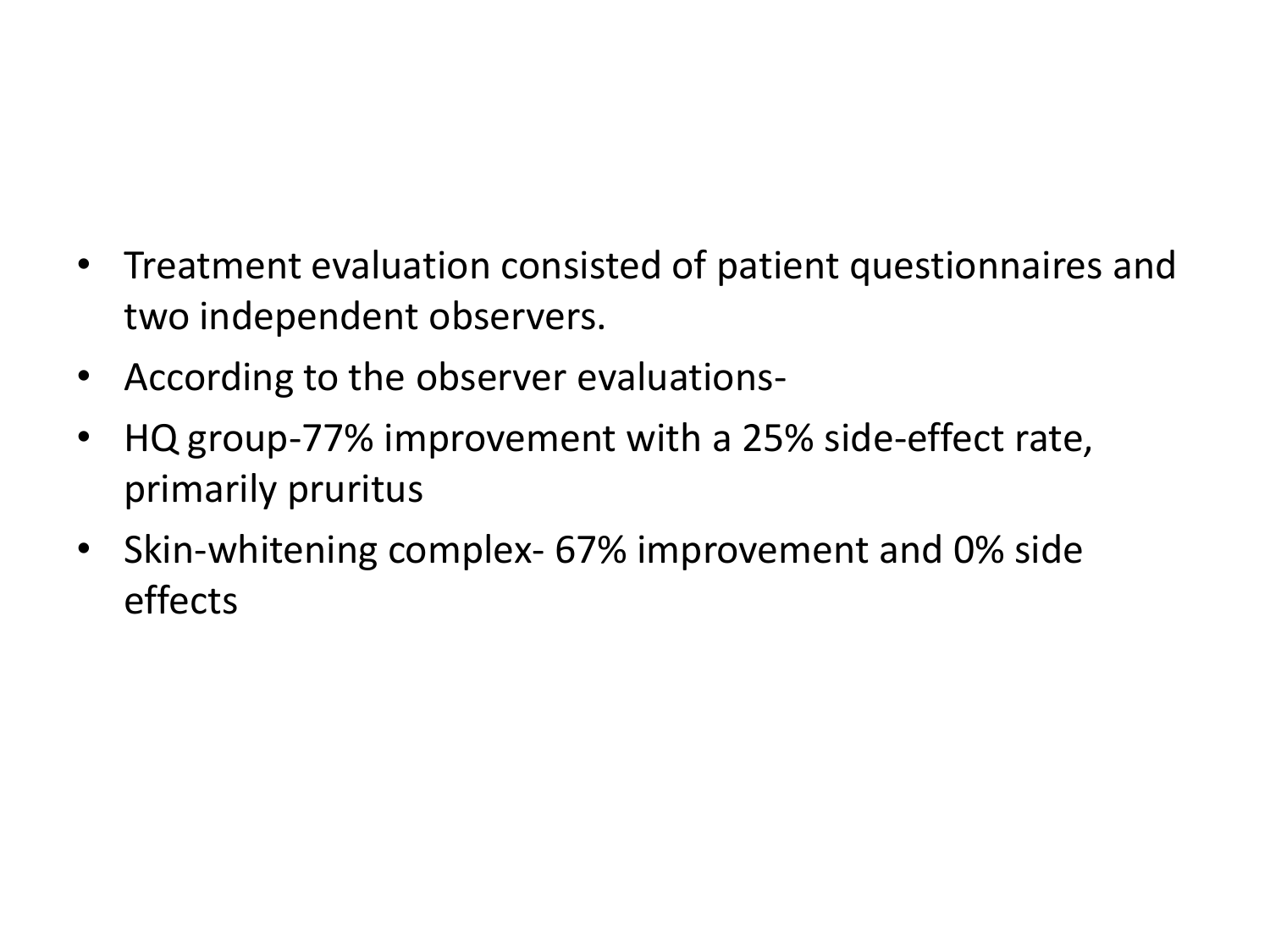## **Retinoids**

### • **Tretinoin**-

- Inhibitory effect on tyrosinase by inhibiting the enzyme's transcription, as well as on dopachrome conversion factor, with a resulting interruption of melanin synthesis.
- Reduces hyperpigmentation through the induction of desquamation.
- Concentrations 0.05% to 0.1% have been used
- Side effects- erythema and peeling in the area of application; pIH.
- RA 0.1% has been used to treat melasma in 30 black patients, with results indicating that the average MASI score of the tretinoin-treated group decreased by 32% vs 10% from baseline in the vehicle control group.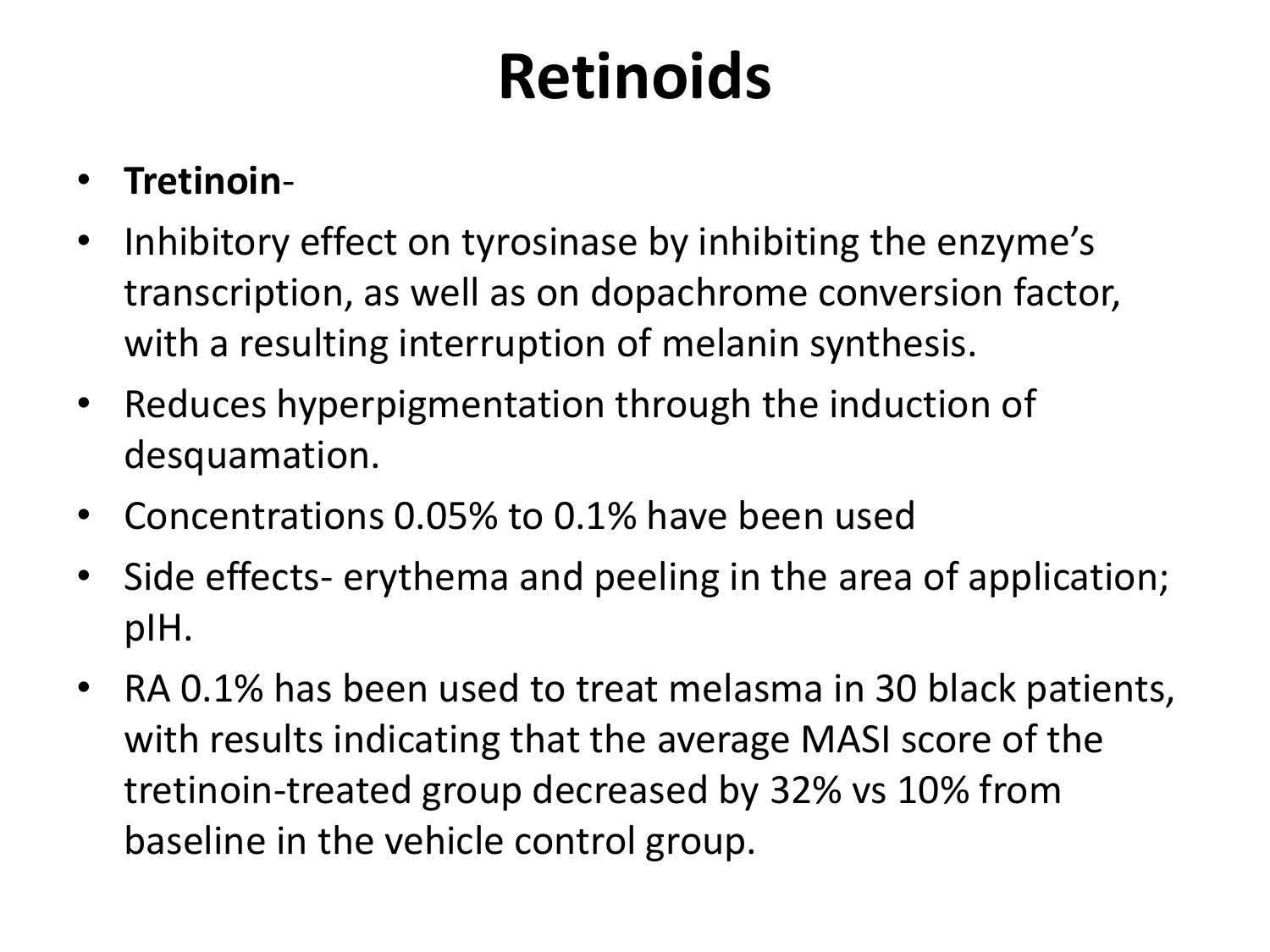- Histological examination of treated skin- significant decrease in epidermal pigmentation in the RA group compared with the control group.
- Another RCT of 0.1% RA once daily in 38 Caucasian women indicated that 13 of 19 tretinoin-treated patients (68%) were clinically rated as improved or much improved, compared with 1 of 19 patients (5%) in the vehicle group (P= .0006).
- Significant improvement first occurred after 24 weeks of tretinoin treatment.
- Colorimetry (an objective measure of skin color) demonstrated a 0.9 unit lightening of tretinoin-treated melasma and a 0.3 unit darkening with vehicle ( $P = .01$ ).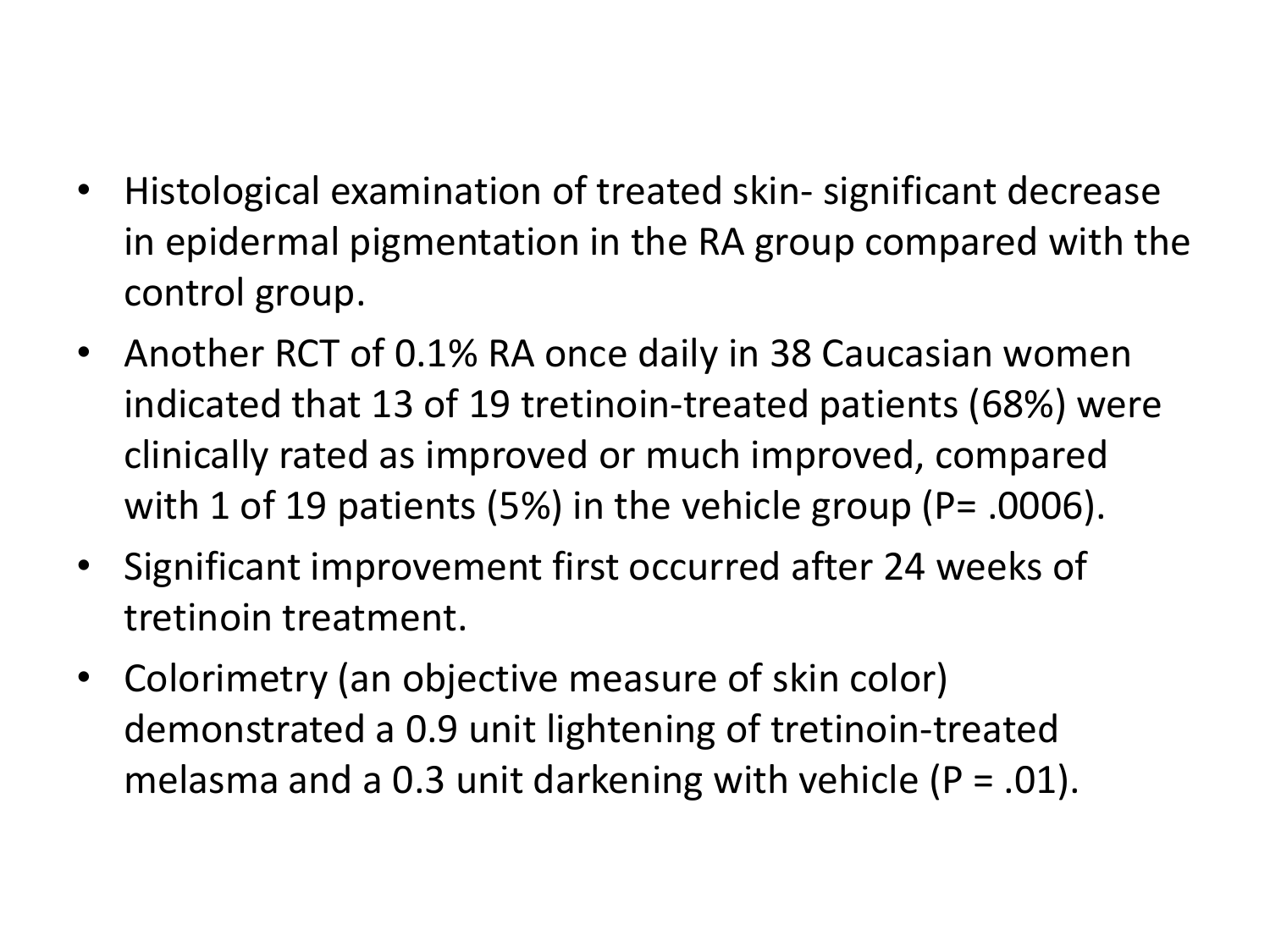## **Adapalene**.

- Adapalene is a naphthoic acid derivative with potent retinoid activity; it controls cell proliferation and differentiation and has significant anti-inflammatory action.
- A randomized trial of 0.1% adapalene versus 0.05% tretinoin for 14 weeks in 30 Indian patients indicated a 41% and 37% reduction in MASI scores with adapalene and tretinoin, respectively (not significant).
- Side effects were significantly more frequent with tretinoin than with adapalene; 63% of patients treated with tretinoin suffered with pruritus, burning, dryness, erythema and scaling compared with mild erythema and a burning sensation in 8% and dryness in 13% of patients treated with adapalene.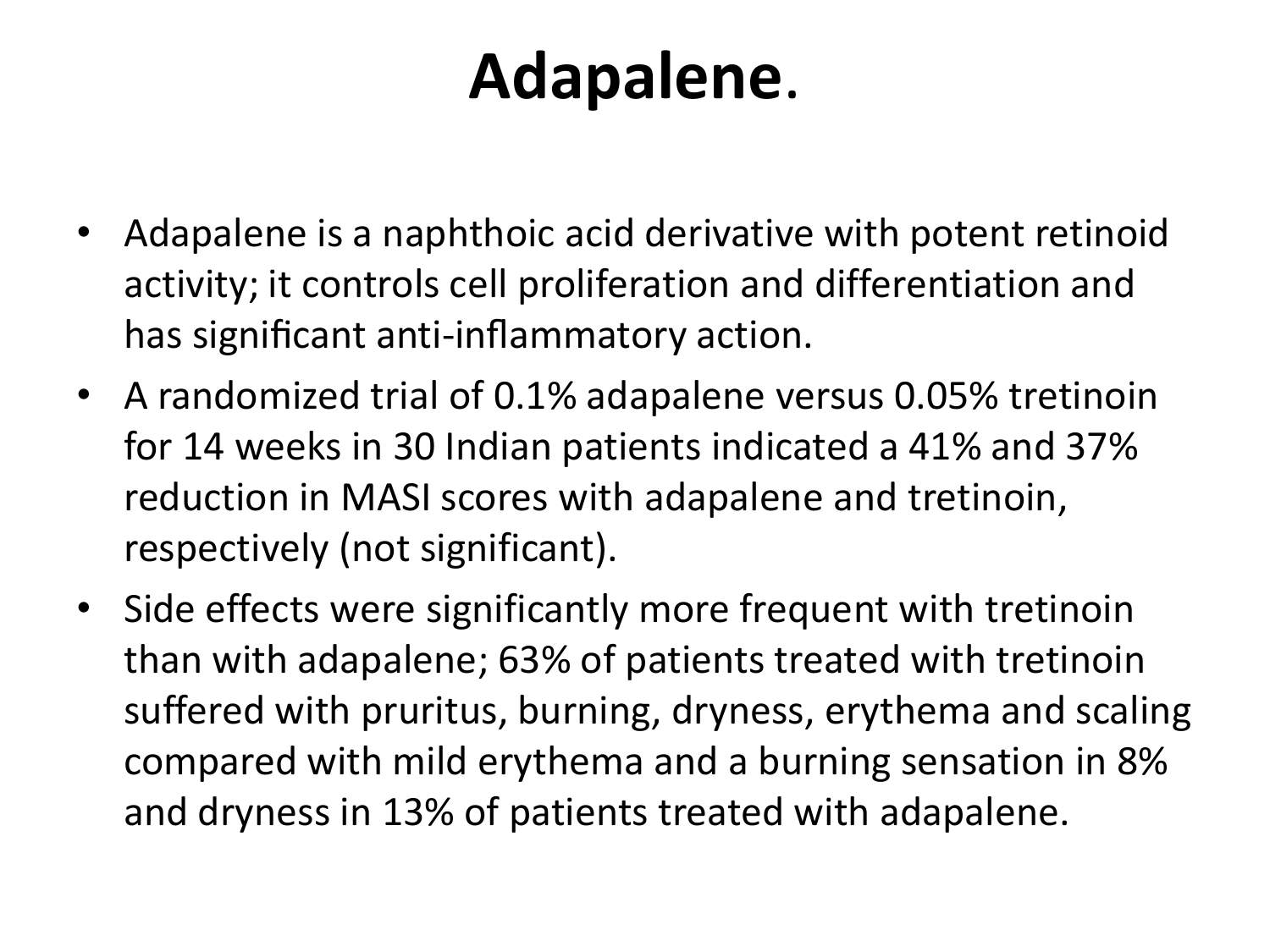## Azelaic acid

- Naturally occurring as a dicarboxylic acid, isolate from the organism responsible for Pityriasis versicolor
- Antiproliferative and cytotoxic effects on melanocytes, which are mediated via inhibition of mitochondrial oxidoreductase activity and DNA synthesis.
- Weak competitive inhibitor of tyrosinase in vitro.
- Available as a cream at a concentration of 15% to 20%.
- A 20% azelaic acid based cream has been used to treat 39 patients for 6 months with two applications per day.
- Overall judgment of physician and patient were excellent or good in 79% and 85%, respectively.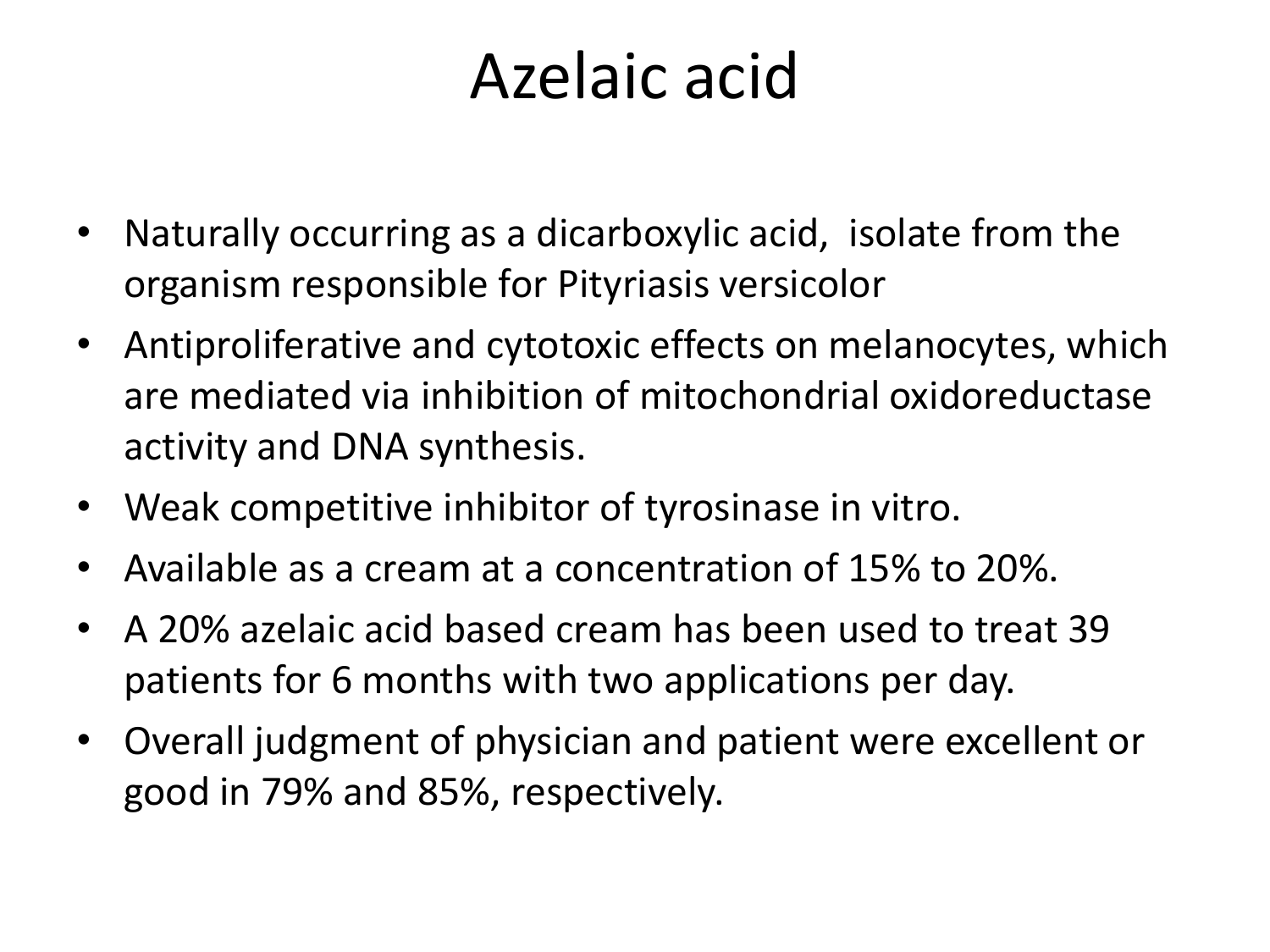- A randomized, doubleblind comparative study in 155 patients of Indo Malay-Hispanic origin found that 20% azelaic acid was superior to HQ 2%.
- Over a period of 24 weeks, 73% of the azelaic acid patients compared with 19% of the HQ patients had good to excellent overall results, as measured by the reduction of the pigmentary intensity of melasma and lesion size (P\.001).
- In a double-blind study by Balina and Graupe involving 329 women, 20% azelaic acid was shown to be as effective as HQ 4%, without the latter's undesirable side-effects.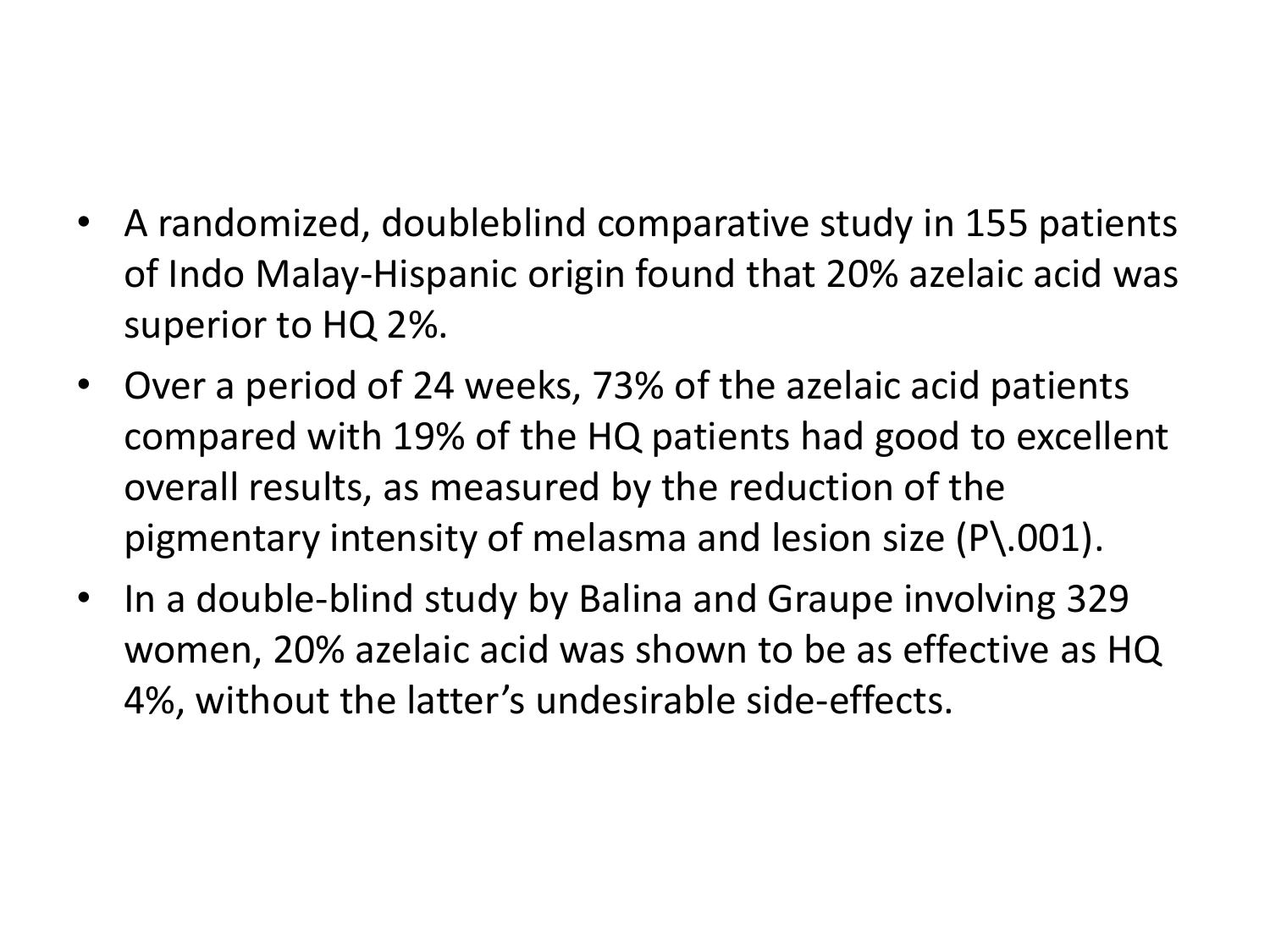- In the azelaic acid treated patients, 65% of outcomes were graded as good or excellent compared with 72.5% of those of HQ-treated patients.
- Azelaic acid 20% plus tretinoin 0.05% or 0.1% has been shown to be more effective in enhancing the skin lightening effects of azelaic acid alone.
- In an open-label randomized study of 50 patients, 24 weeks of treatment with azelaic acid 20% and azelaic acid 20% plus tretinoin 0.05% resulted in excellent results in 5.3% and 34.8% of patients, respectively.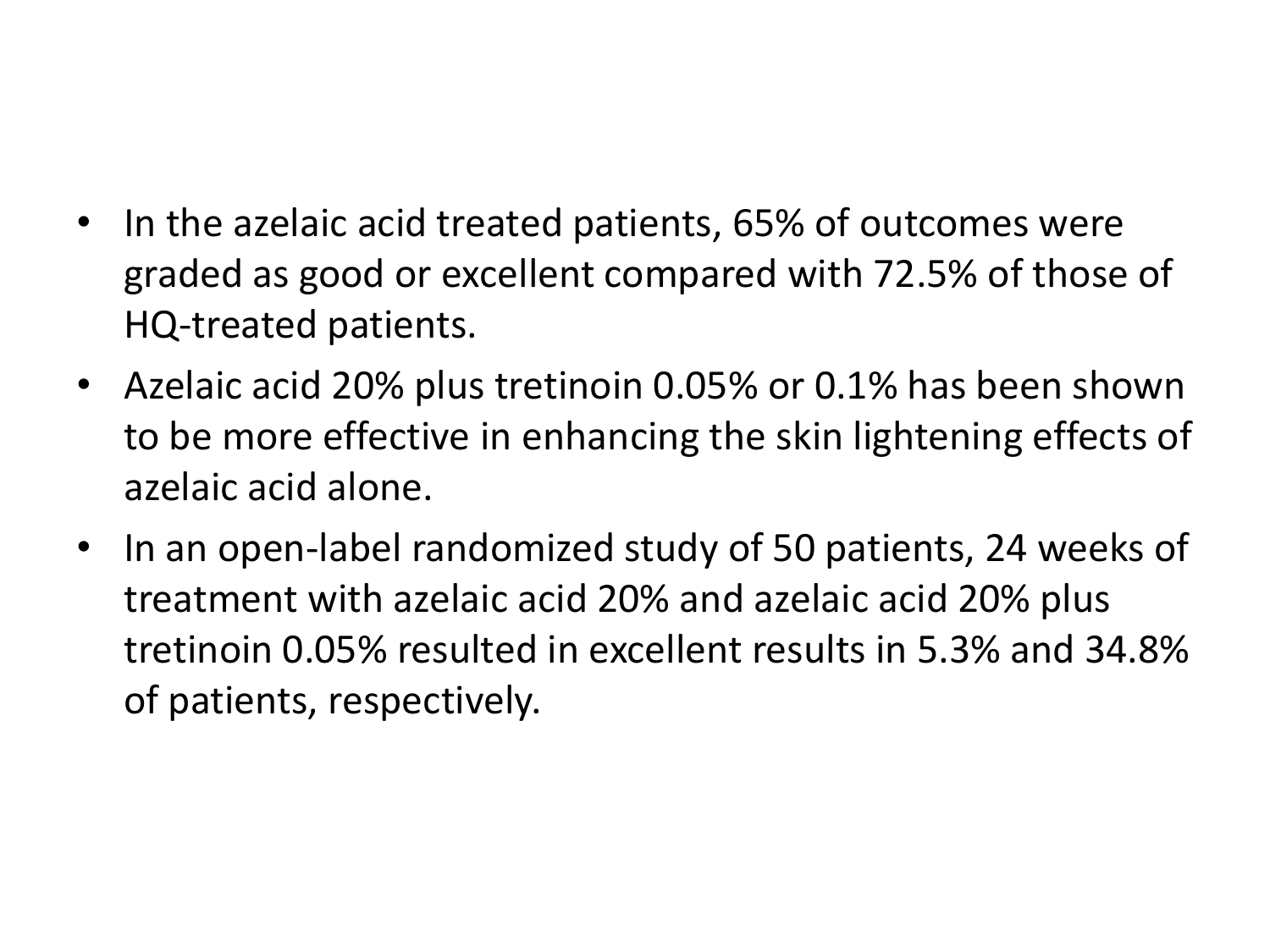- Sarkar, Bhalla, and Kanwar16 have also studied sequential therapy of the potent topical steroid clobetasol propionate and azelaic acid.
- Thirty Indian patients with melasma had azelaic acid 20% applied to one half of the face twice daily for 24 weeks and to the other half, clobetasol propionate 0.05% for just 8 weeks followed by azelaic acid 20% for the remaining 16 weeks.
- Results showed no difference at 24 weeks in the lightening produced by either treatment; 96.7% and 90% of patients had good to excellent responses with azelaic acid plus steroid and azelaic acid, respectively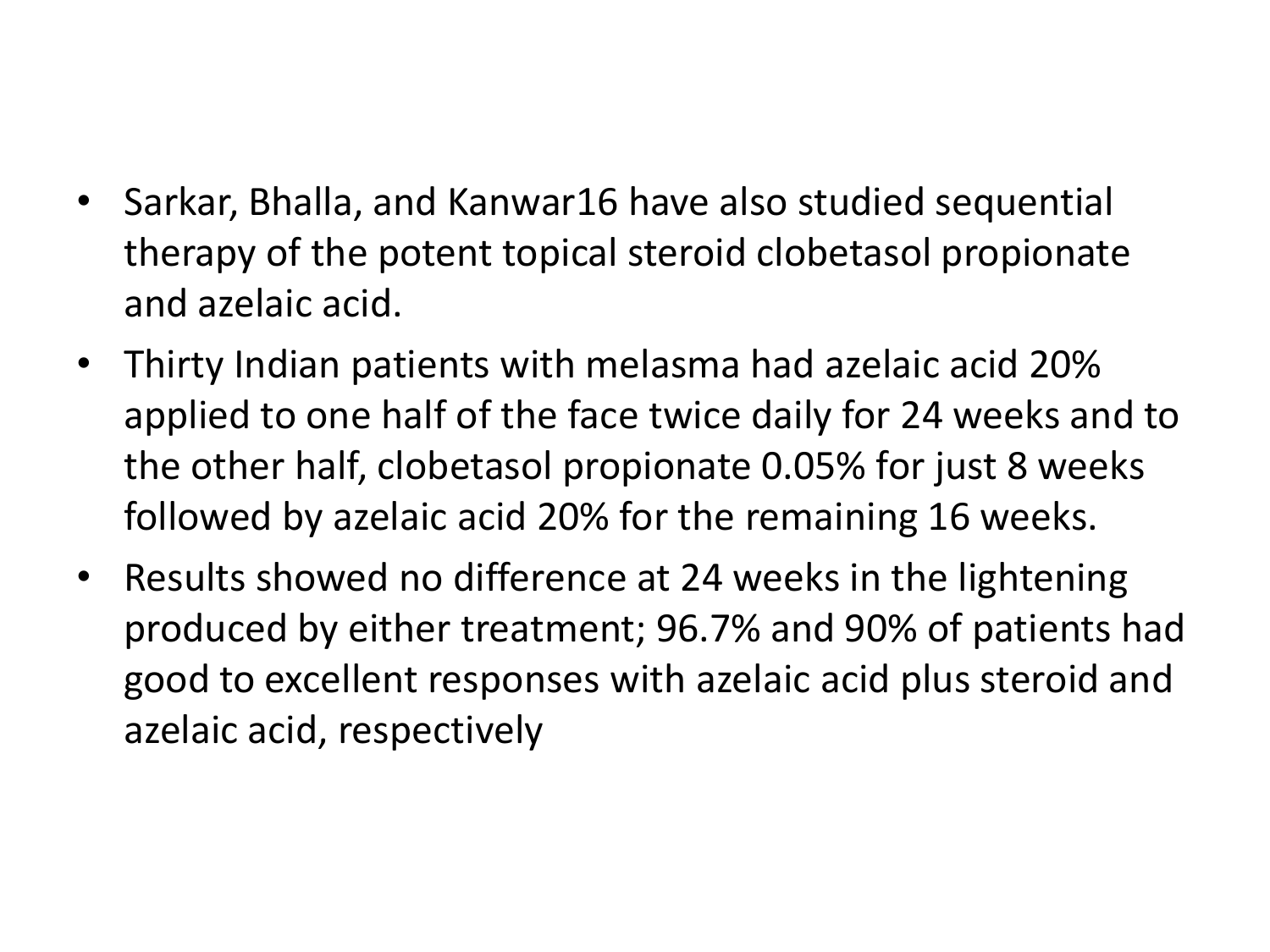## *Niacinamide*

- Niacinamide is the physiologically active derivative of vitamin B3 or niacin.
- In-vitro studies show that niacinamide significantly decreases melanosome transfer to keratinocytes without inhibiting tyrosinase activity or cell proliferation
- One of the advantages of niacinamide is its stability being unaffected by light, moisture, acids, alkalis, or oxidizers.
- Topical 2 to 5% niacinamide has shown some efficacy when used alone or in combination with N-acetyl glucosamine for the treatment of melasma and UV-induced hyperpigmentation in fair skinned patients and Asians.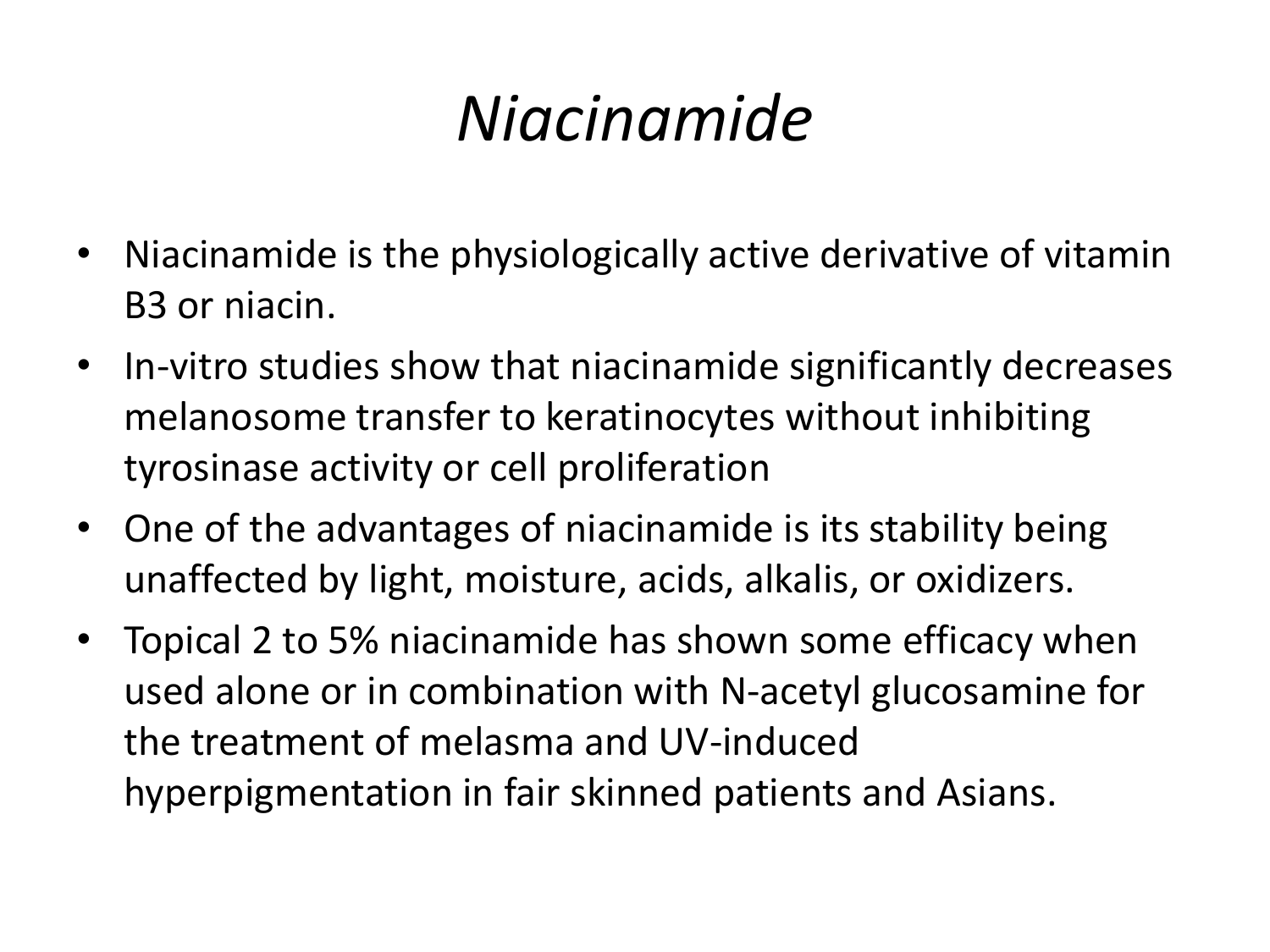## Arbutin

- Arbutin is one of the most widely prescribed skin-lightening and depigmenting agent worldwide.
- Arbutin, the b-D-glucopyranoside derivative of hydroquinone, is a naturally occurring plant derived compound found in dried leaves of a number of different plant species including, bearberry, blueberry, cranberry and pear trees.
- Arbutin, inhibits tyrosinase activity competitively but at noncytotoxic concentrations in a dose dependent manner in cultured melanocytes.
- It also inhibits melanosome maturation and is less cytotoxic to melanocytes than hydroquinone.
- Although, higher concentrations may be more efficacious, greater risk for paradoxical hyperpigmentation exists.
- Controlled trials on treating hyperpigmentation are lacking.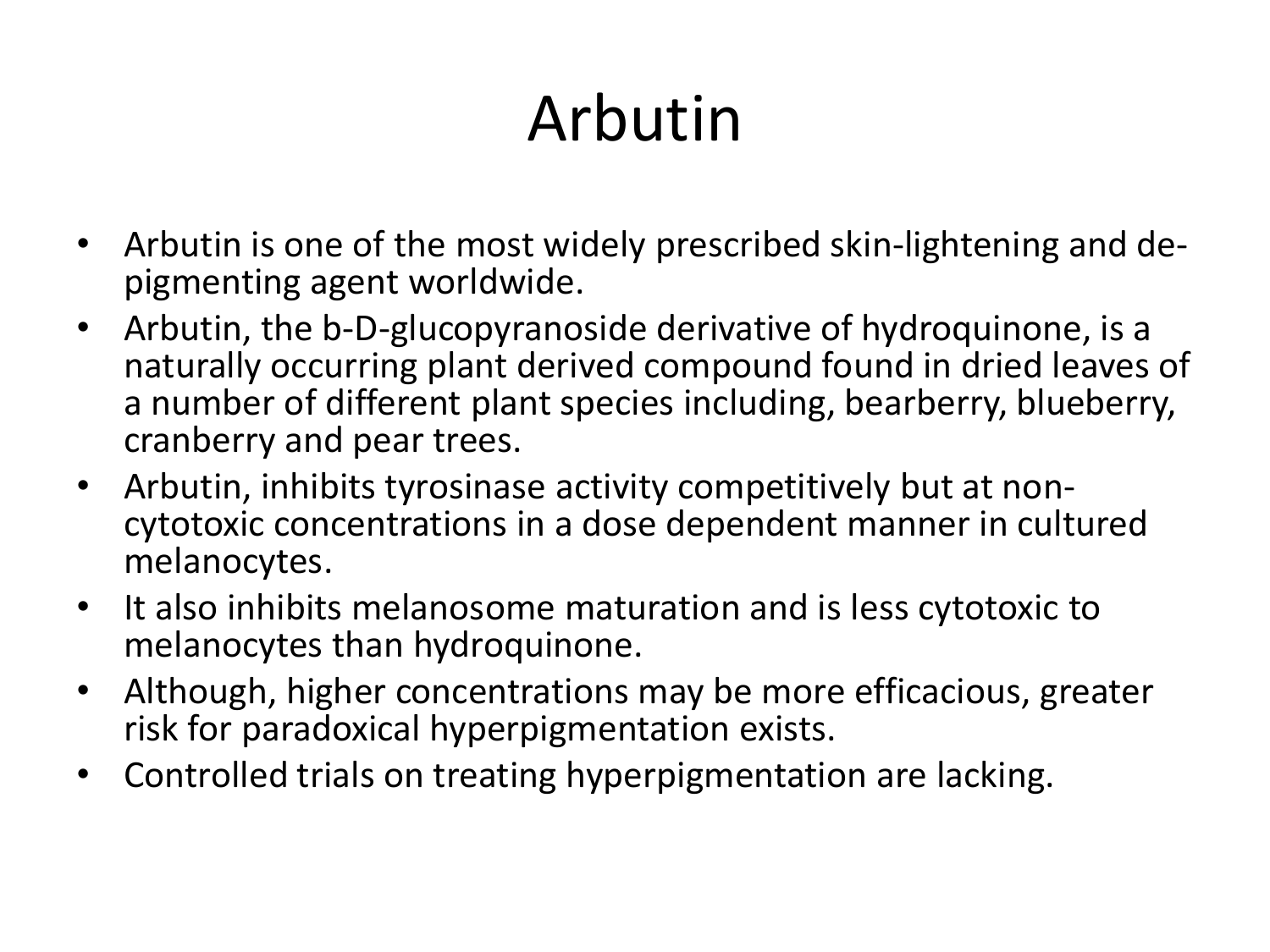## *N-acetyl glucosamine*

- *NAG is* an amino sugar that is a precursor to hyaluronic acid and is found throughout nature and human tissues.
- Its depigmenting ability originates from inhibition of tyrosinase glycosylation, a step necessary in production of melanin.
- It inhibits the conversion of pro-tyrosinase to tyrosinase and also affects the genes involved in hyperpigmentation.
- In a study conducted by Bessett, 2% NAG was found to reduce facial hyperpigmentation after 8 weeks of application.
- Its combination with niacinamide has been found to have greater de-pigmenting effect in various clinical studies.
- It is a component of various over-the-counter products used for hyperpigmentation.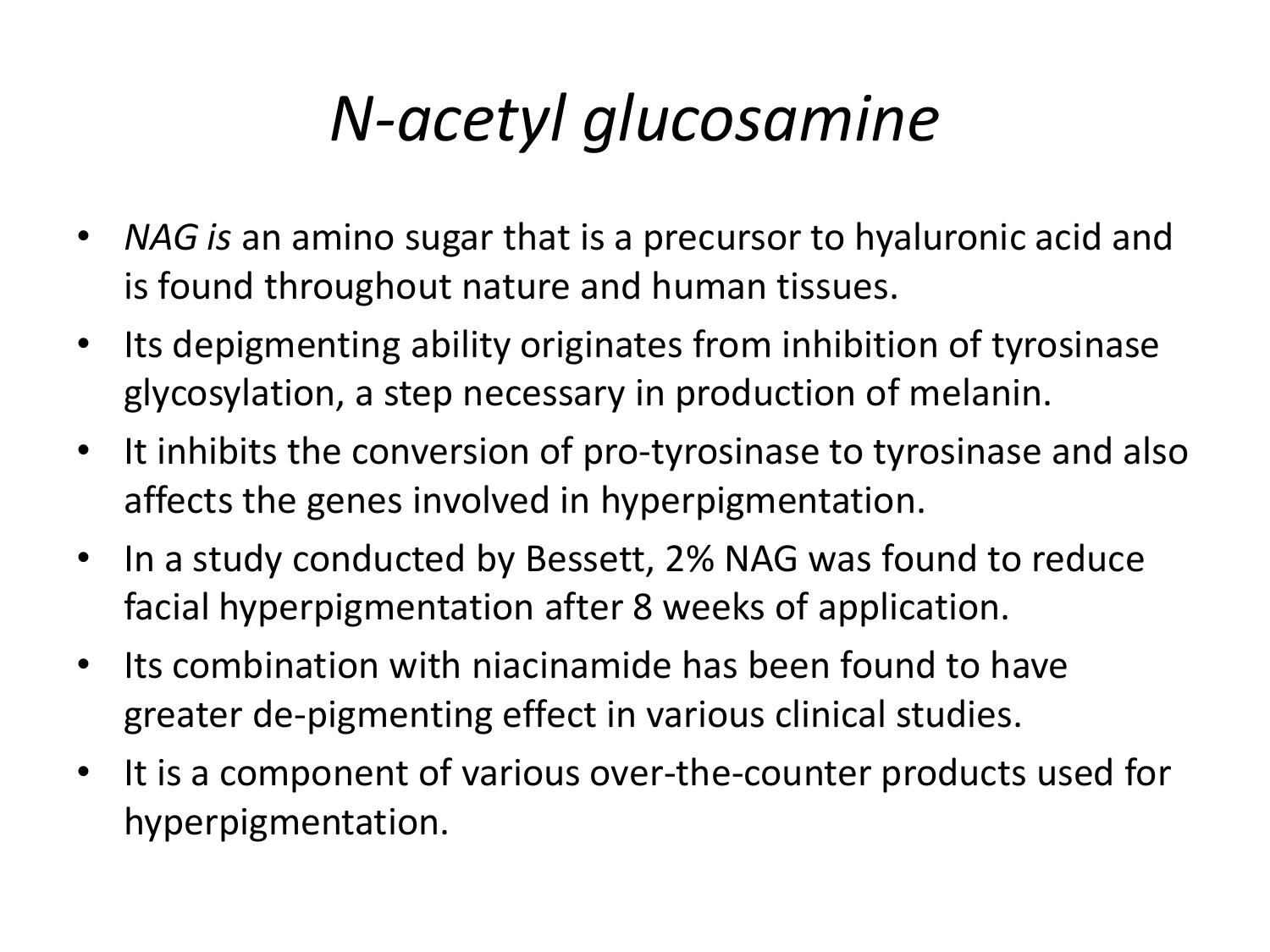## Licorice extract

- Obtained from the root of Glycyrrhia Glabra Linnera.
- It is cultivated extensively in India.
- Licorice extract improves hyperpigmentation by dispersing the melanin, inhibition of melanin biosynthesis and inhibition of COX activity thereby decreasing free radical production.
- Glabridin, a polyphenolic flavonoid is the main component of licorice extract.
- One study conducted in 20 Egyptian women showed that topical liquiritin cream (1g/day) for four weeks was both safe and effective in the treatment of melasma.
- Further clinical studies are needed to evaluate the efficacy of licorice root extract in the treatment of PIH.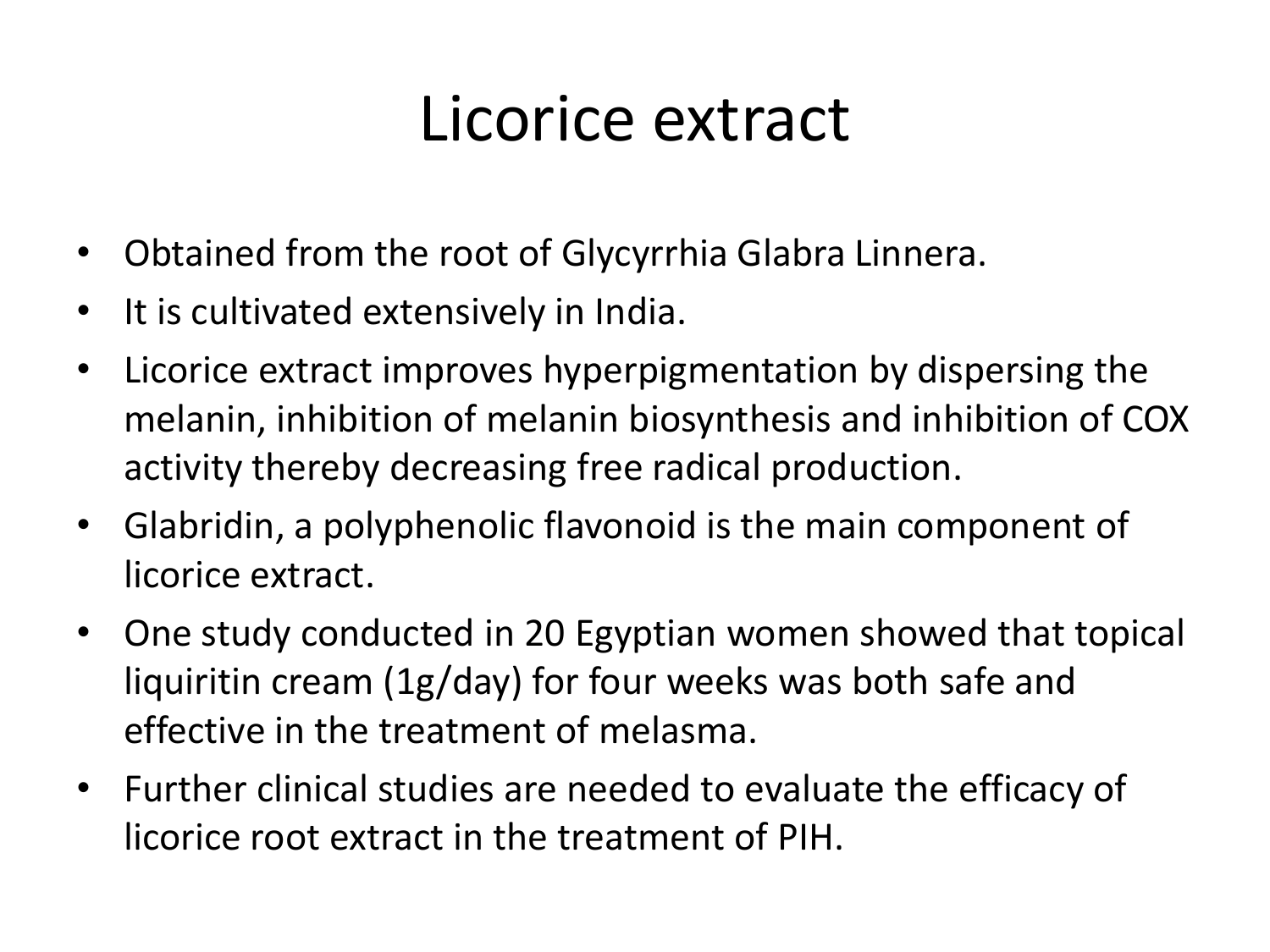## N-acetyl-4-S-cysteaminylphenol

- Phenolic and catecholic compounds are potent depigmenting agents of the skin.
- A retrospective observation of 12 patients treated with 4% Nacetyl-4-S-cysteaminylphenol, a tyrosinase substrate, showed a complete loss (8%), a marked improvement (66%), or a moderate improvement (25%) of melasma lesions.
- Visible changes in the melanin in the dermis were seen 2 to 4 weeks after daily topical application.
- This depigmentation was associated with a decrease in the number of functioning melanocytes and in the number of melanosomes transferred to keratinocytes.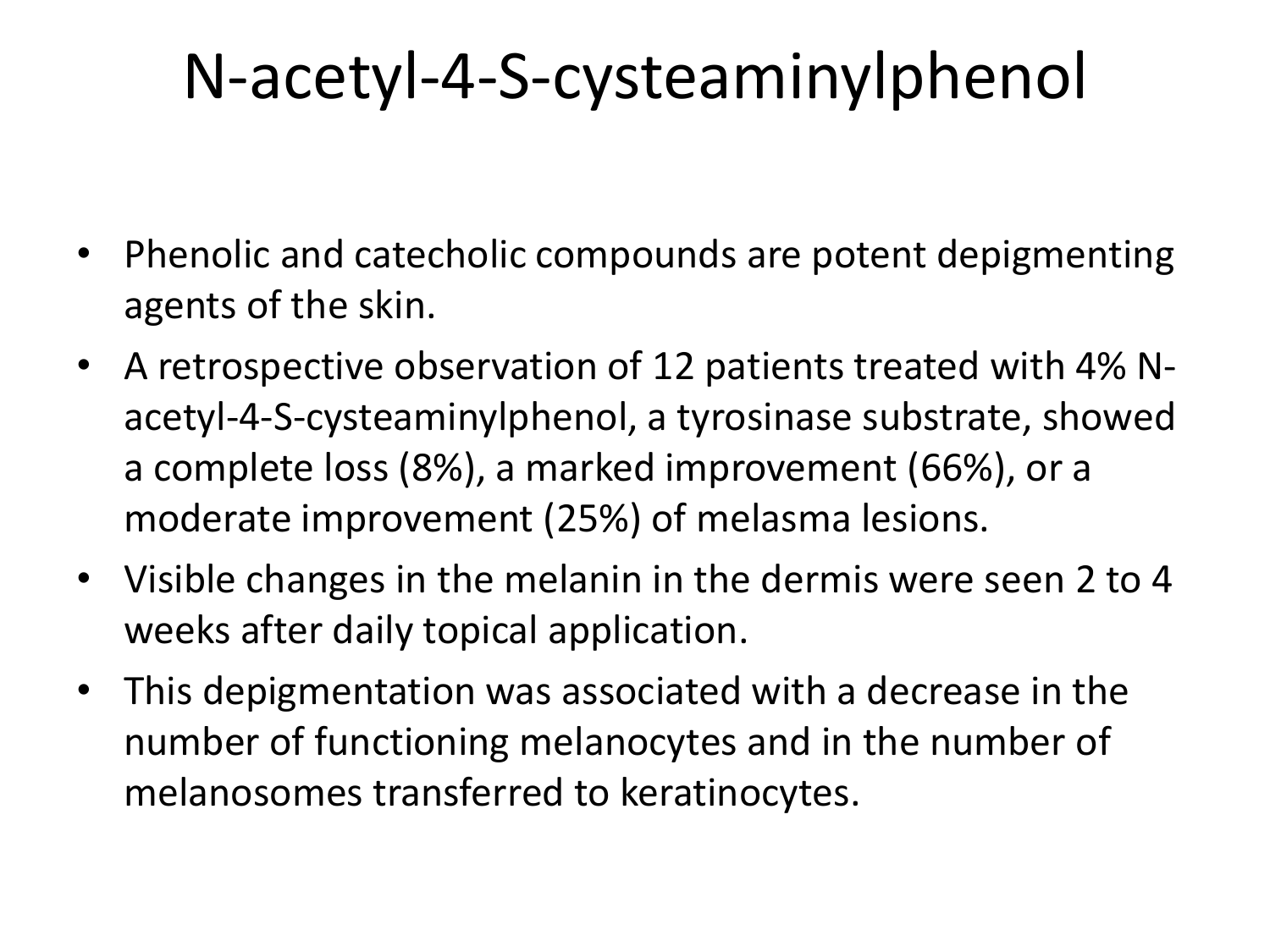## RA plus HQ

- RA 0.1% plus 3% HQ has been evaluated in 40 female Korean women in a 20-week open label study.
- Overall, 59% of patients were rated as having excellent to good improvement by physician and patient evaluations after therapy.
- Majority of patients (96%) noted mild to moderate reactions to tretinoin cream.
- Sensations of burning, itching, erythema, and scaliness lessened with continued therapy.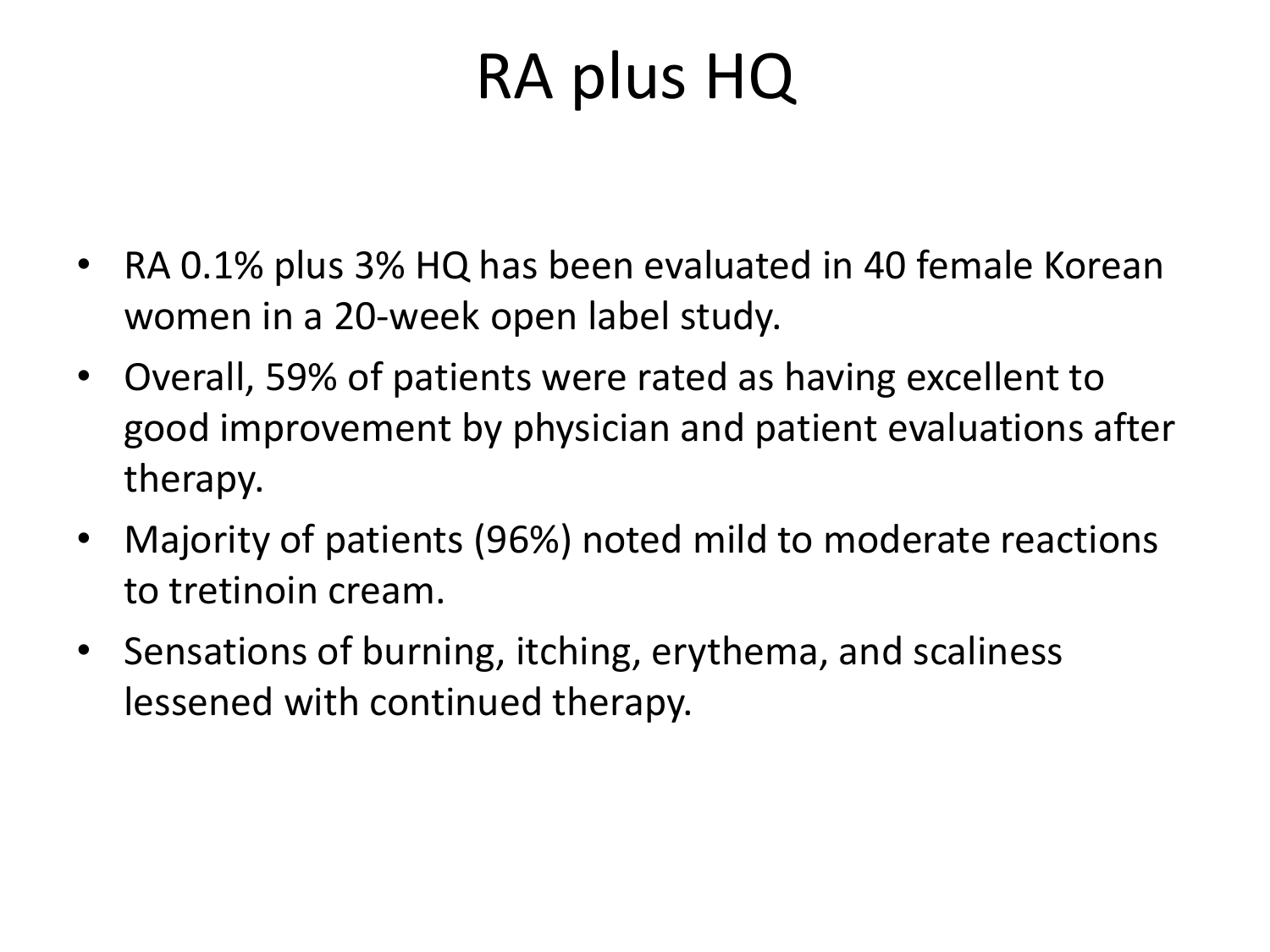## GA plus HQ

- A study compared 10% GA + 4% HQ in a cream containing vitamins C and E and sunscreen with sunscreen alone.
- A total of 39 Hispanic women with Fitzpatrick skin types III-Vand bilateral epidermal melasma were enrolled in this randomized, controlled 12-week trial.
- Changes in pigmentation were measured by means of a Mexameter, the MASI, and a global evaluation by the patient and a blinded investigator.
- Results- significant decrease in the degree of pigmentation using the study cream compared with sunscreen alone;75% versus 13% of patients improved (P\.0001).
- Irritation was more common with the study cream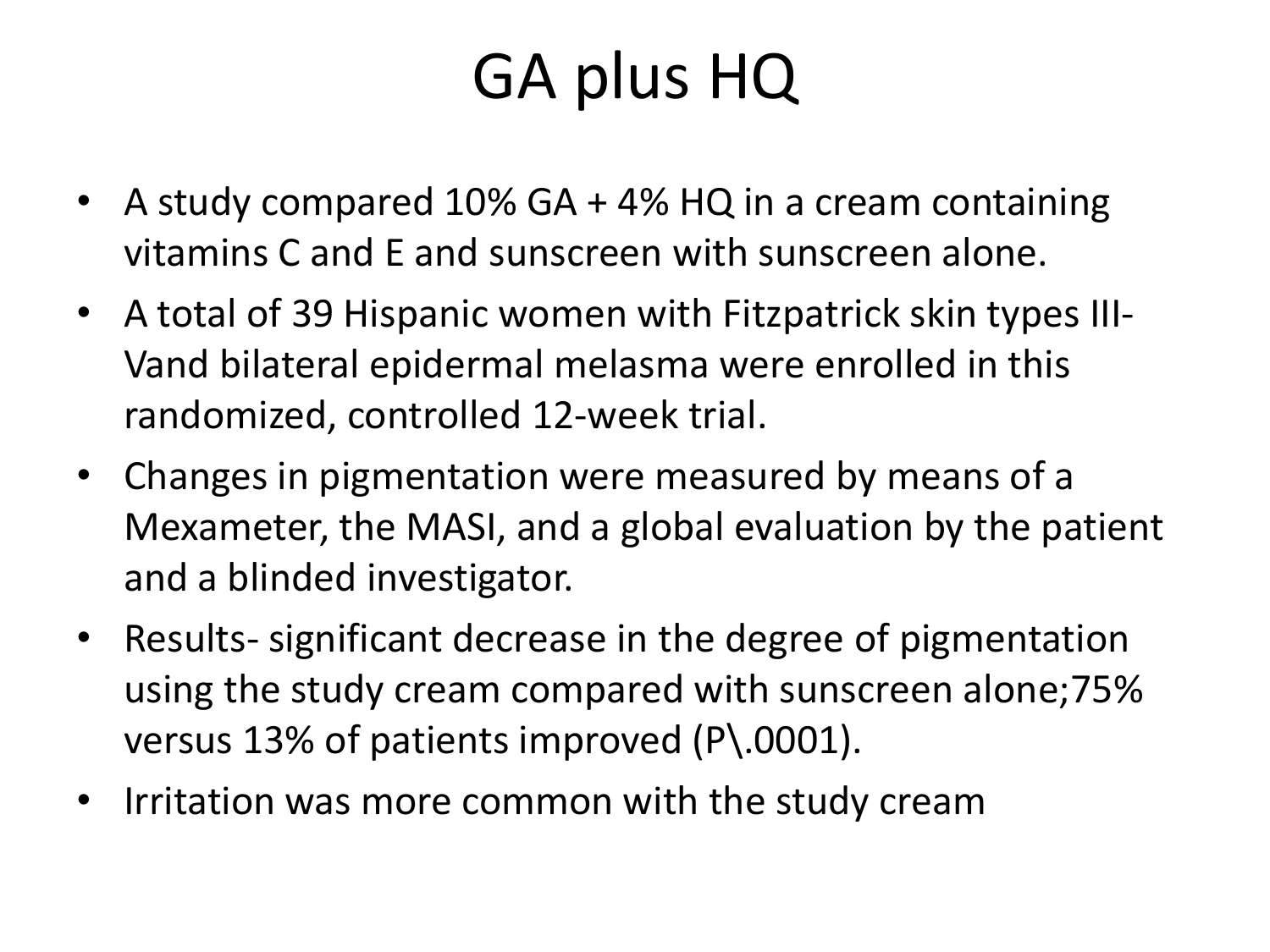## GA, HQ, or kojic acid

- Kojic acid, a compound derived form the fungus Aspergillus oryzae, has been shown to inhibit tyrosinase and has been studied in combination with other agents.
- GA 5% combined with either 4% HQ or 4% kojic acid daily for 3 months has been compared in a split-face design in 39 patients with melasma.
- Both combinations proved equally effective,with reduction of pigmentation in 51% of patients; dramatic results were noted in 28% of patients treated with GA/kojic acid and in 21% treated with GA/HQ.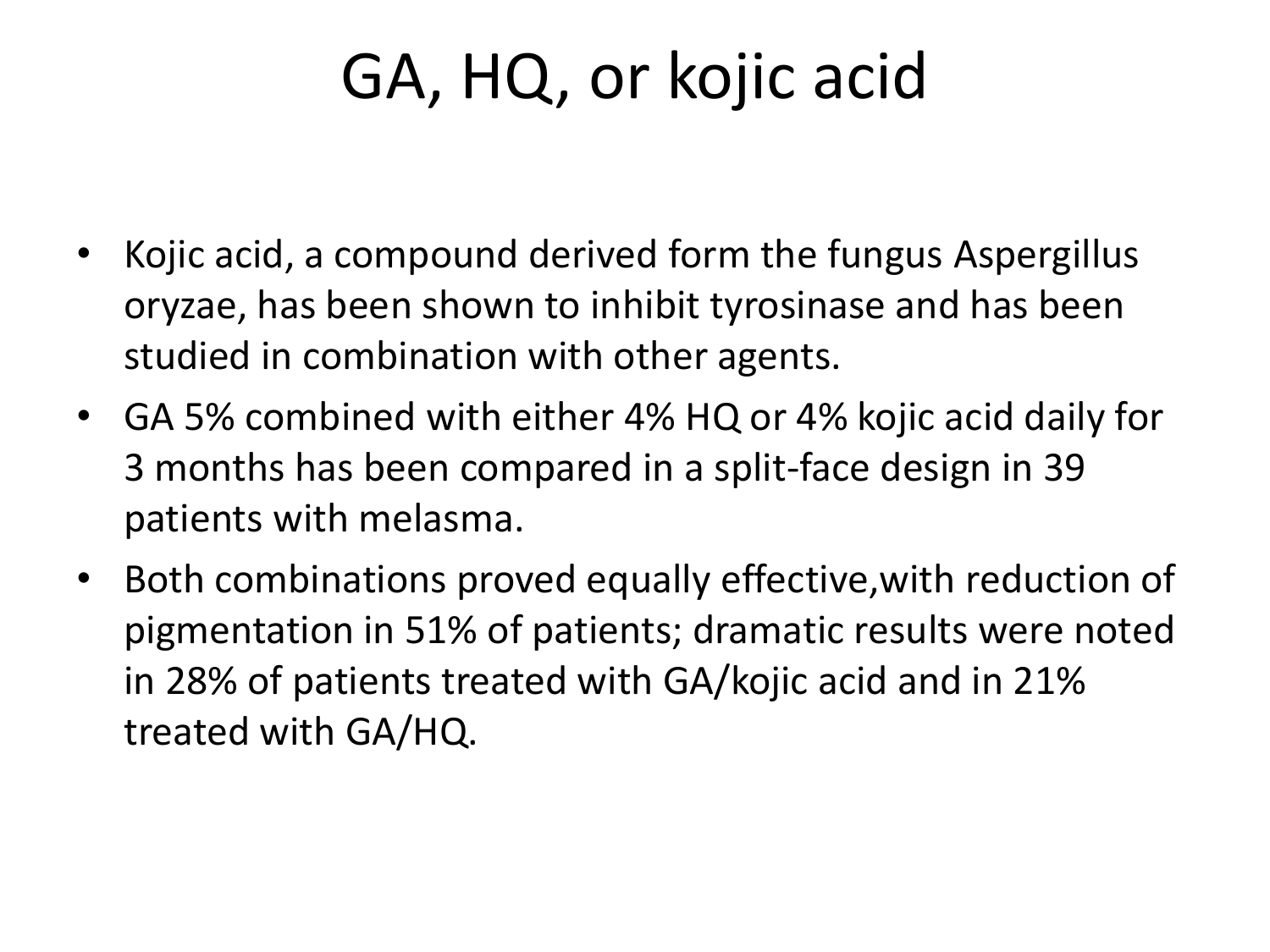Patients showing more than 50% improvement in melasma at the end of the study involving 12 weeks of treatment with kojic acid 2% gel plus glycolic acid 10% and hydroquinone 2% or glycolic acid 10% and hydroquinone 2%

| Improvement<br>in melasma | Kojic acid + GA +<br><b>HQ</b> | $GA + HQ$  |
|---------------------------|--------------------------------|------------|
| $< 50\%$                  | 16 (40.0%)                     | 21 (52.5%) |
| $>50\%$                   | 24 (60.0%)                     | 19 (47.5%) |
| Total                     | 40 (100%)                      | 40 (100%)  |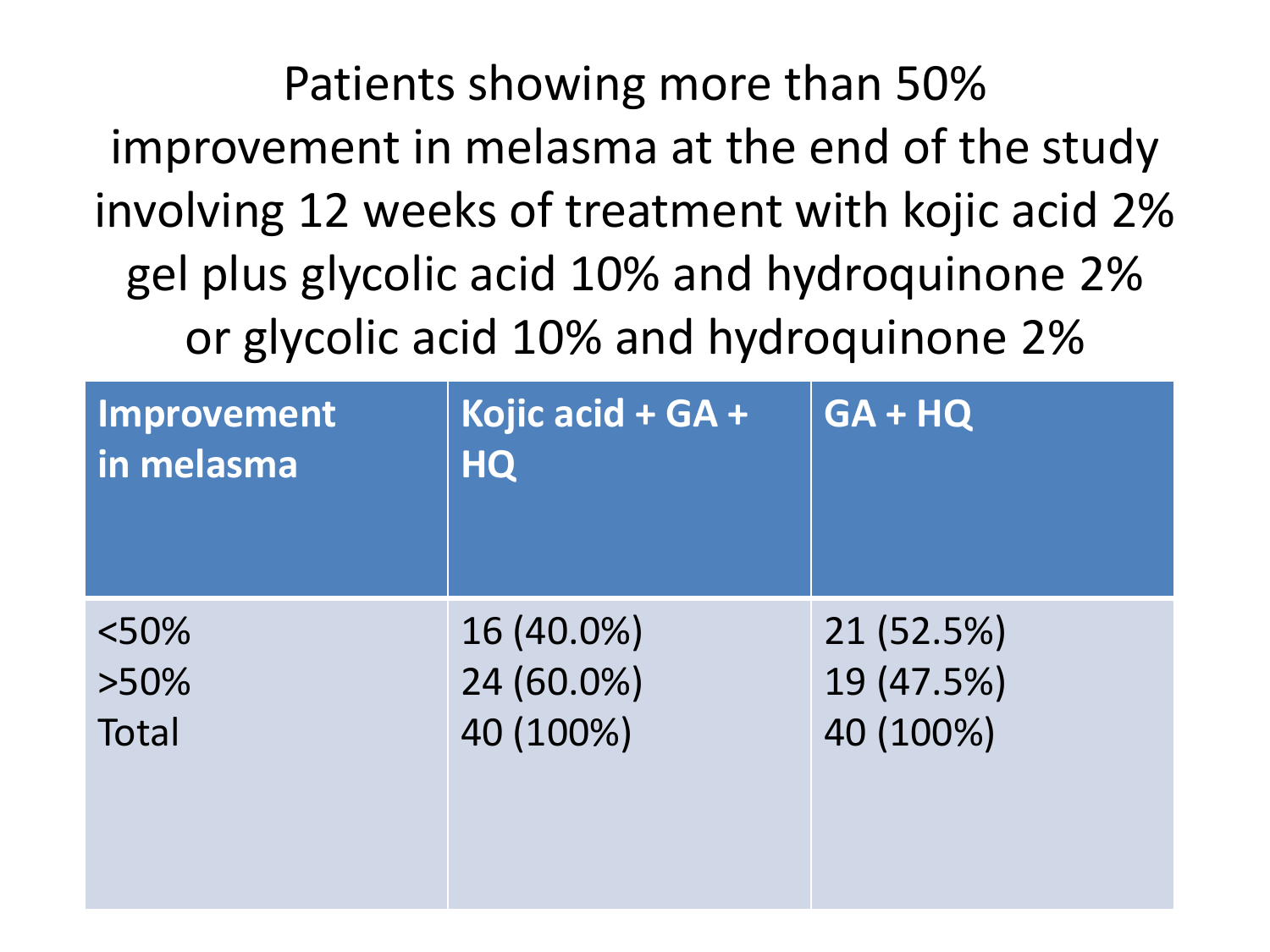## HQ, RA, and steroid combinations

- Addition of tretinoin 0.05% to 0.1% prevents the oxidation of HQ, as well as improving epidermal penetration, allowing pigment elimination and increasing keratinocyte proliferation.
- First proposed in 1975, Kligman's formula (KF; HQ 5%, tretinoin 0.1%, and dexamethasone 0.1%) has been the most widely used combination therapy for melasma worlwide.
- Addition of corticosteroids decrease irritative effects of the hypopigmenting agents, as well as inhibiting melanin synthesis by decreasing cellular metabolism.
- Tretinoin abrogate epidermal atrophy with topical corticosteroids.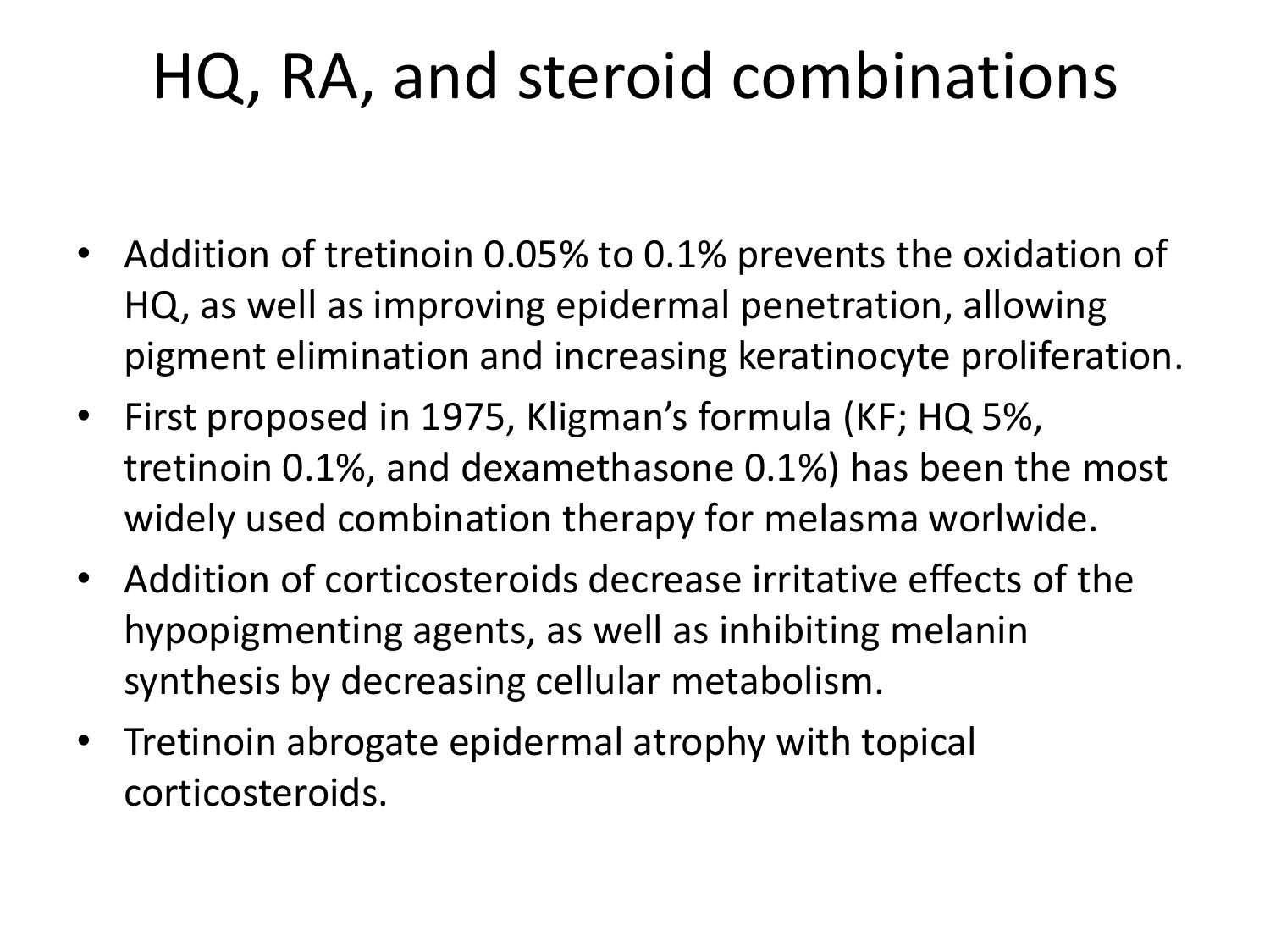- A triple fixed combination of HQ 4%, RA 0.05%, and FA 0.01% has been studied in 641 patients with moderate to severe melasma and Fitzpatrick skin types I to IV.
- Study compared the triple combination with HQ/RA, FA/RA, and FA/HQ over a period of 8 weeks; sunscreen with a sun protection factor of 30 was used in all patients.
- Complete clearing on or before day 56 was reported in 26.1%, 9.5%, 1.9%, and 3.1% of patients on a regimen of HQ/RA/FA, HQ/RA, FA/RA, and FA/HQ, respectively.
- Comparative results for percentages of cleared/almost cleared lesions were 77%, 46.8%, 27.3%, and 42.2%.
- Adverse events were mild to moderate; were erythema, skin peeling, burning, and/or stinging sensation.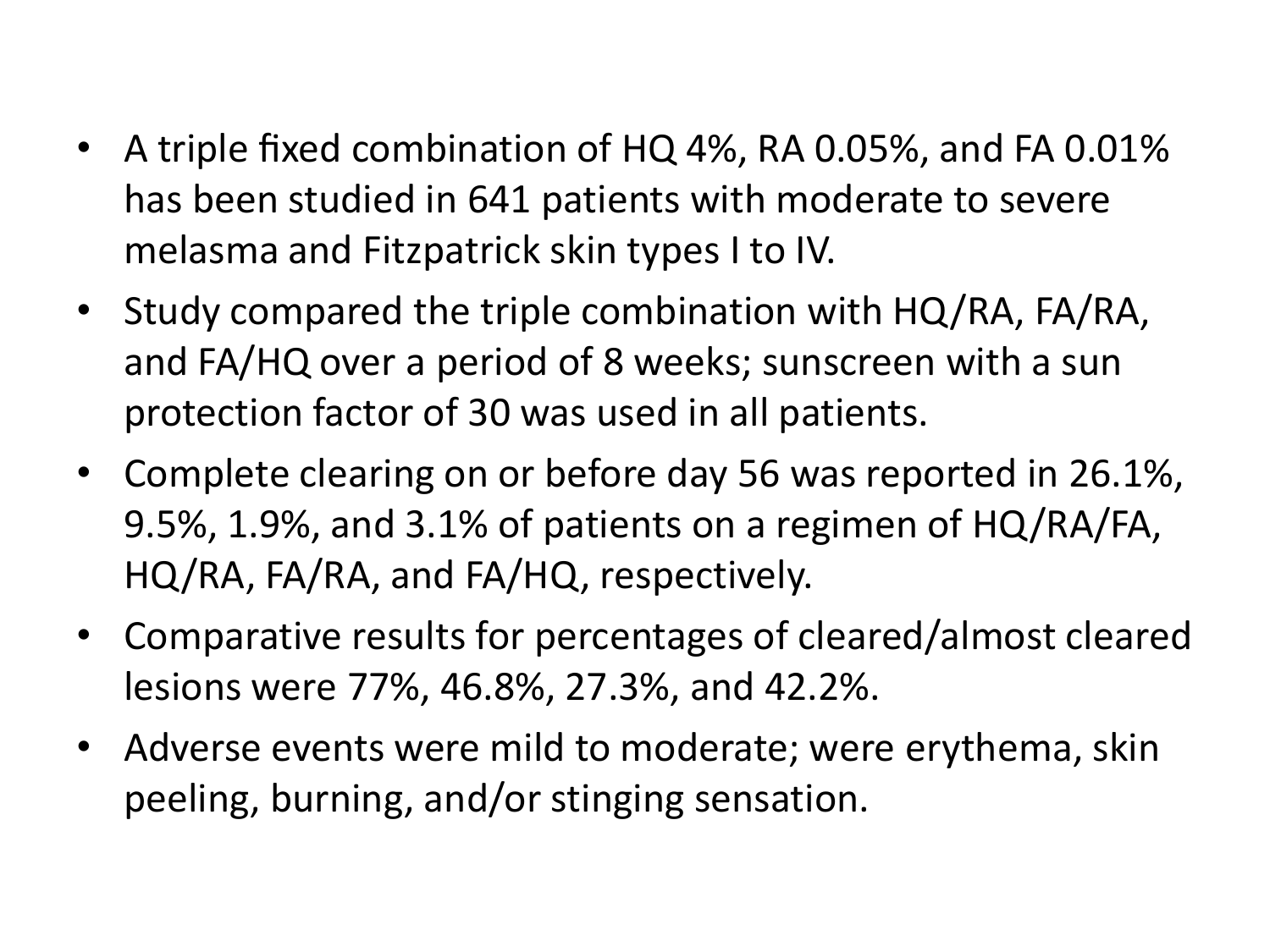- Forty Indian patients with Fitzpatrick skin types III to IV with moderate to severe melasma were randomized to treatment with the modified KF{HQ 2%} daily plus 6 serial GA treatments at 3-week intervals or to modified KF alone.
- A significant decrease in the MASI score at 21 weeks compared with baseline was observed in both groups.
- Group receiving GA showed a trend toward more rapid and greater improvements than the group only receiving the modified KF.
- At 12 weeks there was a 46% reduction and at 21 weeks an 80% reduction in MASI in the combined therapy group.
- This compared with a 33% and 63% reduction with KF alone at 12 and 21 weeks, respectively.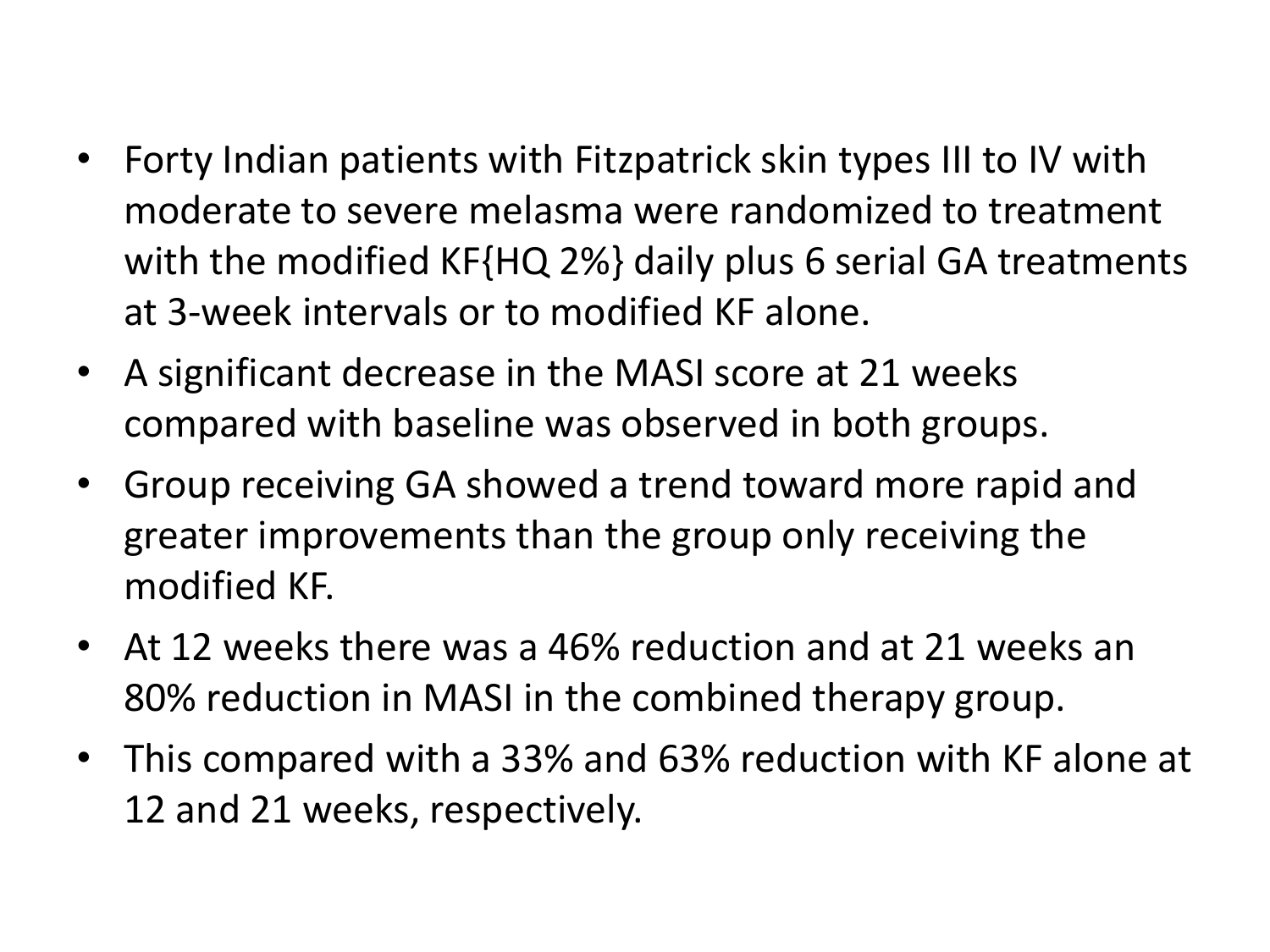## **Oral antioxidants**

- In a randomized, double bind, placebo-controlled trial, a combination of oral proanthocyanidin plus vitamin A, C, and E was assessed in 60 Phillipino females with bilateral epidermal melasma.
- Antioxidants were taken twice daily for 8 weeks and were compared with placebo intake by mexametric and MASI score analysis.
- There was significant reduction in MASI scores (*P* = 0.001)) and pigmentation by mexametry (*P* value < 0.0001) in malar regions.
- Combination was also well-tolerated.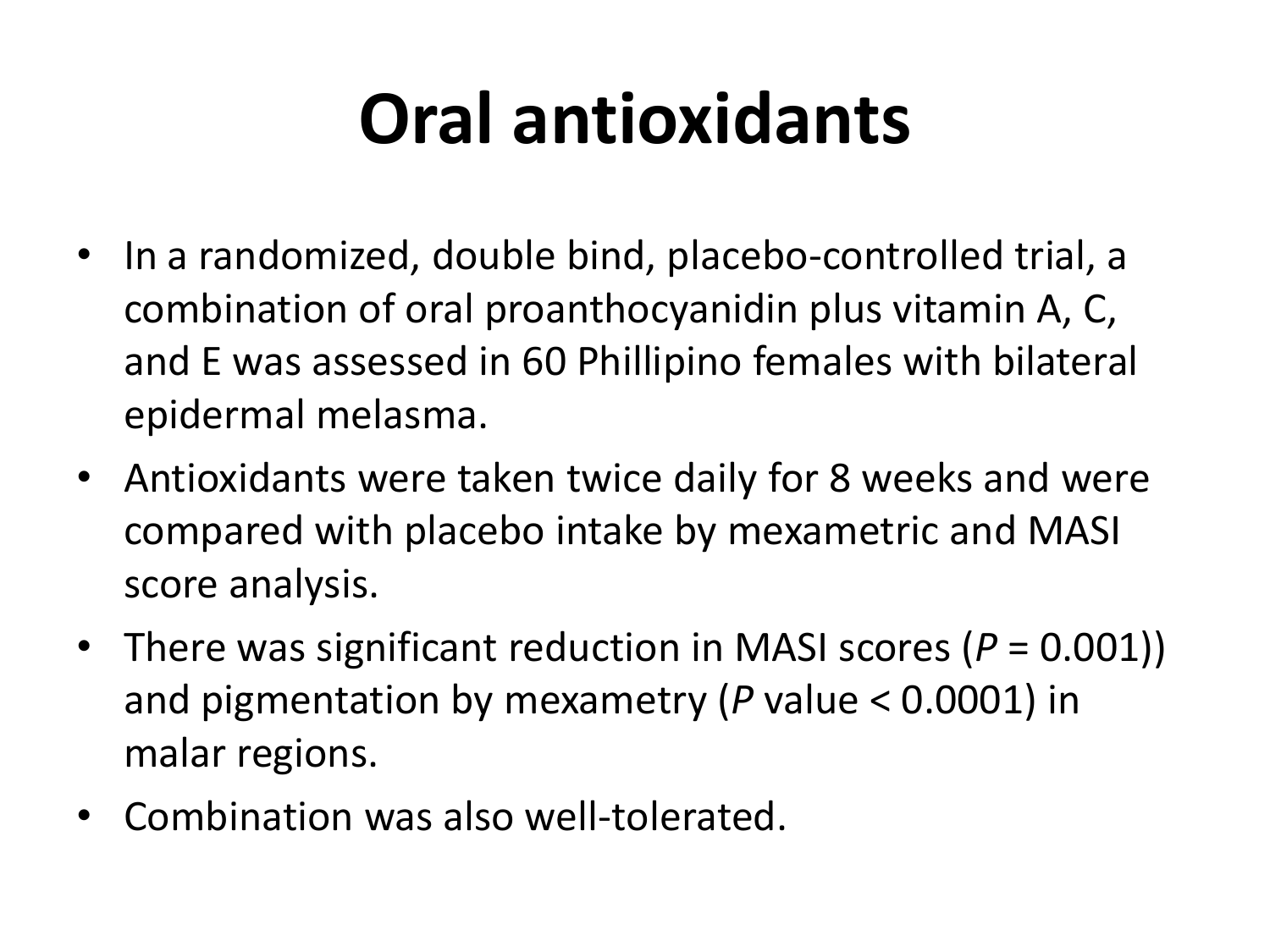# **Oral agents used topically**

- Among the oral antioxidants, ascorbic acid is well-known for its efficacy as depigmenting agent. However, due to the unstable nature of vitamin C (rapid oxidation in aqueous solutions on topical application), a formulation containing 25% L ascorbic acid and chemical penetration enhancer was evaluated for efficacy and stability in melasma patients.
- 40 patients were treated in an open, uncontrolled trial with a commercial preparation applied topically for 16 weeks, and patients were assessed every 4 weeks using MASI and mexameter scoring There was significant decrease (*P* < 0.05) in the degree of pigmentation by both parameters, and also an improved quality of life was noted with decrease in melasQOL scores.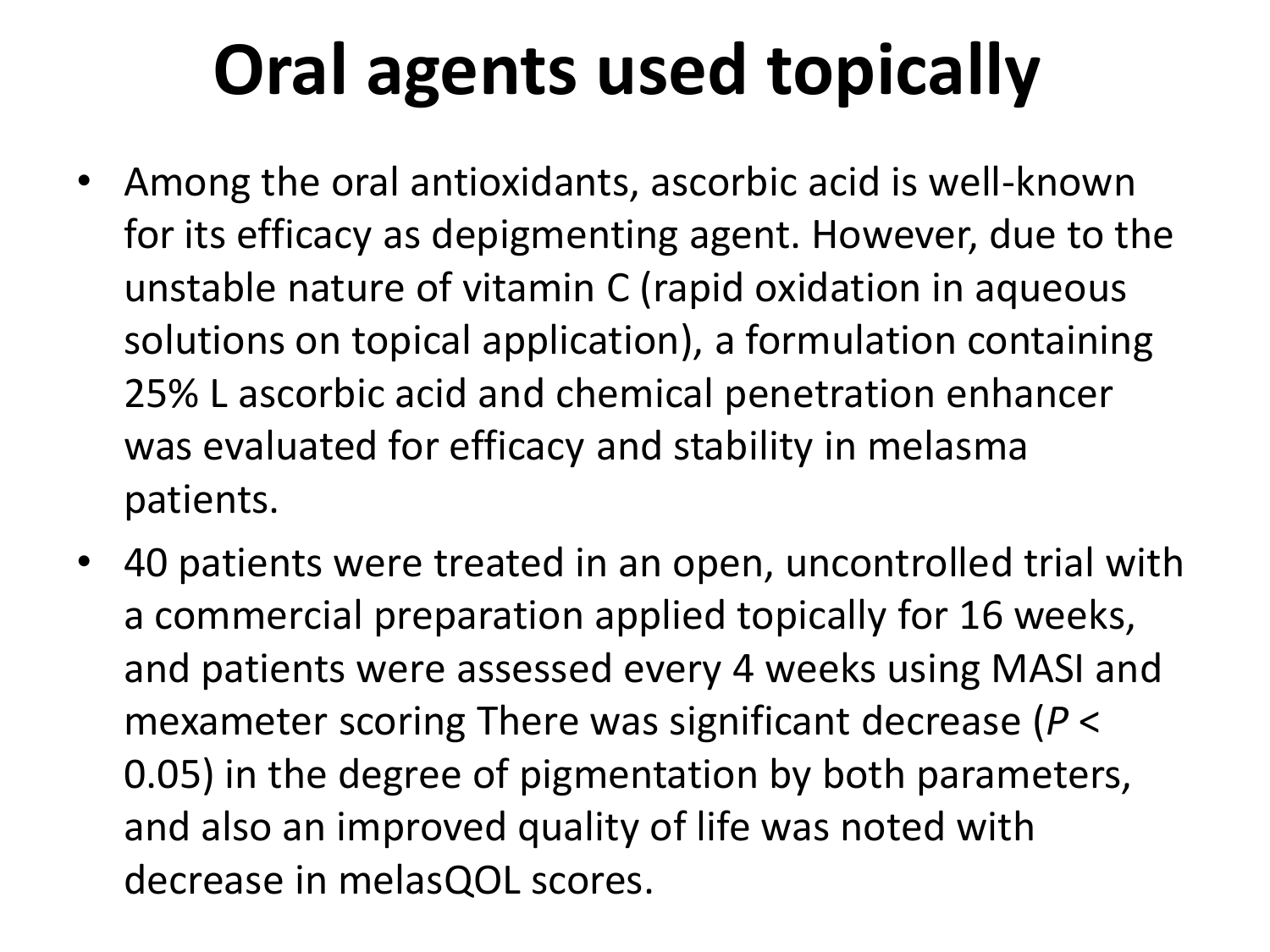- Zinc is another oral antioxidant, antiinflammatory agent, which has been extensively studied in pigmentary disorders, which has peeling and exfoliating properties and reduces melanin production.
- Sharquie *et al* conducted an open clinical trial with 28 patients of melasma who applied Zn SO4 cream twice daily for 8 weeks and were followed for MASI scoring every 2 weeks till 3 months after stopping the treatment.
- There was 49.78% improvement in the mean MASI scores (*P* < 0.005), which was maintained at even 3 month followup visit.
- No side effects were noted, except mild burning sensation in few patients.
- Thus, zinc might serve as a new, effective, safe, non-costly formulation for melasma with long-lasting effects.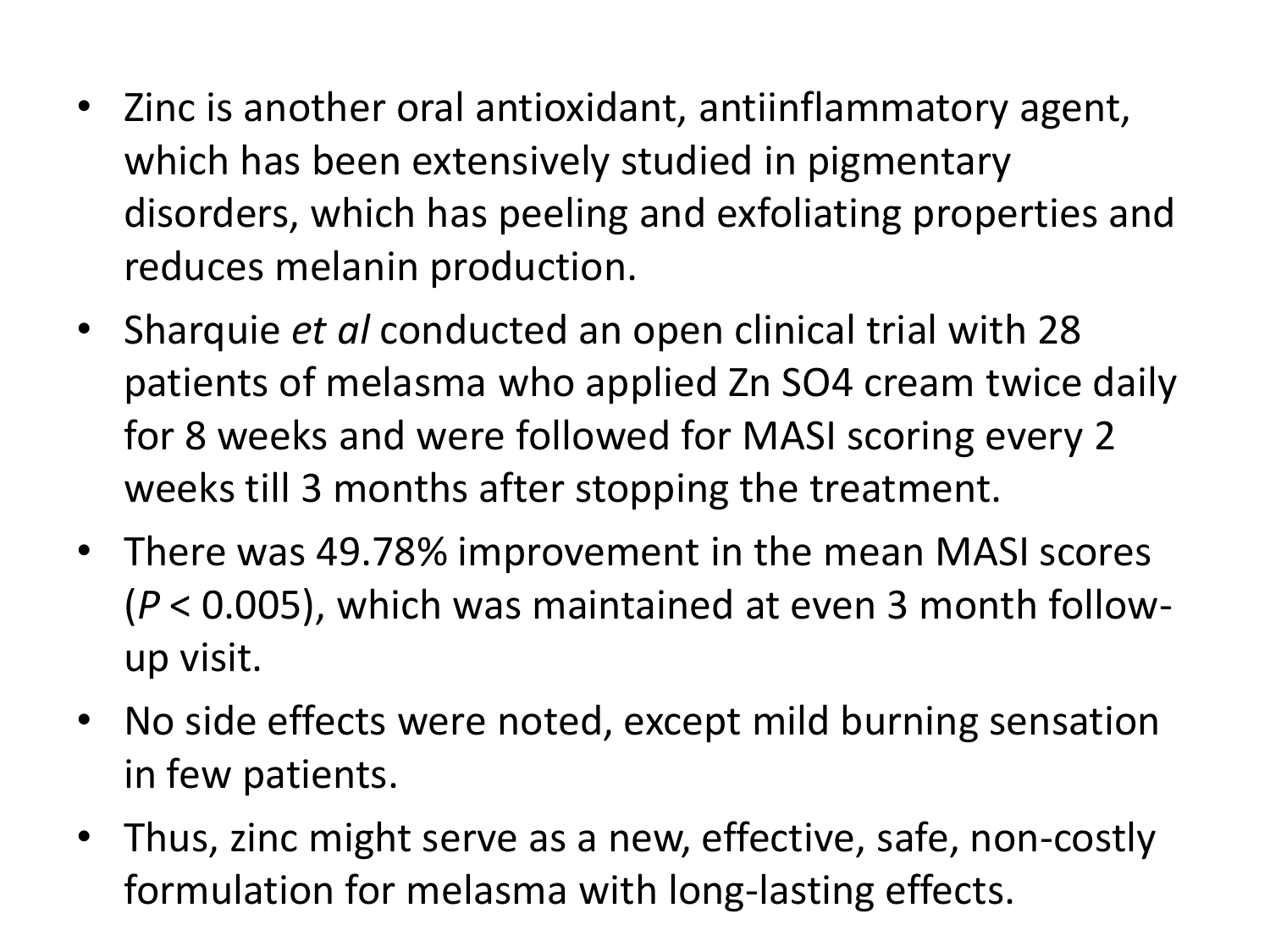## PHYSICAL THERAPIES

### • **Chemical peels-**

- include such agents as GA, TCA, Jessner's solution (lactic acid, salicylic acid, resorcinol, and ethanol), salicylic acid, tretinoin, and kojic acid.
- GA peels 10% to 70% are popular
- 91% reduction in MASI score was found in a study involving 25 nonpregnant women treated with 50% GA once per month for 3 consecutive months.
- Patients enrolled had a minimum MASI score of 15 and those with epidermal type melasma had a better response to therapy than those with mixed-type melasma.
- One patient developed a mild degree of hyperpigmentation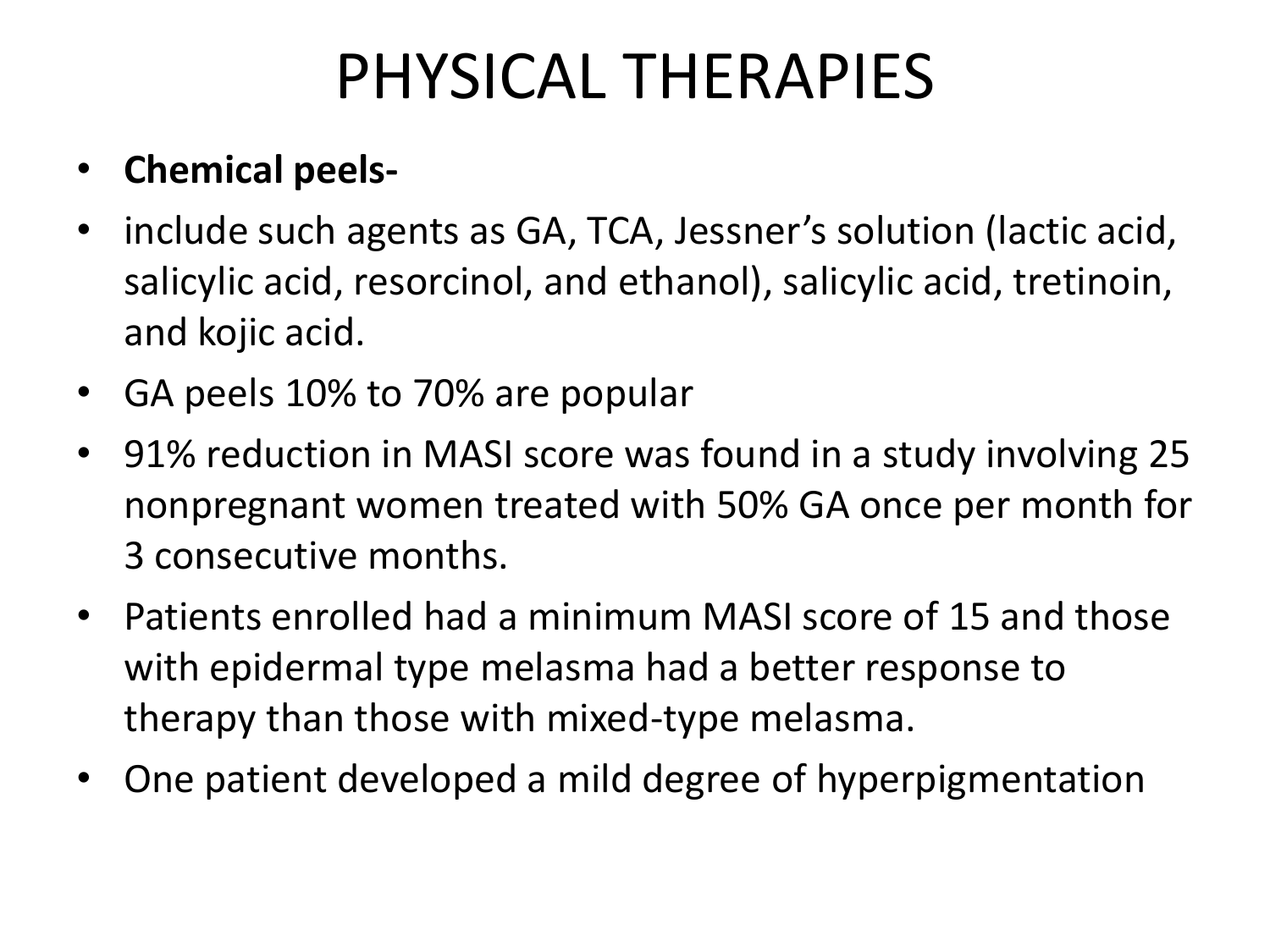- GA 70% has been compared with Jessner's solution in a splitface design trial with 16 patients.
- Colorimetric analysis showed an average lightening of 3.14 6 3.1 on the GA-treated side and 2.96 6 4.84 on the Jessner solution treated side (no statistical significance).
- Only adverse events reported occurred on the GA-treated area, crusting,PIH, and erythema.
- Follow-up of 5 patients at 16 months indicated that patients who continued topical therapy maintained their improvement, whereas those who discontinued experienced relapse.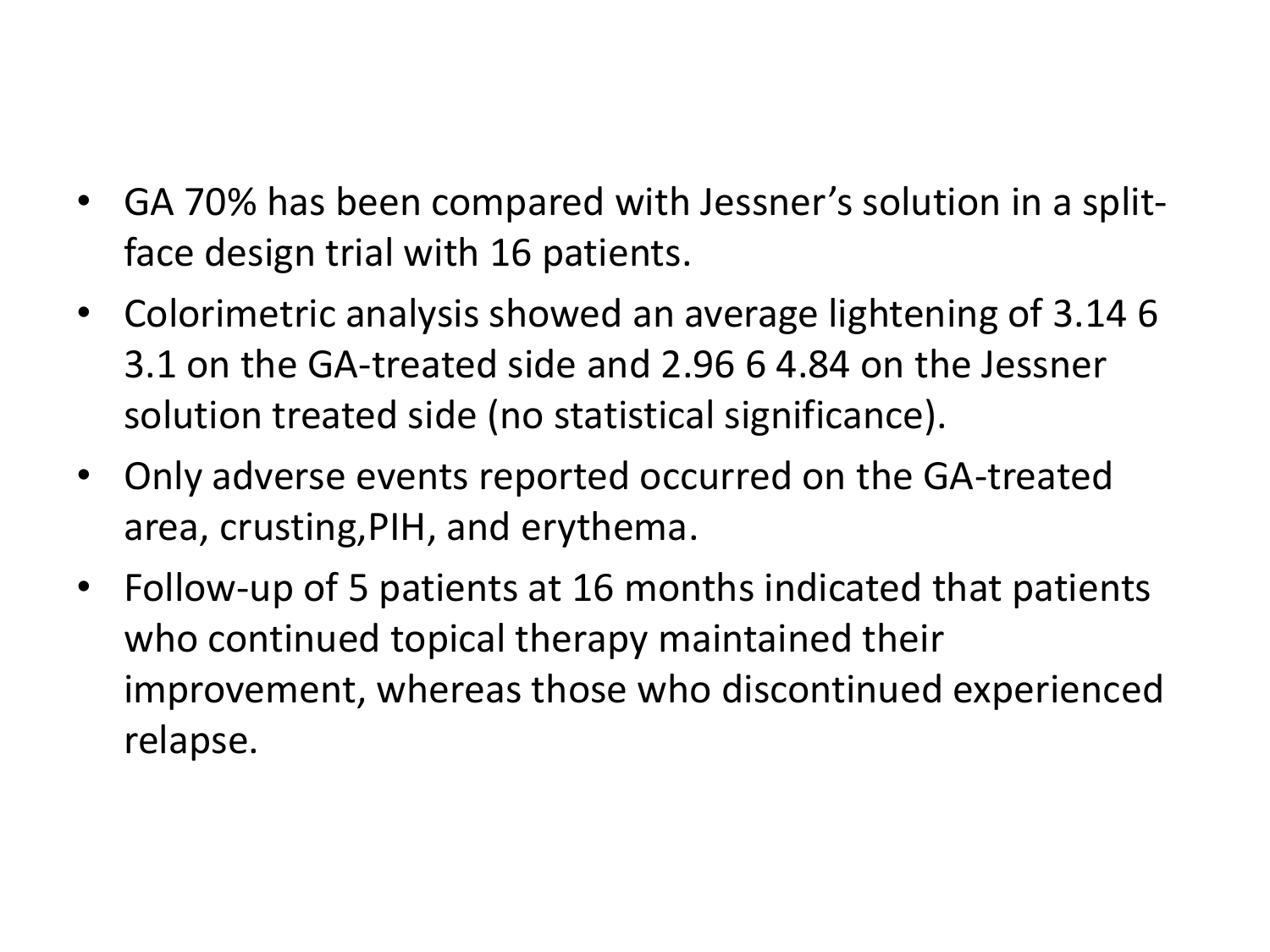- Addition of GA 20% to 30% to 4% HQ has been studied in 21 Hispanic women with bilateral epidermal and mixed melasma.
- Patients underwent twice-daily full-face application of HQ plus GA 20% to 30% to one side of the face only every 2 weeks and pigmentation was measured by means of a mexameter (spectrophotometric skin coloration measure of melanin and hemoglobin levels) and the MASI.
- Results indicated that both treatments significantly reduced (P \.001) skin pigmentation compared with baseline; however, no difference was observed between the two regimens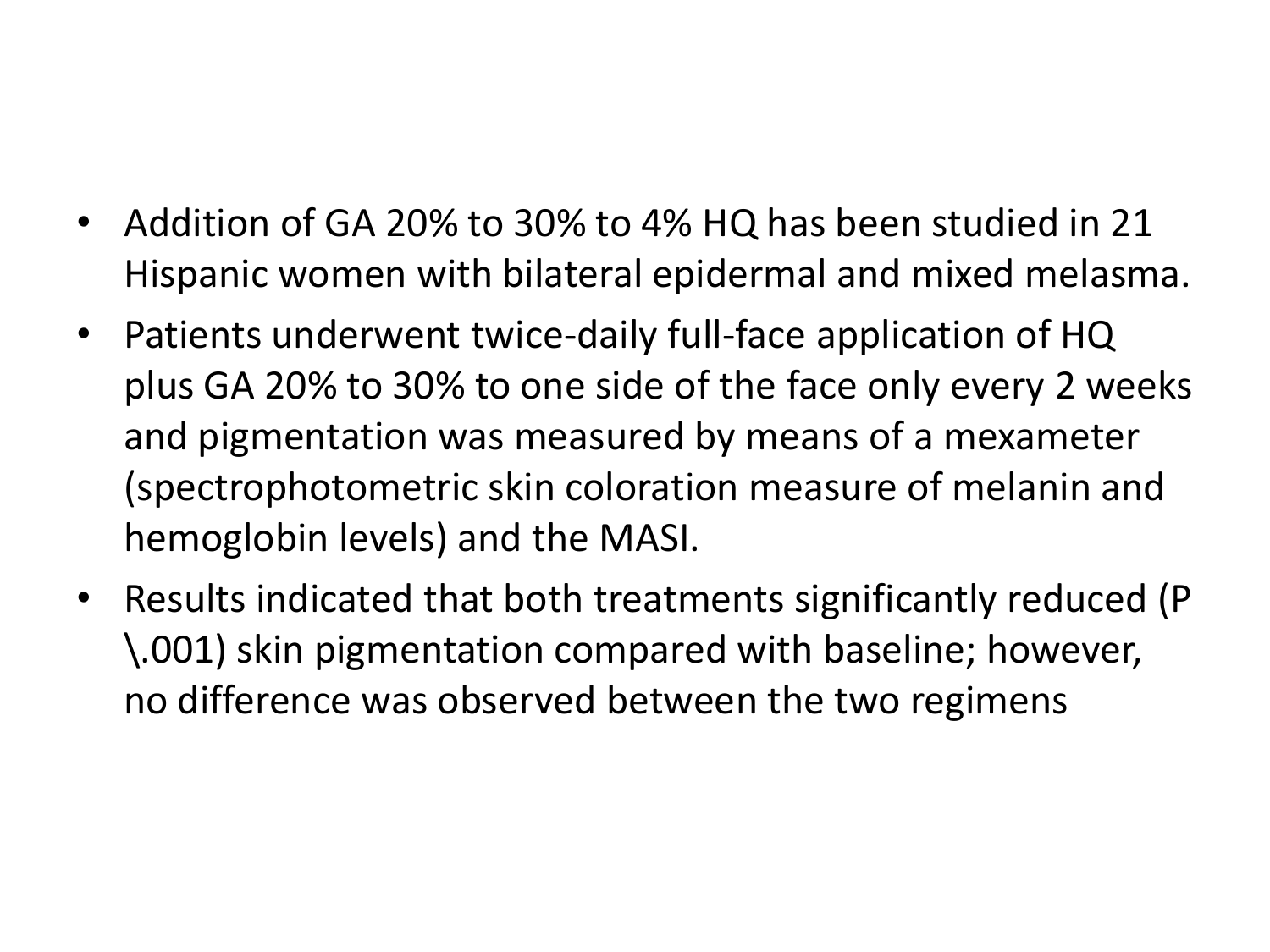- Combination of 10% GA and 2% HQ has been studied in 10 Asian women with moderate to severe melasma.
- Combination therapy was applied twice daily to both sides of the face for 26 weeks and 20% GA peels to one side every 3 weeks (total of 8 peels).
- Assessment by a dermatologist was made using the Munsell color chart.
- Results indicated that with GA/HQ plus GA peel therapy up to 33% lightening of melasma was found in 6 patients and up to 66% lightening in 4 patients.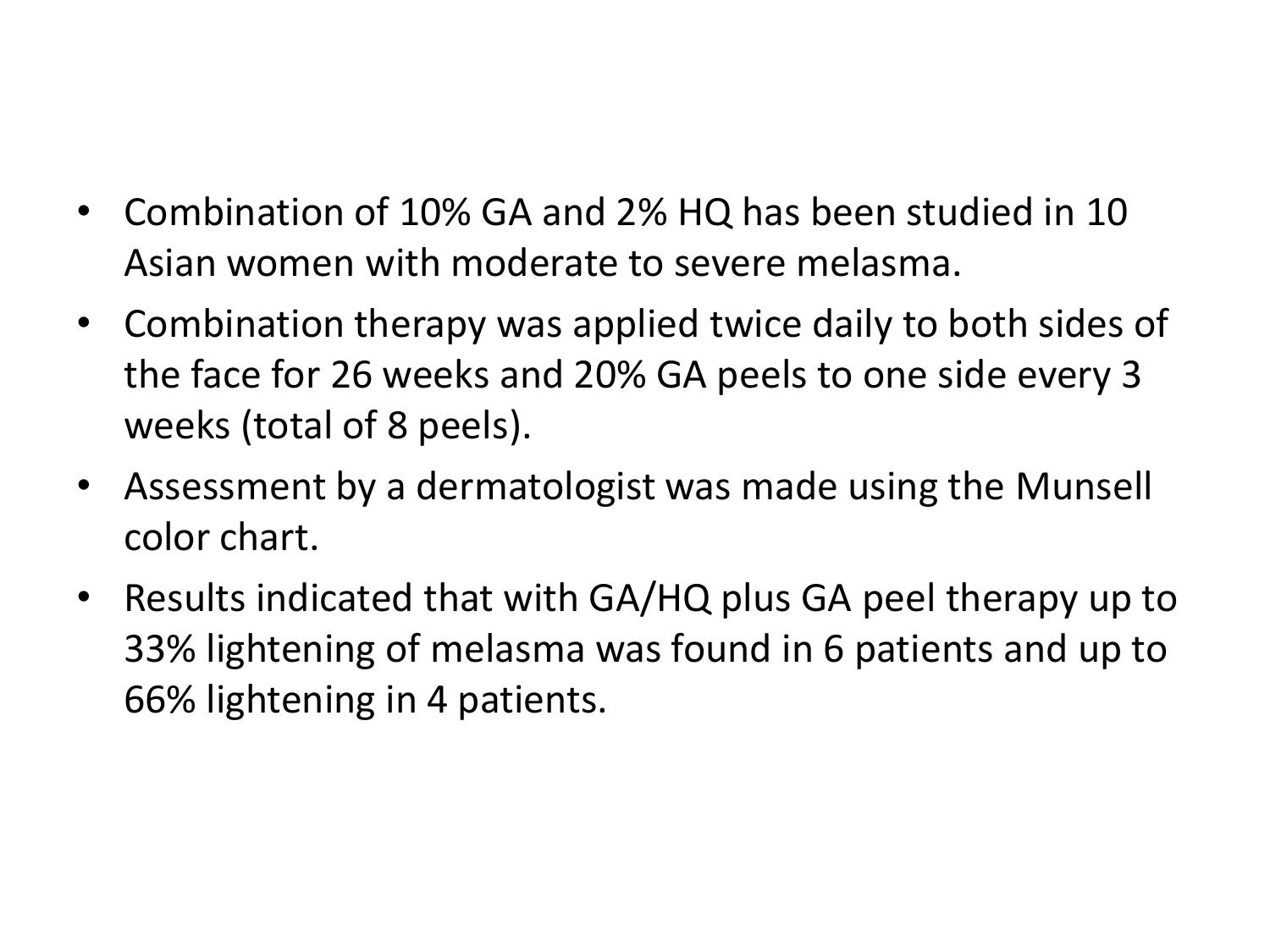- With the GA/HQ therapy alone, 8 patients had lightening classified as slight ( $\leq$ 33%) in 7 patients and moderate ( $\leq$  66% lightening) in 1 patient
- Salicylic acid 20% to 30% at 2-week intervals has been used in 25 dark-skinned patients (Fitzpatrick skin types V-VI), including 6 with melasma, with good results.
- Five peelings were conducted in patients previously treated with 4% HQ for 2 weeks and resulted in moderate to significant improvement in 88% of patients.
- Minimal to mild side effects occurred in 16%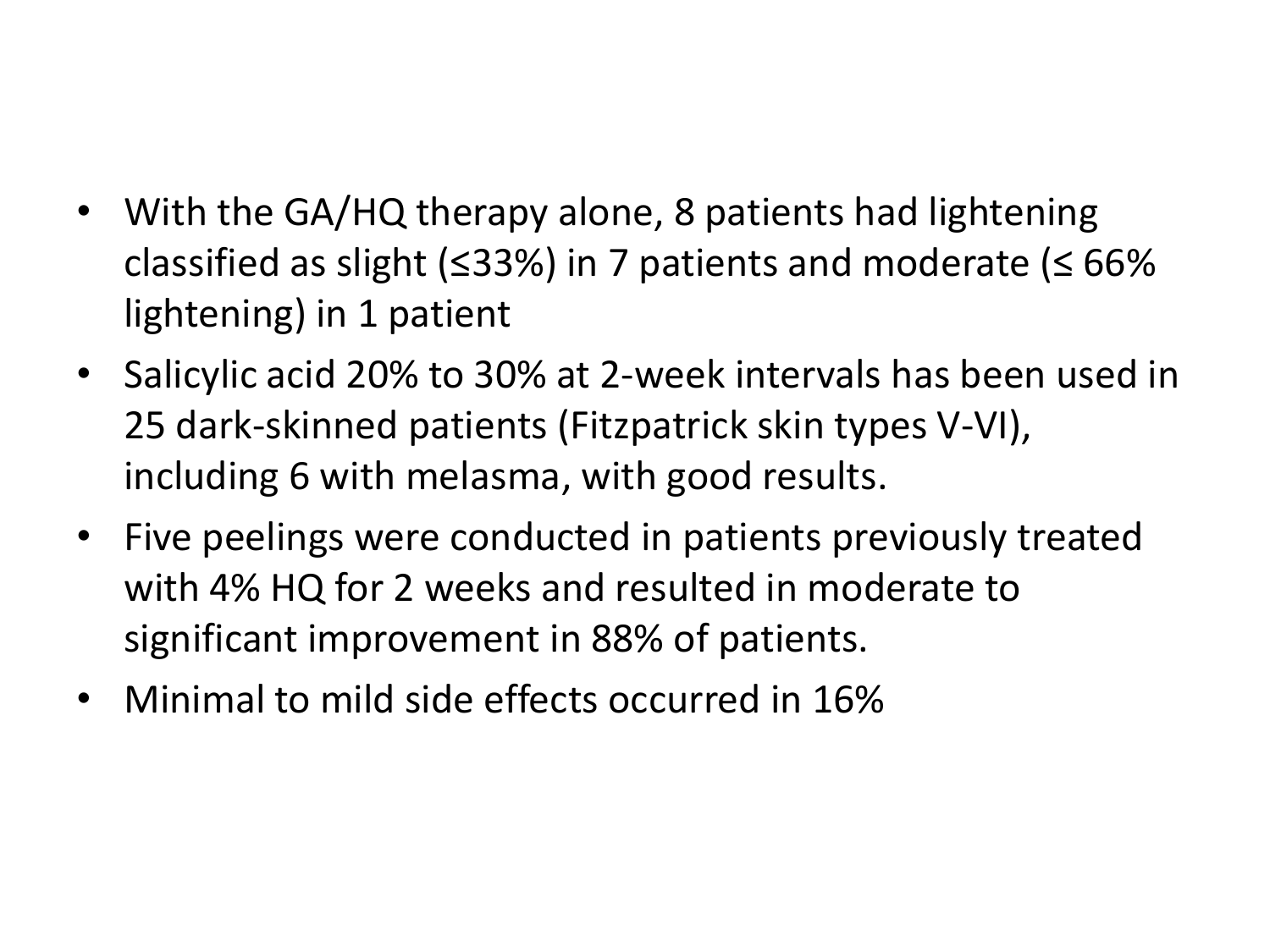- Concentrations of 1% to 5% RA have been evaluated in a skin peeling protocol in 15 women with melasma and photoaged skin with Fitzpatrick skin types I to IV.
- There was a clinical improvement in skin texture and appearance after 5 sessions of treatment applied at 2- to 3 day intervals.
- Histological examination before and after treatment revealed a decrease in the corneal layer, an increase in the epidermal thickness, and a lengthening of the cristae cutis (skin ridges).
- A chemical peel protocol involving GA 50% plus kojic acid 10% has been evaluated in 20 patients with diffuse melasma
- Treatment was applied at 2-week intervals for 3 to 6 months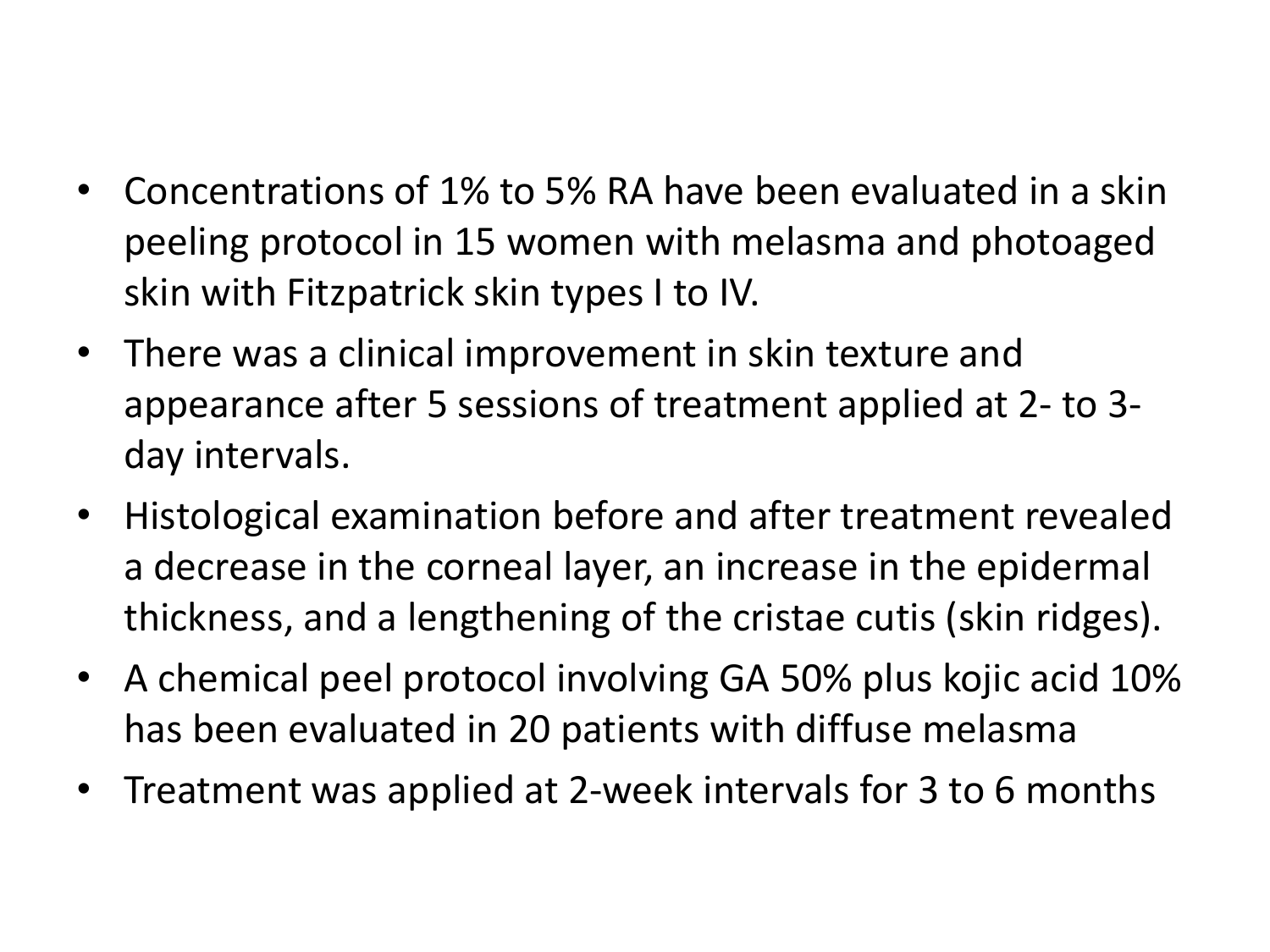- Complete regression was observed in 6 patients (30%), partial regression in 12 (60%), and no regression in 2 (10%).
- In a comparative study of 40 Chinese women with epidermal melasma, half of the face was treated with kojic acid 2% gel plus GA 10% and HQ 2% and the other half of the face with the same preparation but without the kojic acid twice daily for 12 weeks.
- 23 Of the patients treated with combination therapy, clearing of melasma was reported in 60% compared with 47.5% receiving GA/HQ.
- Side effects included erythema, redness, stinging, and exfoliation, which occurred on both sides of the face but resolved by the third week.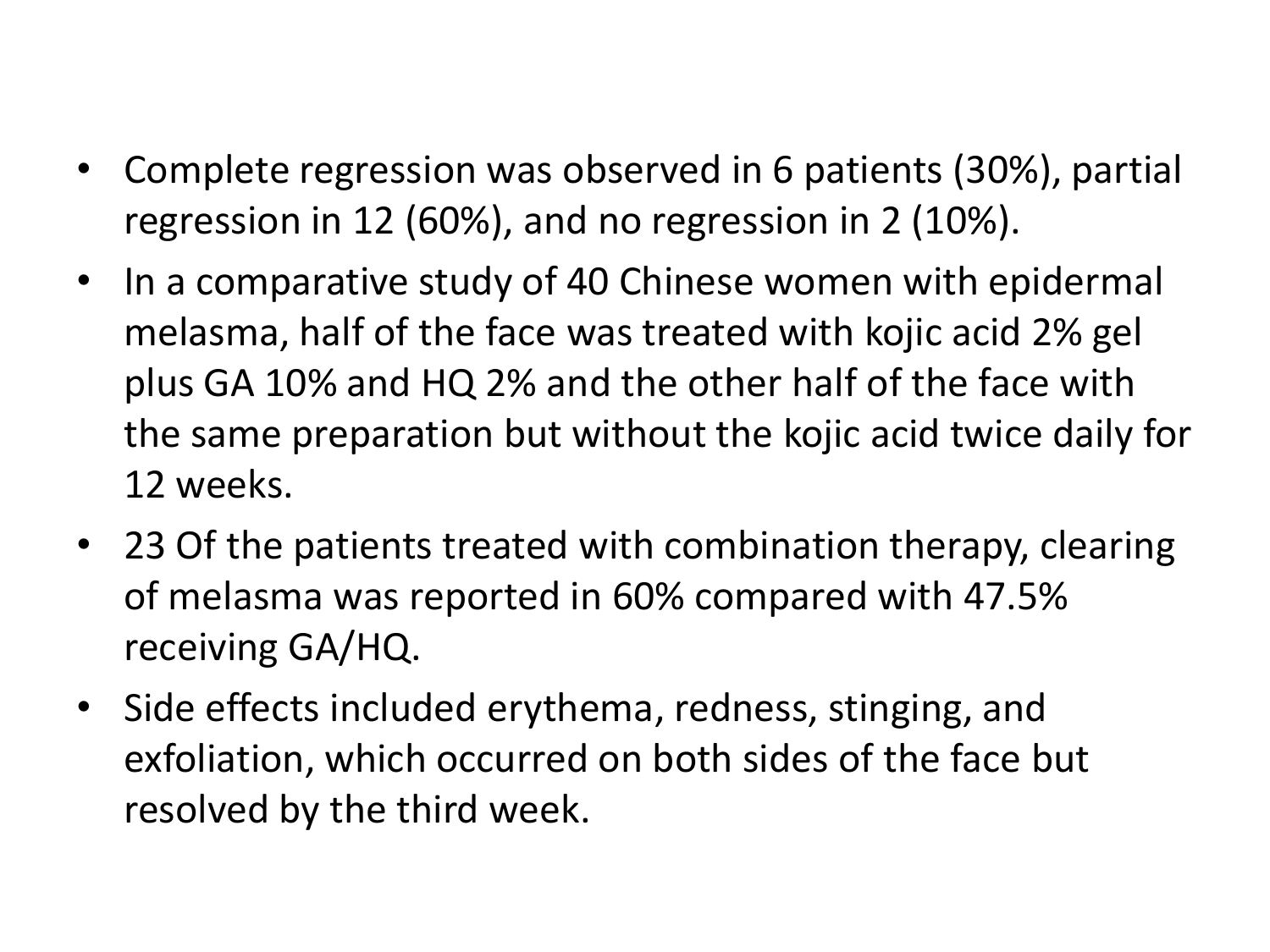# Laser therapy

- Use of a single laser type, the Q-switched ruby laser has been reported to be ineffective in 11 patients with melasma refractory to other types of therapy.
- Only two patients showed improvement of their lesions, 3 had no change, and darker hyperpigmentation occurred in 4 patients at 4 weeks.
- Histopathological examination of pigmented lesions immediately after laser application indicated that not all pigment-producing structures were affected by a single laser treatment.
- Better results have been shown with a combination of pulsed CO2 laser with Q-switched alexandrite laser.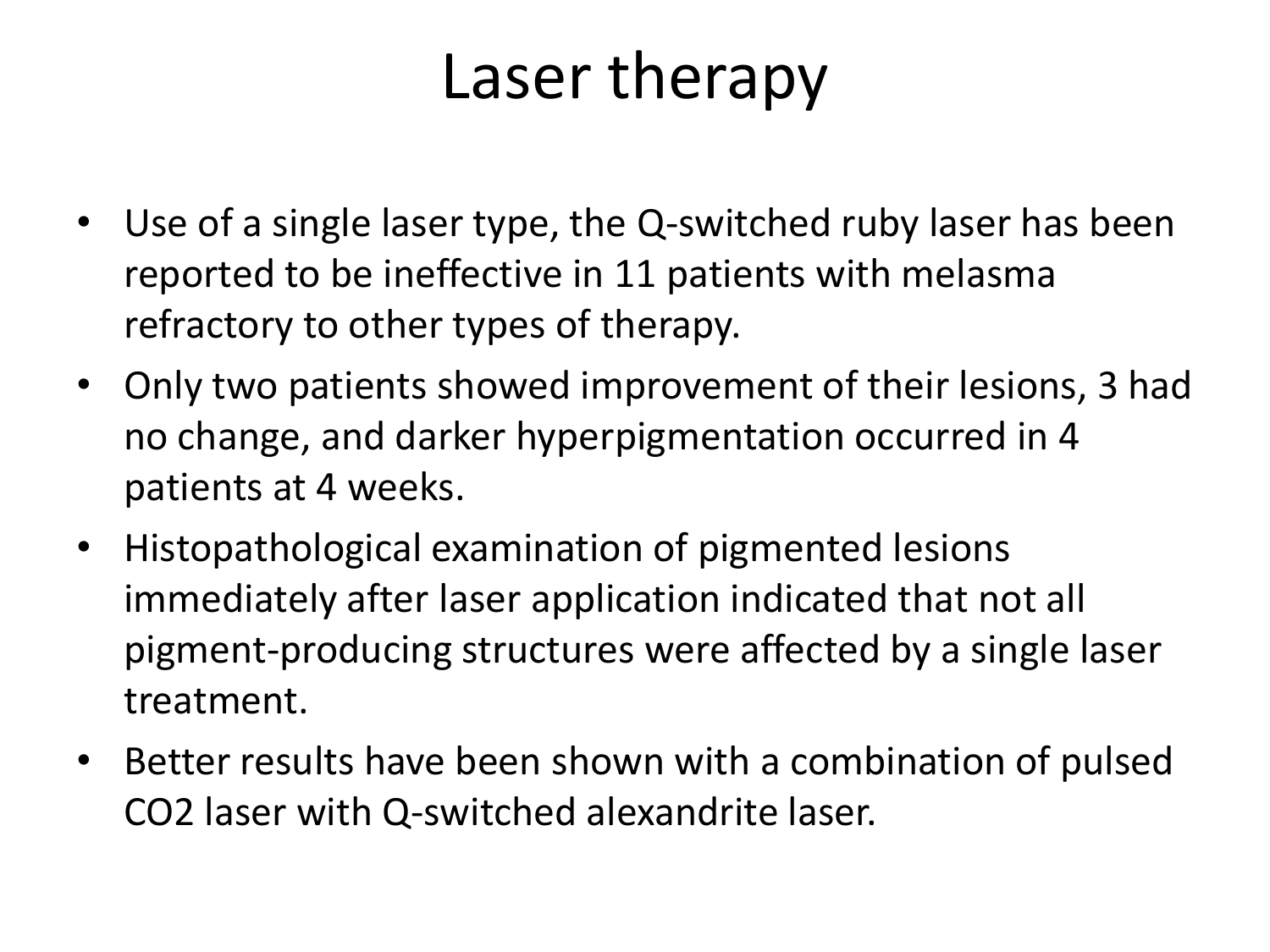- Principle behind the treatment was that the CO2 laser would destroy abnormal melanocytes and the alexandrite laser would remove any remaining pigment left in the dermis.
- Eight patients with dermal-type melasma were pretreated with a 14-day course of tretinoin 0.05%, HQ 4%, and hydrocortisone 1%, after which they were treated with one pass of the CO2 laser and then 4 patients with one pass of the Q-switched alexandrite laser and the other 4 with no treatment.
- At 24 weeks after laser therapy, results showed that the combination therapy was more effective in removing all hyperpigmentation areas.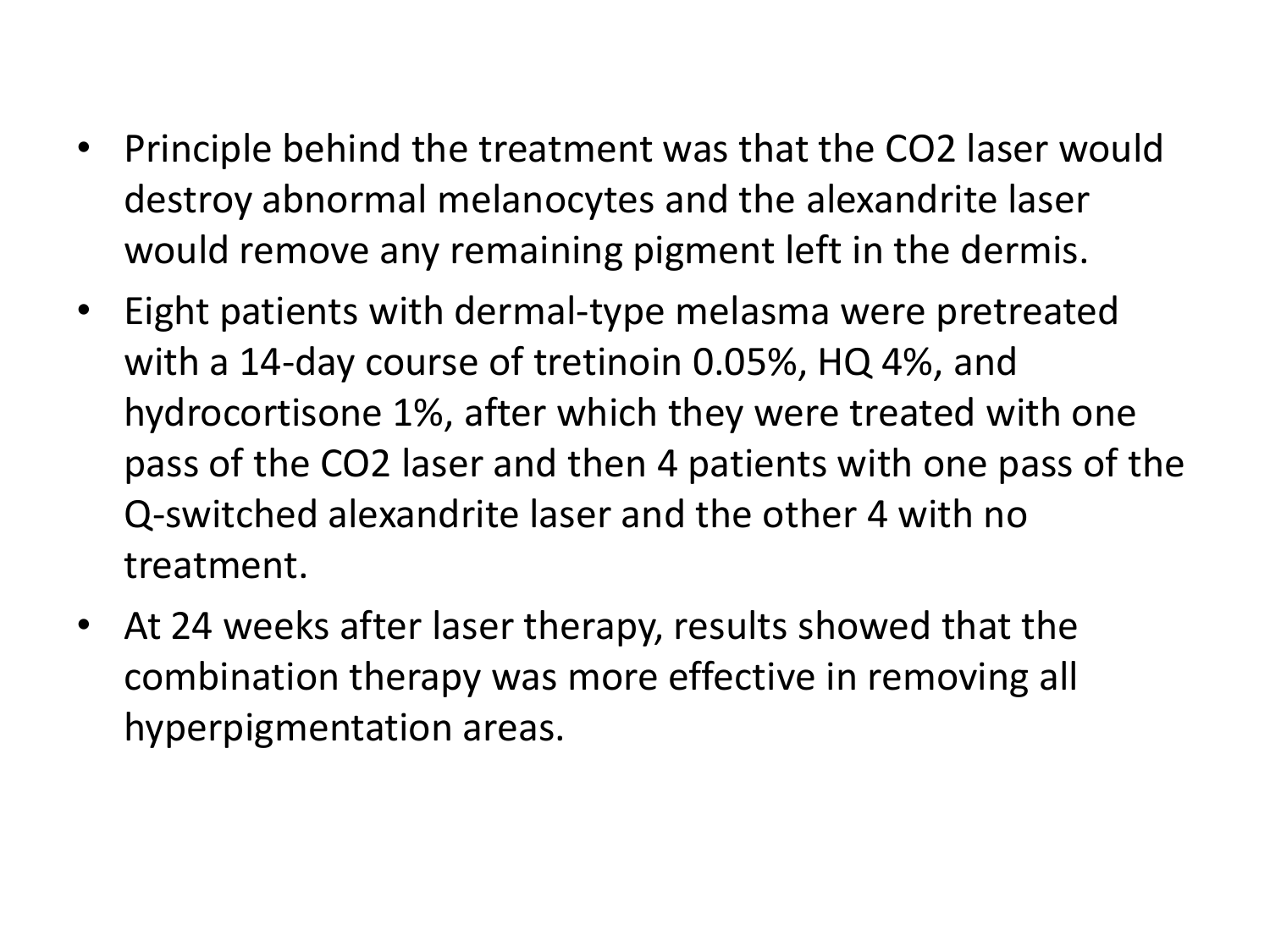## Dermabrasion

- Kunachak, Leelaudomlipi, and Wongwaisayawan have reported a large-scale study on dermabrasion in 533 patients with facial melasma.
- Treatment involved local dermabrasion or full-faced dermabrasion with a 16-mm diameter coarse grit diamond fraise with the patient under local anesthesia; the skin was dermabraded down to the level of the upper or mid dermis.
- Of the 410 patients followed up for a mean of 5 years (range 1-9 years), 398 (97%) achieved persistent clearance of melasma.
- Partial recurrence occurred in the other 3% of cases.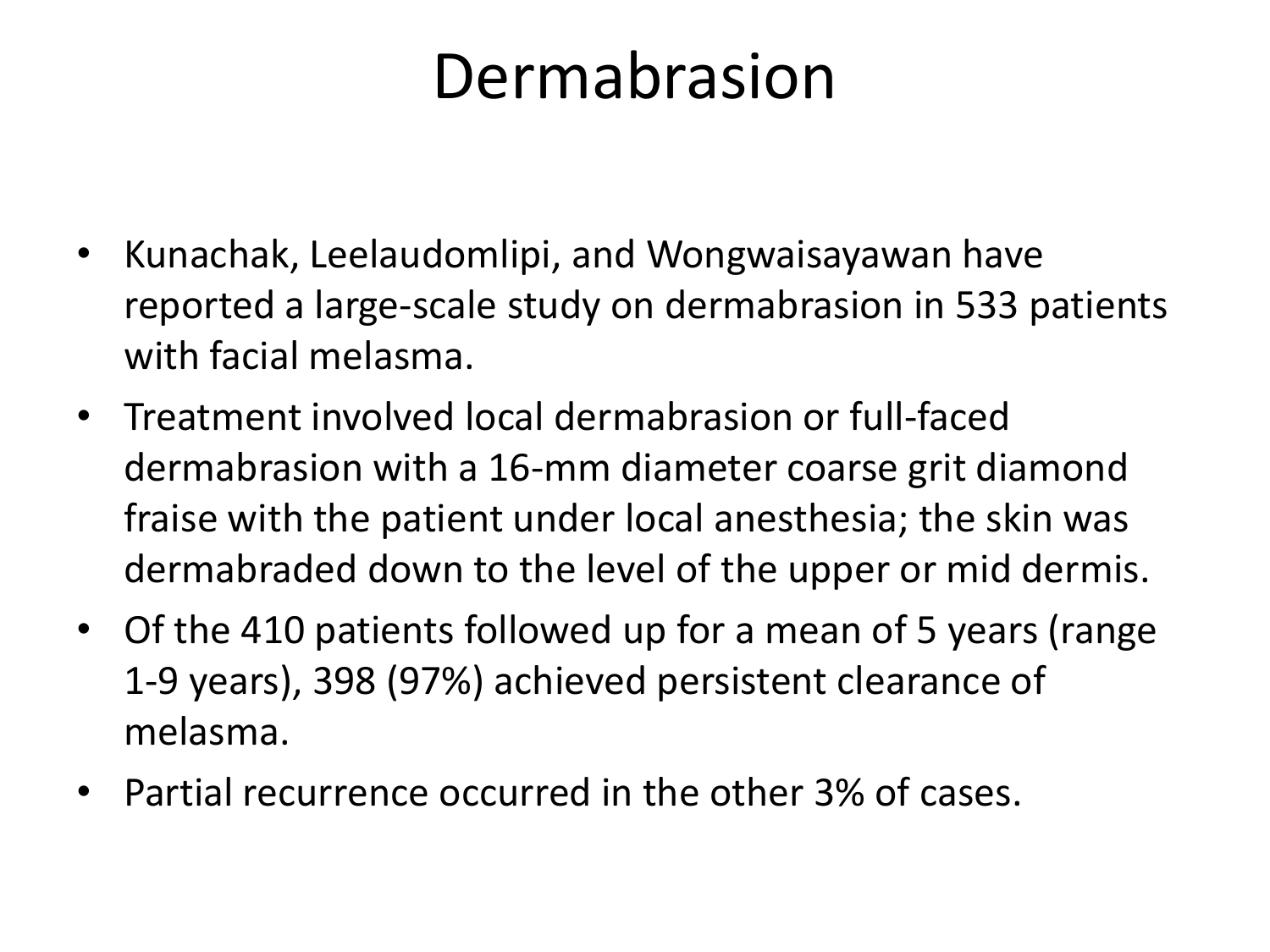### • Complications were encountered in 3 cases (0.7%); two patients developed hypertrophic scars and one patient had permanent hypopigmentation.

- Pruritus was a common consequence in the early postoperative phase.
- Milia developed in most patients, although it was self-limiting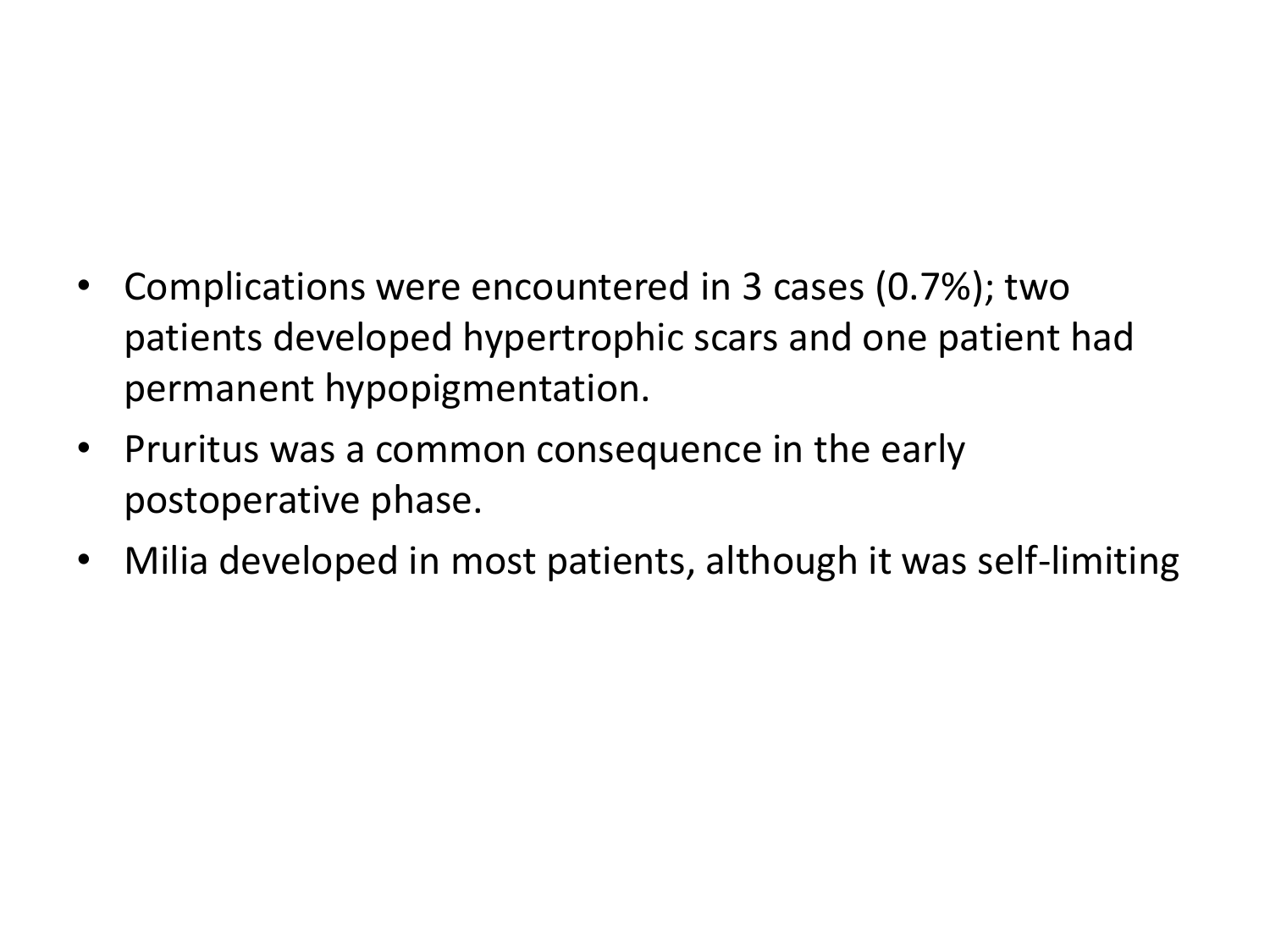### Consensus statement

- Therapies that can act at different stages of the melanogenesis process can produce better clinical results than a single compound acting at a single stage.
- First-line therapy for melasma should consist of effective topical therapies, mainly fixed triple combinations.
- Where patients have either sensitivity to the ingredients or a triple combination therapy is unavailable,other compounds with dual ingredients (HQ plus GA) or single agents (4% HQ, 0.1% RA, or 20% azelaic acid) may be considered as an alternative.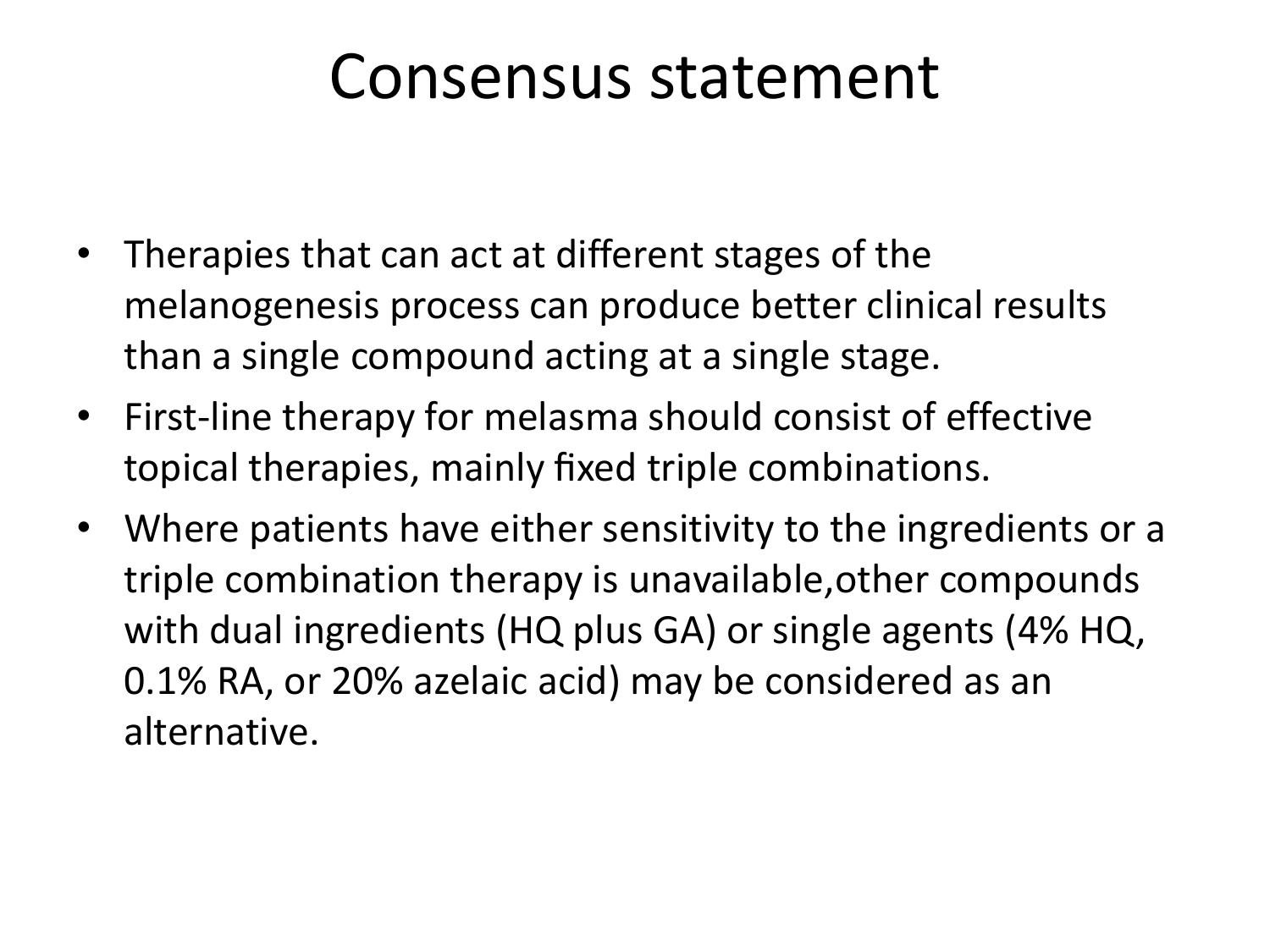- In patients for whom therapy has failed, options for secondline therapy include peels either alone or in combination with topical therapy.
- Some patients will require therapy to maintain remission status and a combination of topical therapies should be considered.
- Lasers should rarely be used in the treatment of melasma and, if applied, skin type should be taken into account.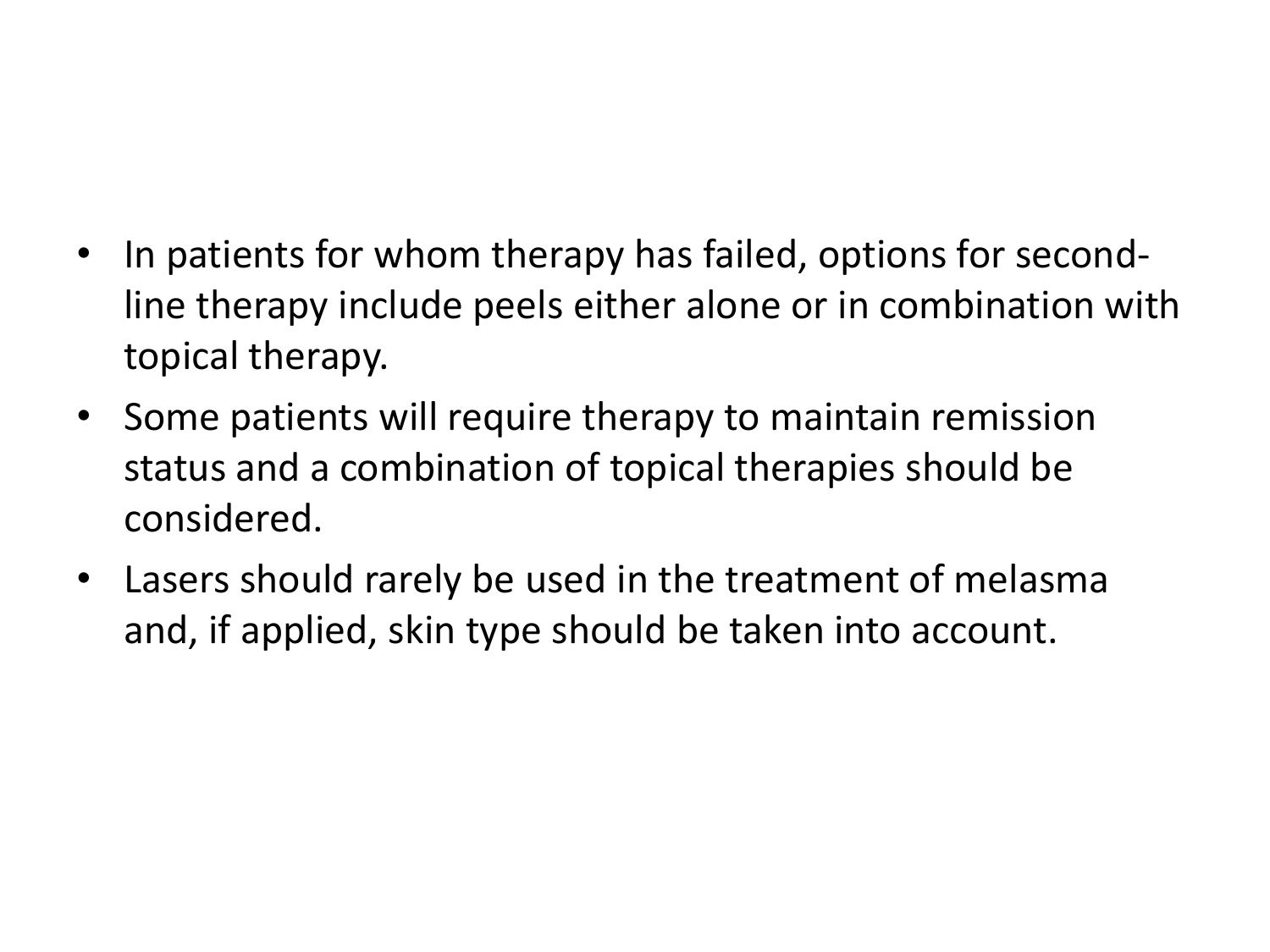#### Level and quality of evidence for melasma therapies

| <b>Therapy</b>                                                     | <b>Level</b>   | <b>Quality</b> |
|--------------------------------------------------------------------|----------------|----------------|
|                                                                    |                |                |
| <b>Topical</b>                                                     |                |                |
| <b>2% HQ</b>                                                       | $II$ -ii       | $\mathsf{C}$   |
| <b>4% HQ</b>                                                       |                | B              |
| 0.1% tretinoin (RA)                                                |                | B              |
| 0.05% RA                                                           |                | $\mathsf{C}$   |
| 0.05% isotretinoin                                                 | $II$ -ii       | $\mathsf{C}$   |
| 4% N-acetyl-4-S-cysteaminylphenol                                  | $\mathbf{III}$ | $\mathsf C$    |
| 5% HQ + 0.1%-0.4% RA + 7% lactic acid/10% ascorbic acid            | $\mathbf{III}$ | $\mathsf{C}$   |
| 3% HQ + 0.1% RA                                                    | $\mathbf{III}$ | $\mathsf{C}$   |
| 4% HQ + 0.05% RA + 0.01% fluocinolone acetonide                    | L              | $\overline{A}$ |
| 2% HQ + 0.05% RA + 0.1% dexamethasone (modified Kligman)           | $\mathbf{III}$ | $\mathsf C$    |
| 2% HQ + 0.05% RA + 0.1% dexamethasone (modified Kligman) + 30%-40% | III            | B              |
| GA peel                                                            |                |                |
| 5% HQ, 0.1% RA, and 1% hydrocortisone                              | III            | $\mathsf{C}$   |
| 4% HQ + 5% GA                                                      | $II$ -ii       | B              |
| 4% KA + 5% GA                                                      | $II$ -ii       | B              |
| 2% KA + 2% HQ + 10% GA                                             | $II$ -iii      | С              |
| 2% HQ + 10% GA                                                     | $II$ -iii      | С              |
| 4% HQ + 10% GA                                                     |                | B              |
| 20% Azelaic acid                                                   |                | B              |
| 20% Azelaic acid + 0.05% RA                                        | III            | $\mathsf{C}$   |
| Vitamin C iontophoresis                                            | $  -  $        | $\mathsf{C}$   |
| <b>Adapalene</b>                                                   | $II$ -ii       | B              |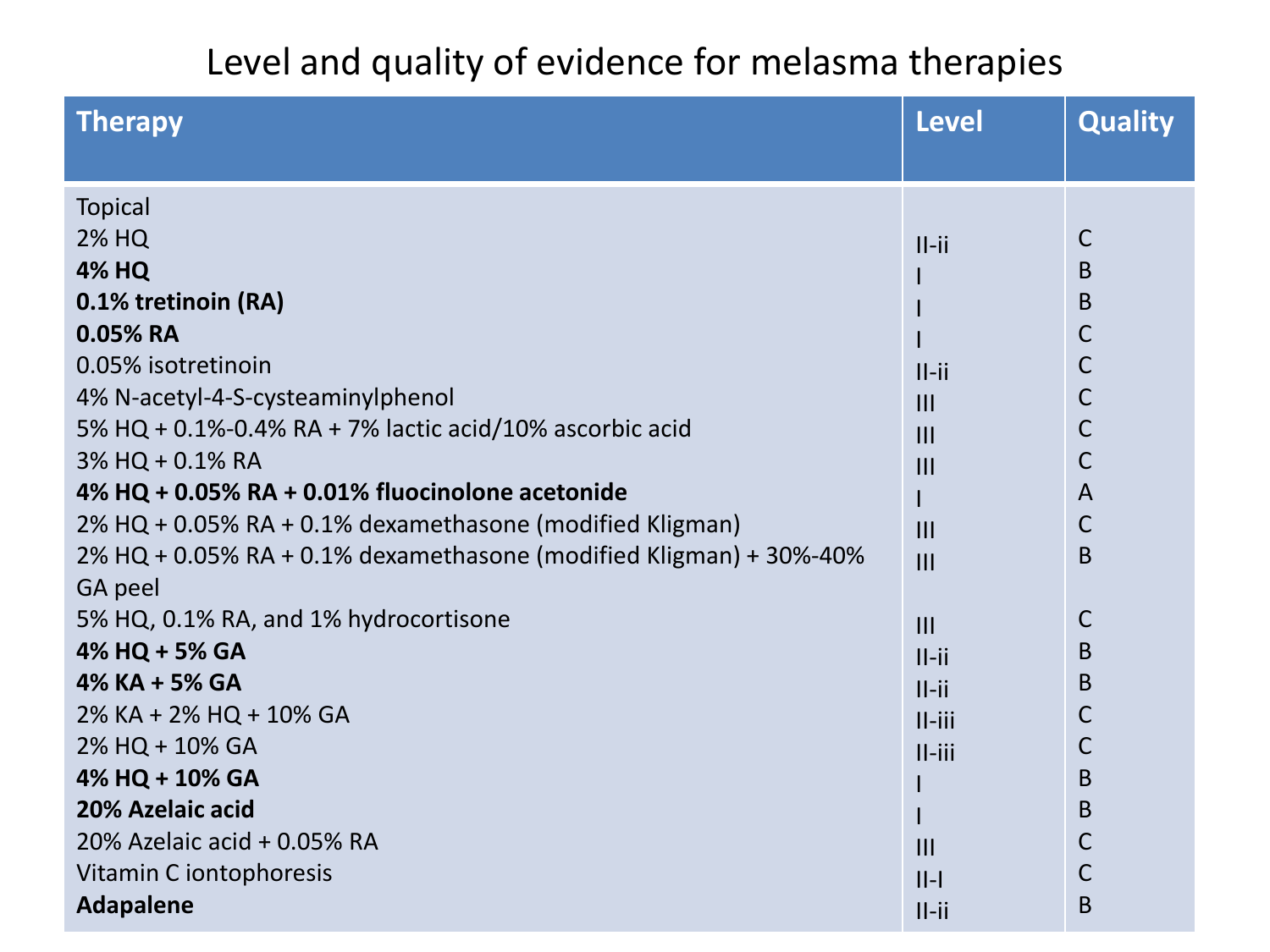| <b>Chemical peels</b>                                                |                |              |
|----------------------------------------------------------------------|----------------|--------------|
| 10%-50% GA                                                           | $I$ -ii/III    | $\mathsf{C}$ |
| $10\%$ GA + 2% HQ + 20%-70% GA                                       | $II$ -ii       | $\mathsf C$  |
| 20%-30% GA + 4% HQ                                                   | $II - i$       | B            |
| <b>70% GA</b>                                                        | $II - i$       | B            |
| Jessner's solution                                                   | $II - i$       | $\mathsf C$  |
| 20%-30% salicylic acid                                               | $\mathbf{III}$ | $\mathsf C$  |
| 1%-5% RA                                                             | III            | $\mathsf C$  |
| 50% GA + 10% KA                                                      | $\mathbf{III}$ | $\mathsf{C}$ |
| Laser therapy (+chemical peels and topical therapies)                |                |              |
| Q-switched ruby                                                      | $\mathsf{IV}$  | $\mathsf C$  |
| Pulsed CO2 + Q-switched alexandrite                                  | $\mathsf{IV}$  | $\mathsf{C}$ |
| Q-switched alexandrite                                               | IV             | $\mathsf C$  |
| Q-switched alexandrite laser + 15%-25% TCA peel + Jessner's solution | $\mathbf{III}$ | $\mathsf C$  |
| Erbium:YAG                                                           | $\mathbf{III}$ | D            |
| Dermabrasion                                                         | $II$ -iii      | E            |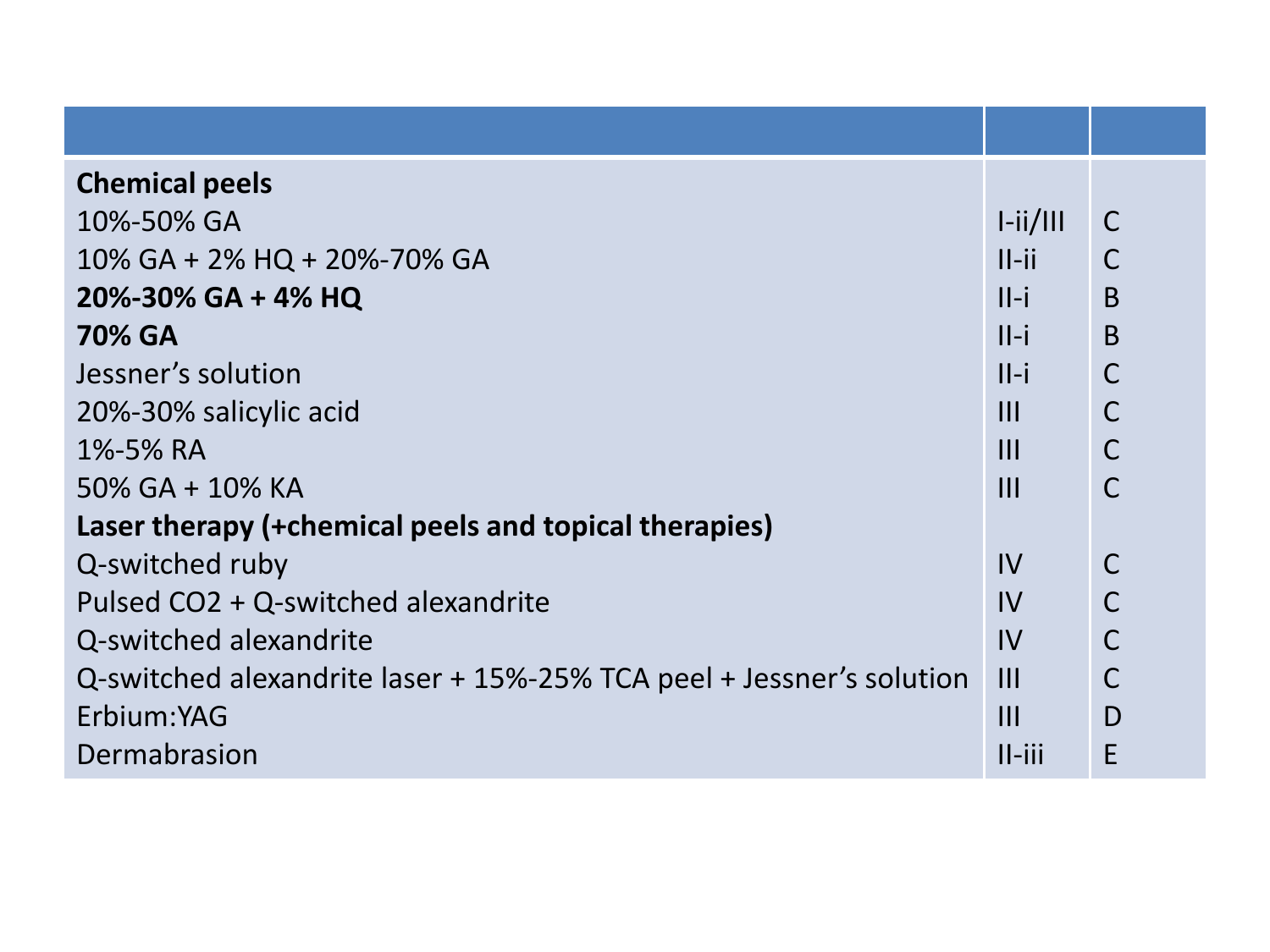• Newer and upcoming therapies for melasma

**[Rashmi](http://www.ijdvl.com/searchresult.asp?search=&author=Rashmi+Sarkar&journal=Y&but_search=Search&entries=10&pg=1&s=0) [Sarkar](http://www.ijdvl.com/searchresult.asp?search=&author=Rashmi+Sarkar&journal=Y&but_search=Search&entries=10&pg=1&s=0), [Shikha](http://www.ijdvl.com/searchresult.asp?search=&author=Shikha+Chugh&journal=Y&but_search=Search&entries=10&pg=1&s=0) [Chugh,](http://www.ijdvl.com/searchresult.asp?search=&author=Shikha+Chugh&journal=Y&but_search=Search&entries=10&pg=1&s=0) [Vijay K Garg](http://www.ijdvl.com/searchresult.asp?search=&author=Vijay+K+Garg&journal=Y&but_search=Search&entries=10&pg=1&s=0)** Department of Dermatology, Maulana Azad Medical College and Lok Nayak Hospital, New Delhi, India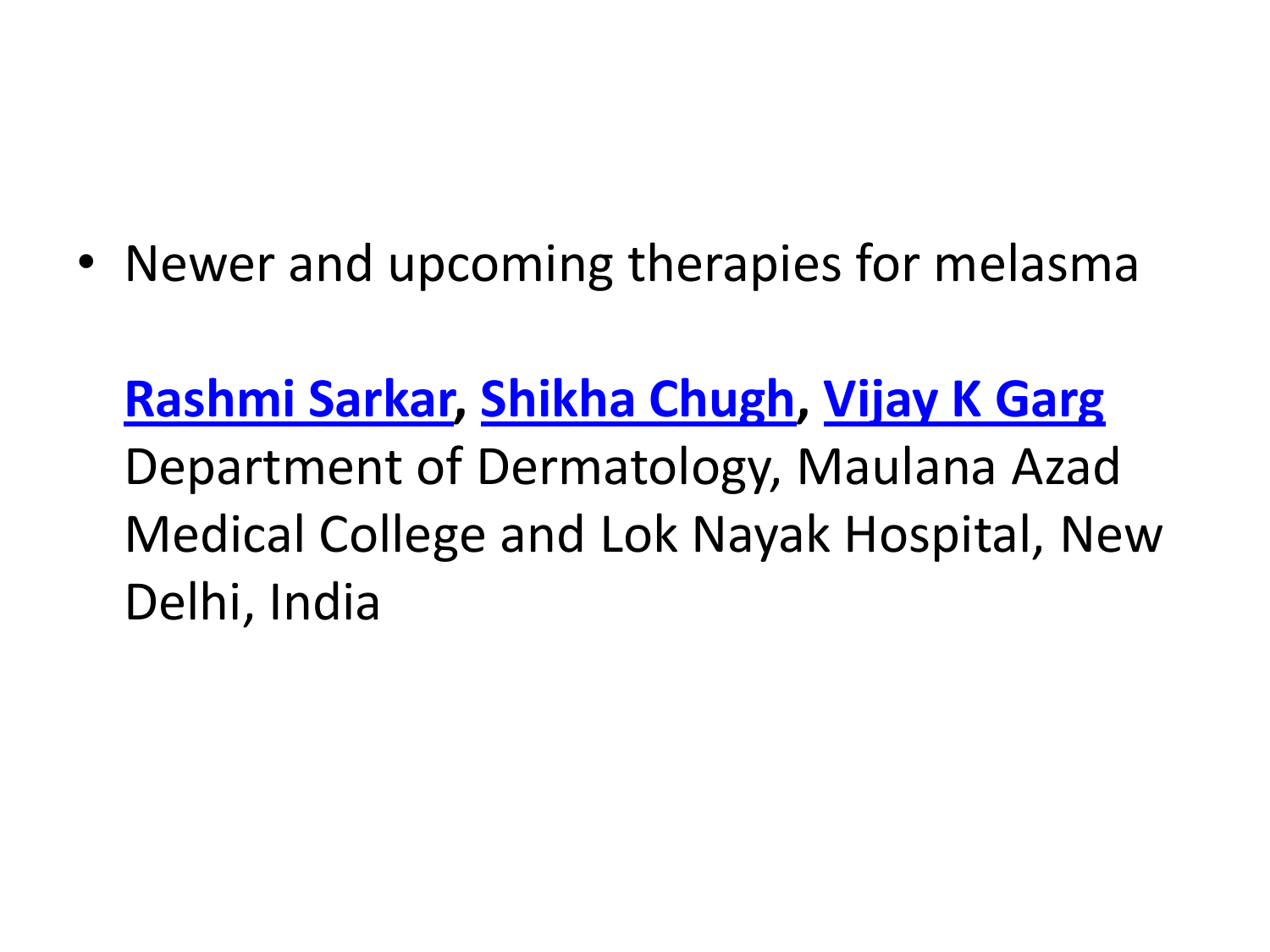# **Newer and Experimental Agents**

- **Aloesin-** derived from aloe vera and competitively inhibit hydroxylation of tyrosinase to DOPA and oxidation of DOPA to dopachrome.
- Choi *et al* studied the inhibitory effect of aloesin on human volunteers in a randomized comparative trial where the subjects were UV irradiated (210 mJ) on volar forearm and were divided into 4 groups: vehicle control, aloesin-treated, arbutin-treated and aloesin and arbutin-treated.
- The results revealed that aloesin suppressed pigmentation by 34%, arbutin by 43.5%, and the co-treatment by 63.3%, compared with the control ( $N = 15$ ;  $P < 0.05$ ) and in a dosedependent manner.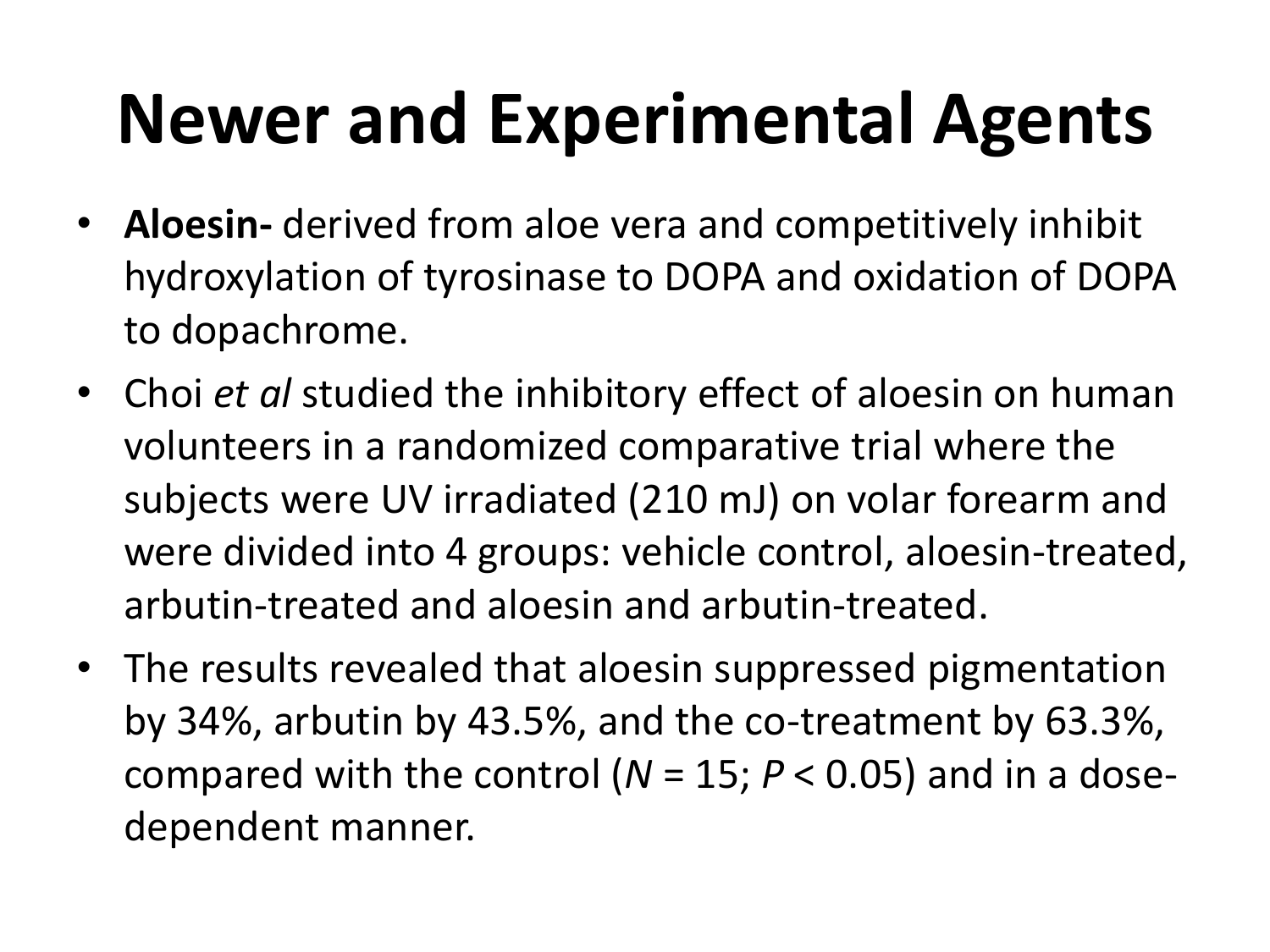### • **Flavanoids:**

- They have the advantage of formulation into nanocapsules so that they are protected until they reach an active site of melanin synthesis where they exert a powerful reducing action, have antiradical activity, and act as a substrate competitor for the tyrosinases.
- An *in vitro* comparative study of this bioflavonoid factor on skin implants incubated for 15 hours with L-dopa and 0.1% bioflavanoids, control explants, and reference (1% hydroquinone) explants showed that bioflavonoids totally inhibit pigment induced by DOPA oxidation.
- Depigmentation action of bioflavonoids was supported histopathologically too.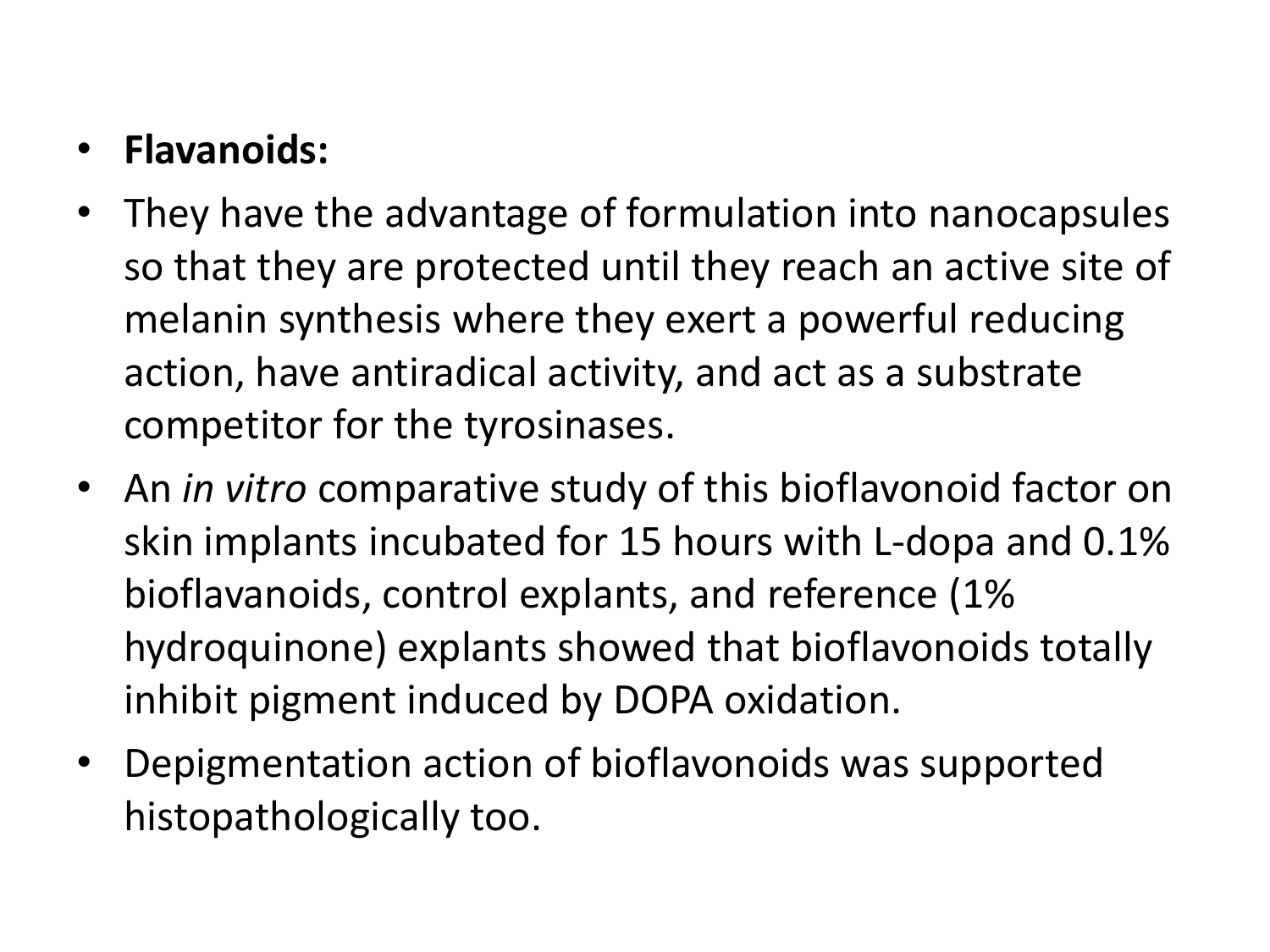- **Ellagic acid:** It's a naturally occurring polyphenol isolated from strawberries, green tea and geranium and acts by dose dependant inhibition of tyrosinase activity in B16 melanoma cells comparable to arbutin.
- In a study on guinea pigs, ellagic acid prevented UVinduced pigmentation similar to hydroquinone.
- In a study on guinea pigs, 6 weeks oral intake of ellagic acid was found to produce similar whitening effect as L ascorbic acid.
- Skin-whitening effect of ellagic acid is probably due to inhibition of the proliferation of melanocytes and melanin synthesis by tyrosinase in melanocytes, without injuring cells.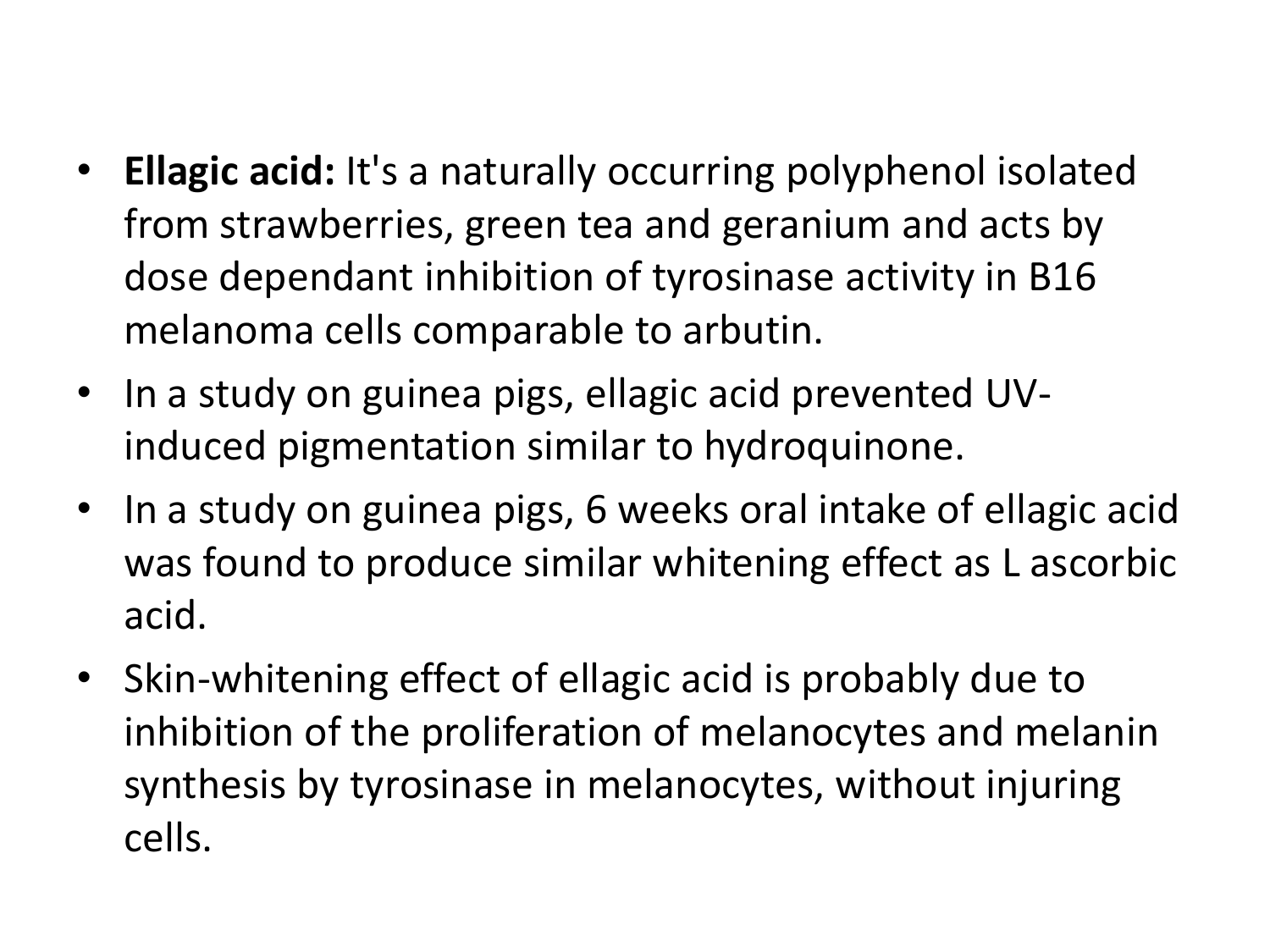- **Gentisic acid:** It is derived from Gentian roots and is a safe and effective topical skin lightening agent.
- Its alkyl ester, especially methyl gentisate is highly effective and less cytotoxic than hydroquinone.
- In a comparative *in vitro* study by Curto *et al*, 4 depigmenting agents, namely hydroquinone, kojic acid, arbutin, magnesium ascorbyl phosphate and synthetic esters of gentisic acid were studied for their tyrosinase inhibitory effects where mammalian melanocyte cell cultures and cell-free extracts were used.
- Study demonstrated that the smaller esters of gentisic acid shared an ability to inhibit melanogenesis without cytotoxicity and mutagenesis.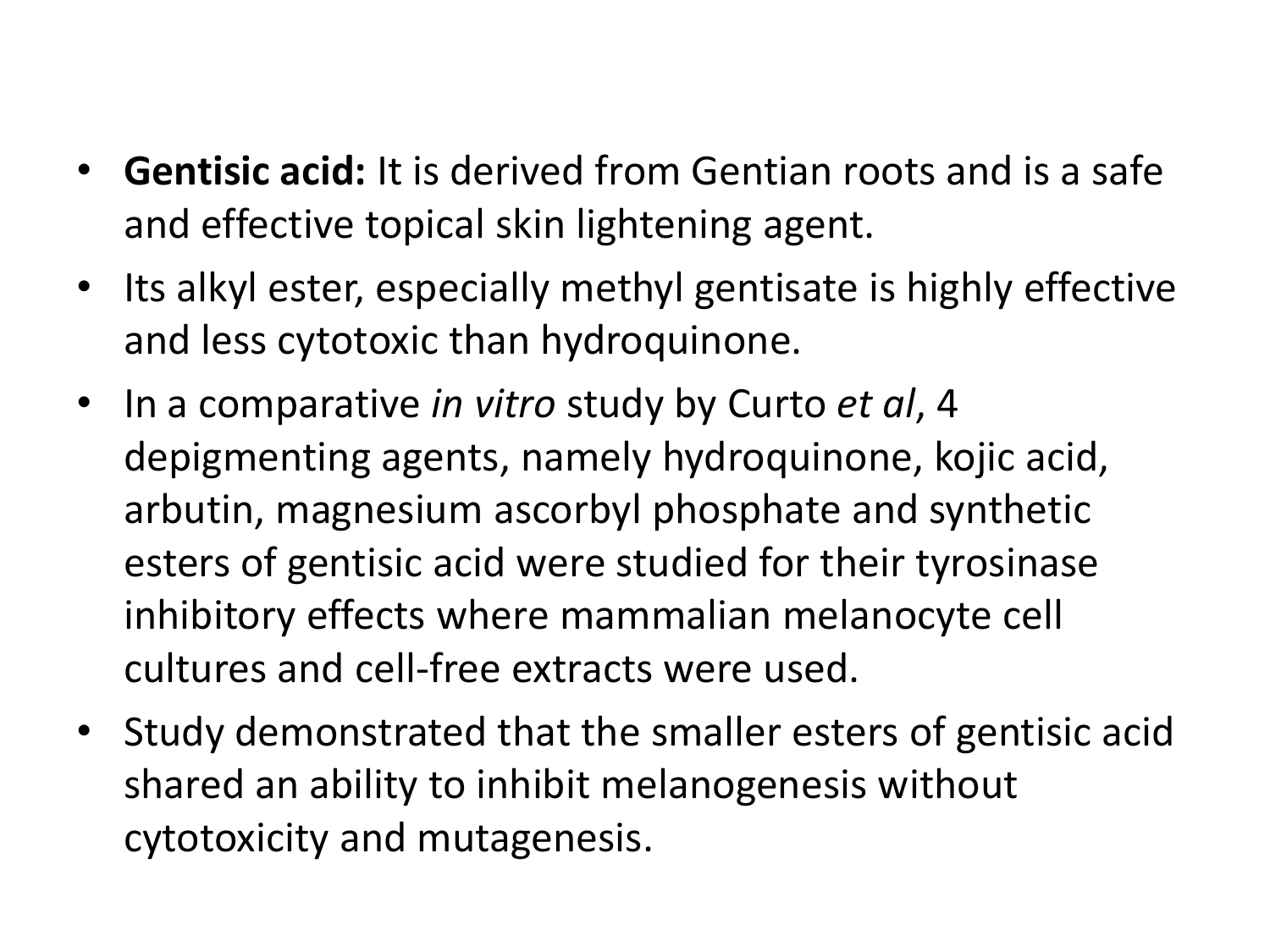- **Hydroxycoumarins:** Coumarins are lactones of phenyl propanoic acid with benzopyranone nucleus.
- Natural derivatives of coumarins include aloesin, which has been proven to have tyrosinase inhibitory properties.
- Hydroxycoumarins are novel antioxidants, which have alpha tocopherol like structure and strongly inhibit tyrosinase in cultured human melanocytes and cell homogenates, besides having scavenging and quenching activities.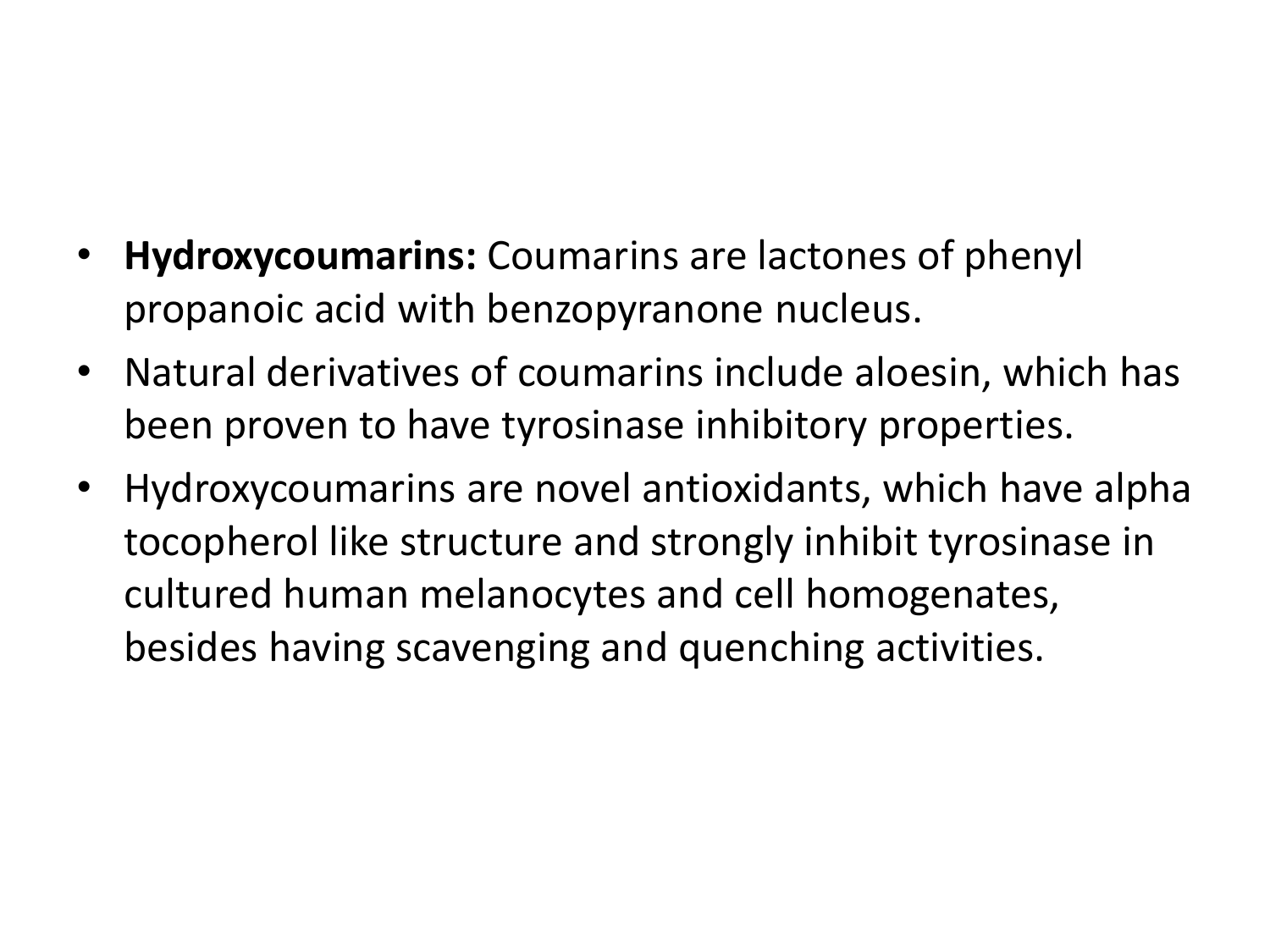- **Natural derived botanical extracts:** A recent trend is to develop newer natural derived extracts for the purpose of skin lightening.
- In an *in vitro* study by Hwang *et al*, 101 plant extracts were studied for inhibitory effect against tyrosinase, L-dopa oxidation and melanin synthesis in B16 melanoma cells.
- Of these extracts, *Broussonetia kazwoki*, *B. papyrifera*, *Cornus officinalis*, *Rhus javanica* and *Pinus densiflora* inhibited tyrosinase and DOPA oxidation in dosedependent manner.
- These botanicals have the advantage of being efficacious, and most importantly, they would be the drugs of choice in future being free from any complications.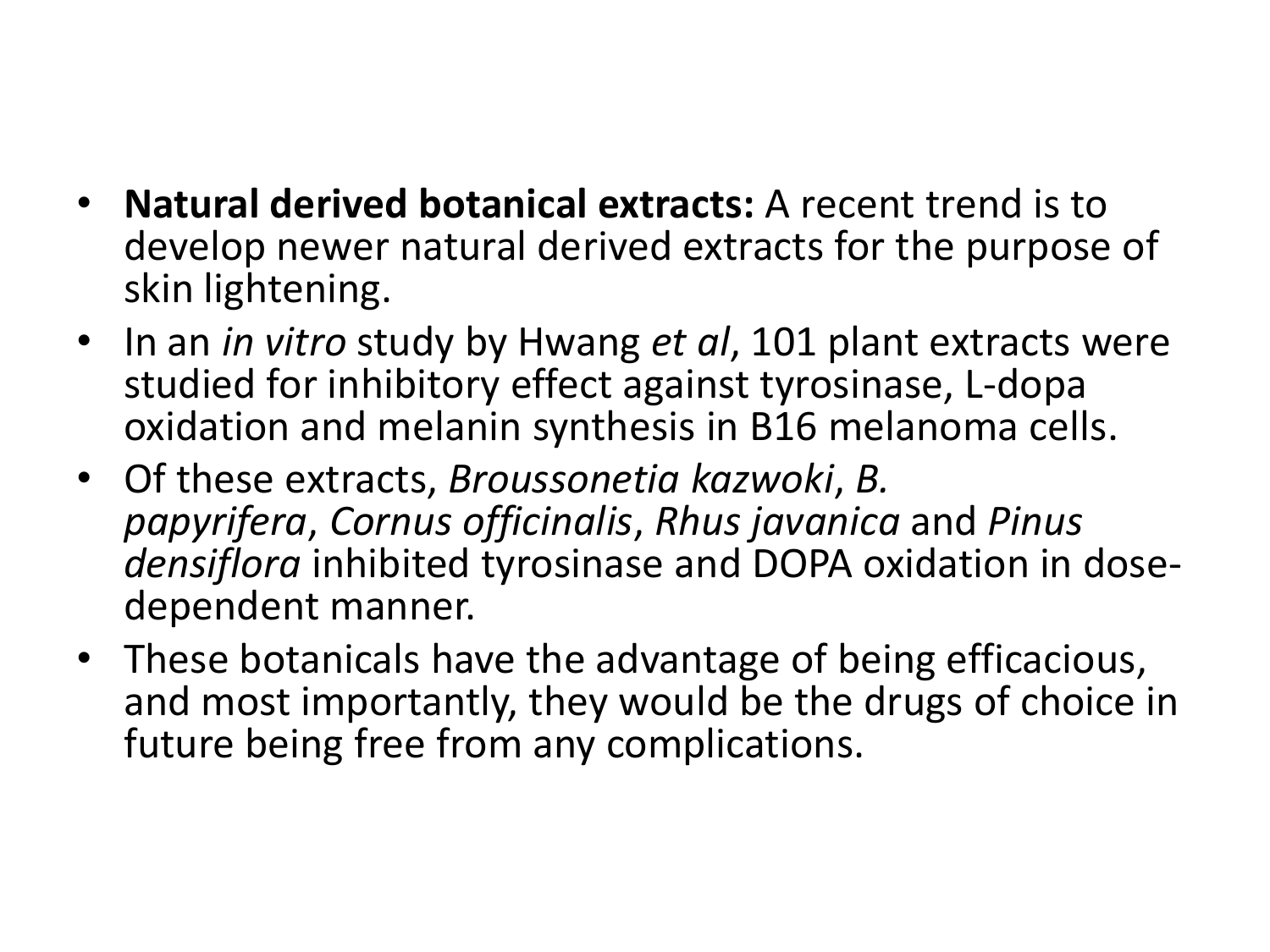- **Rucinol (4-n butyl resorcinol):** It is a phenolic derivative, which inhibits both tyrosinase and tyrosinase related protein.
- In a prospective, double-blind, randomized, vehiclecontrolled, split-face comparative trial, 32 female patients with melasma were treated with rucinol serum 0.3% or vehicle, which was applied twice daily for 12 weeks followed by a 12 week follow-up.
- After 12 weeks, clinical pigmentation scores were lower than the vehicle-treated site, and the difference was statistically significant (*P* < 0.027).
- This preliminary study demonstrated the tolerability and efficacy of rucinol in melasma.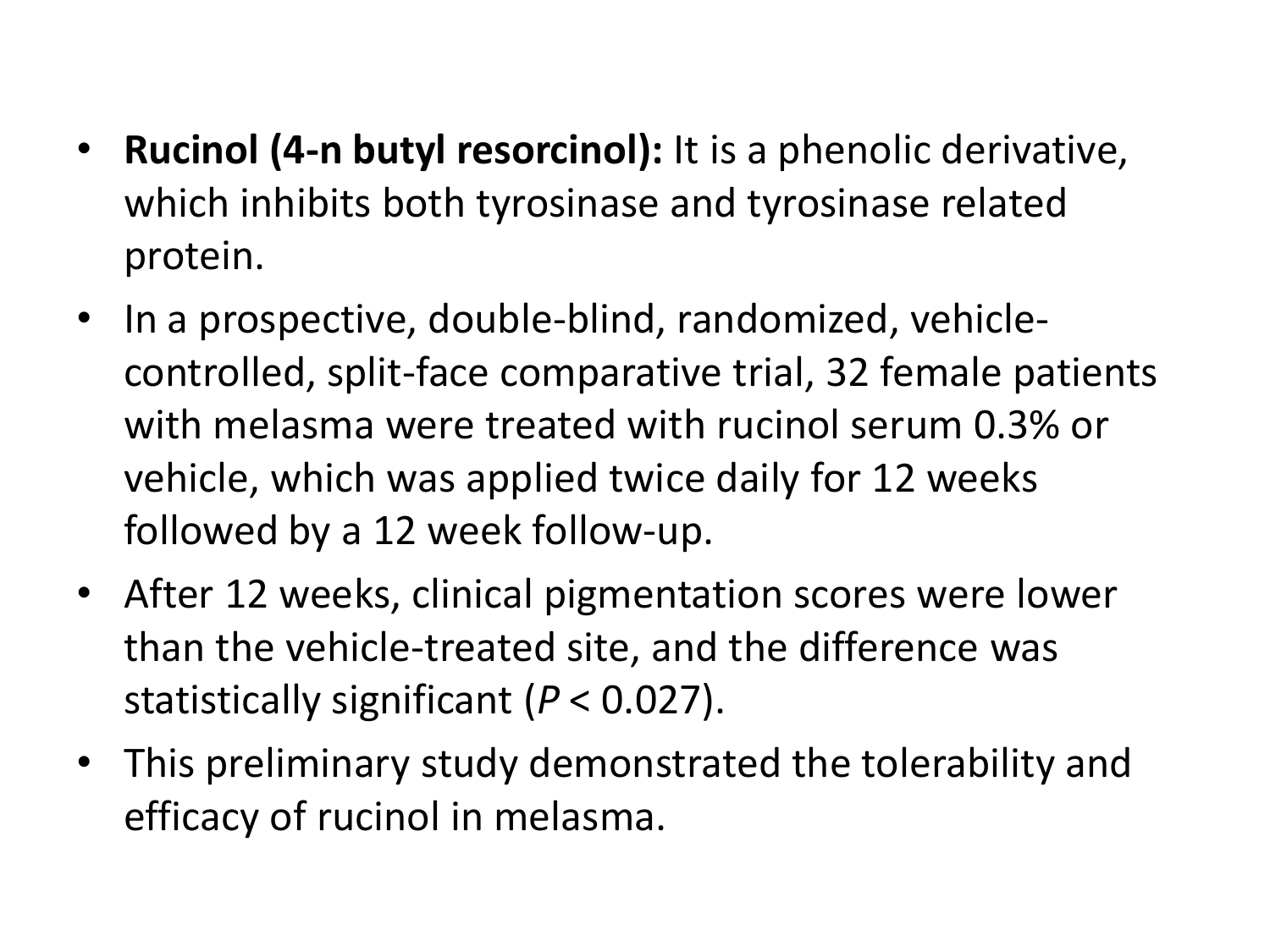- A recent modification of 0.3% serum into 0.1% liposomal cream, which leads to an improved stabilization and enhanced penetration, has been studied to be effective in melasma.
- In a study by Huh *et al*, 23 patients with melasma were included in a randomized, double-blind, vehicle-controlled, split-face study with rucinol cream compared to vehicleapplied twice daily for 8 weeks, and significant (*P* value 0.043) improvement was seen in melanin index with more than 60% patients reporting subjective improvement.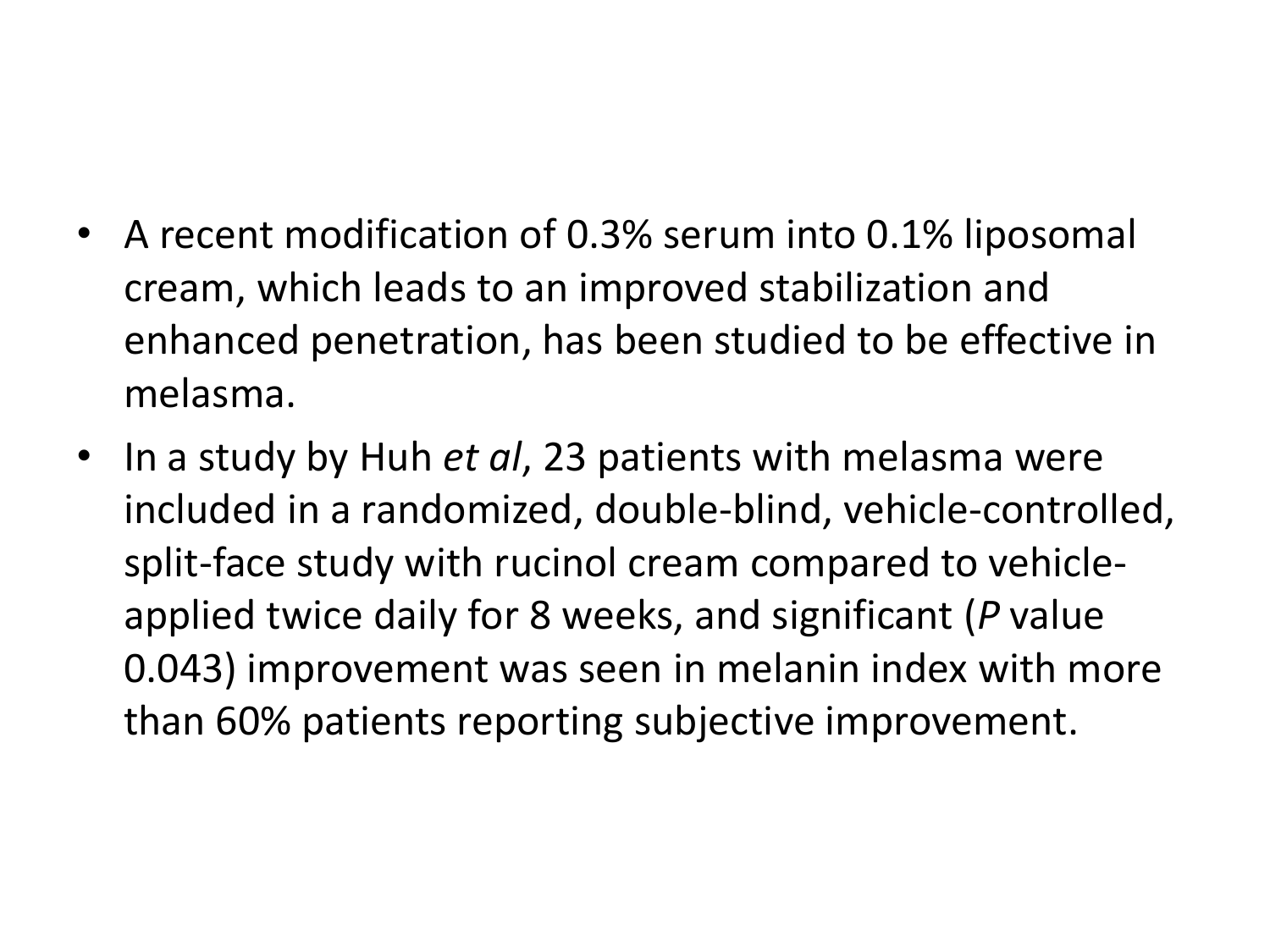- **Soy:** It is a plant derivative found in tofu products as well as in soyabeans and soy milk.
- Its primary metabolites genistein and diadzein have the active ingredients STI (Soy Trypsin Inhibitor) and Bowman Birk Inhibitor (BBI), which act by inhibiting melanosome transfer to keratinocytes and also have antioxidant properties.
- Wall *et al* conducted a parallel, randomized, double-blind, vehicle-controlled study with 65 female patients with mottled pigmentation where the preparation was applied twice daily for 12 weeks.
- There was a significant improvement (*P* < 0.005) in pigmentation, skin tone and texture in the treated group.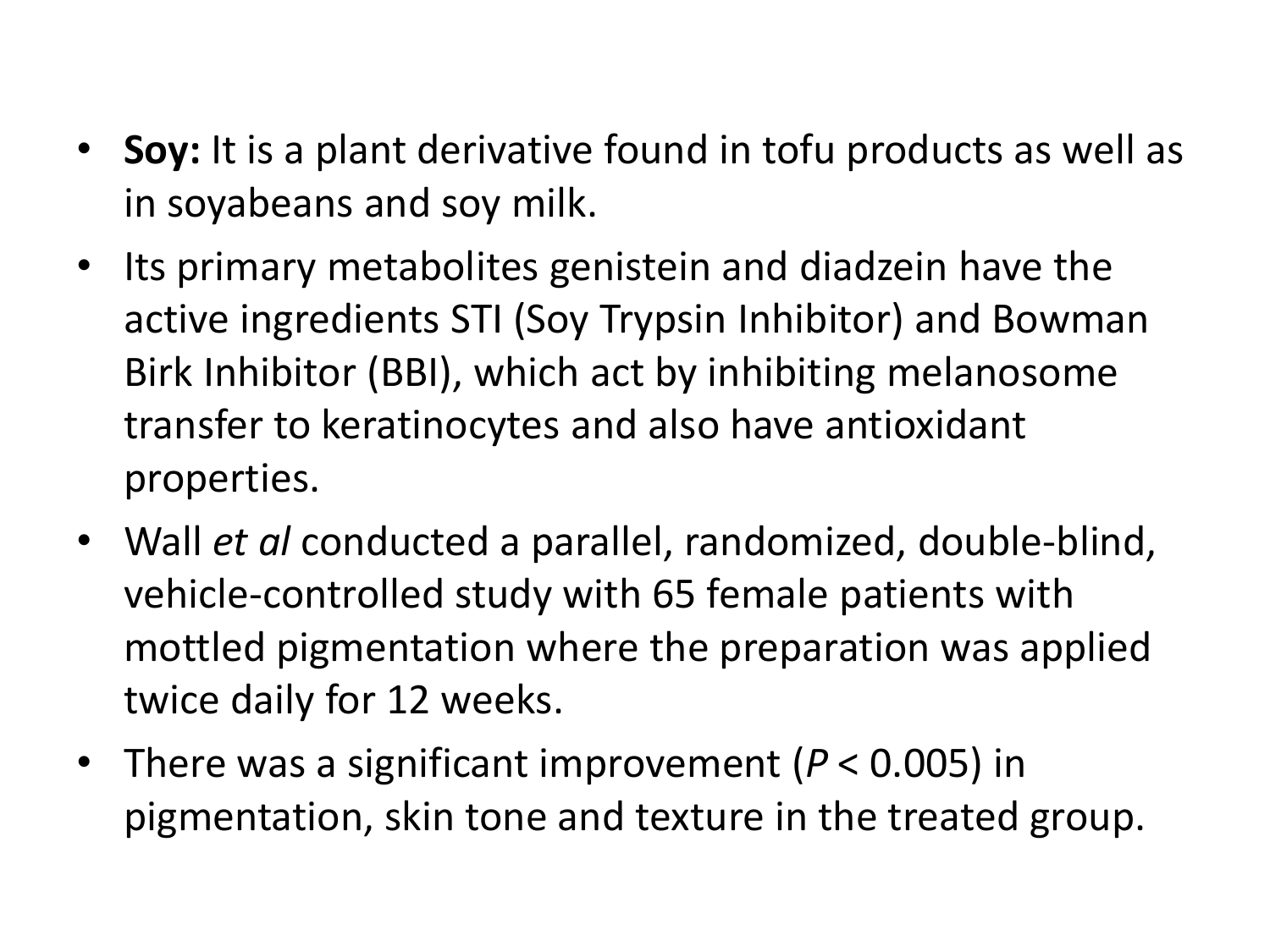### • **Silymarin:** It's a naturally occurring polyphenol flavanoid compound or flavolignans, derived from thistle plant Silybium marinum, which has been found to have inhibitory effects on melanogenesis in mouse melanocyte cell lines.

• However, the human studies for role in melasma are lacking.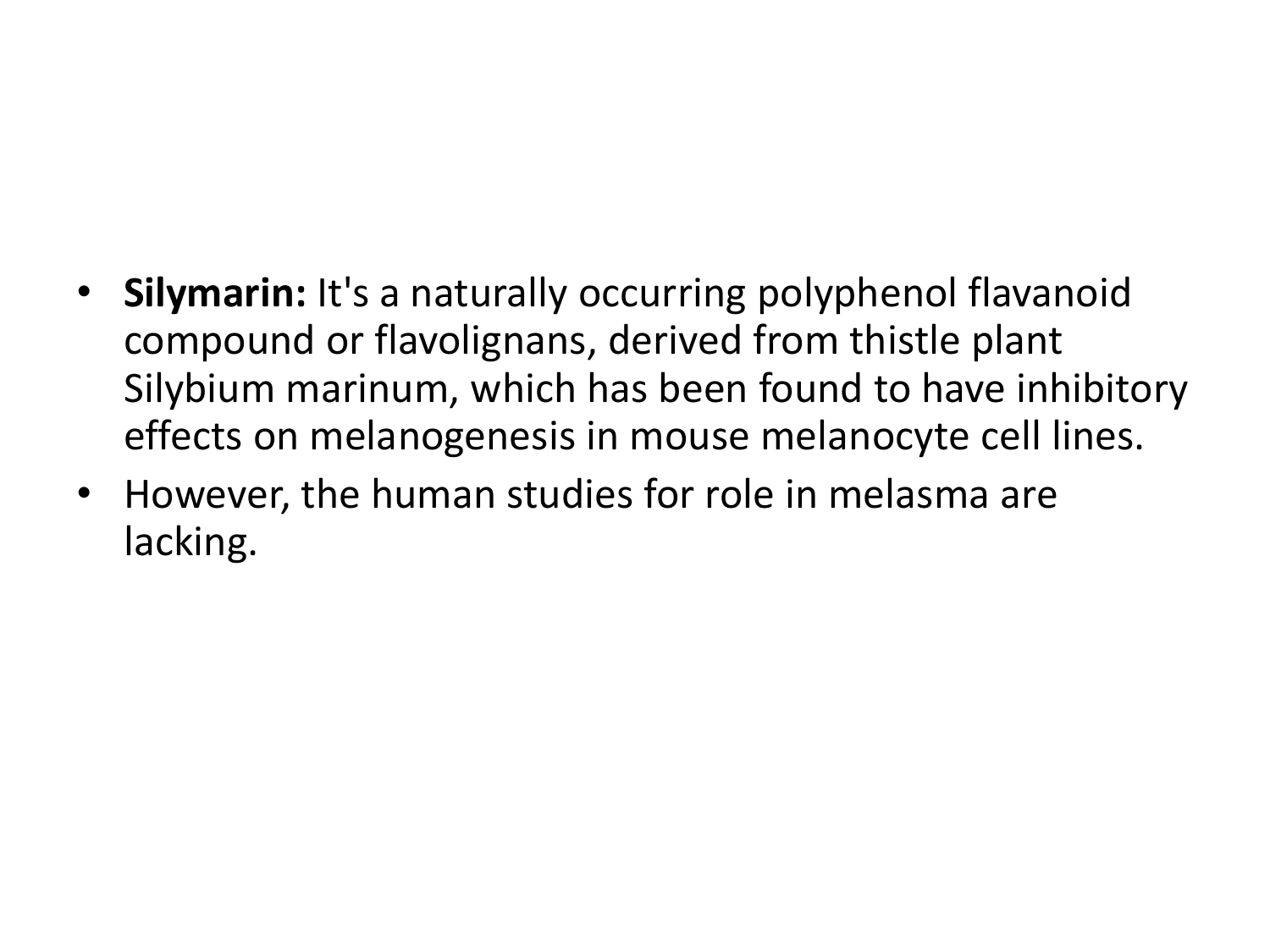- Alphalipoic acid / thioctic acid / dihydrolipoic acid: It's a disulphide derivative of octanoic acid and is known as a universal antioxidant for it is both fat and water-soluble, and thus acts in both lipid cell membrane and aqueous compartment of melanocytes.
- The newer combination product with zinc that is sodium zinc dihydrolipoyl histidinate has been studied by Tsuji Naito *et al* on B16 melanoma cells and found to inhibit dopachrome formation.
- It may thus act as a novel skin lightening agent for melasma, provided human trials are undertaken.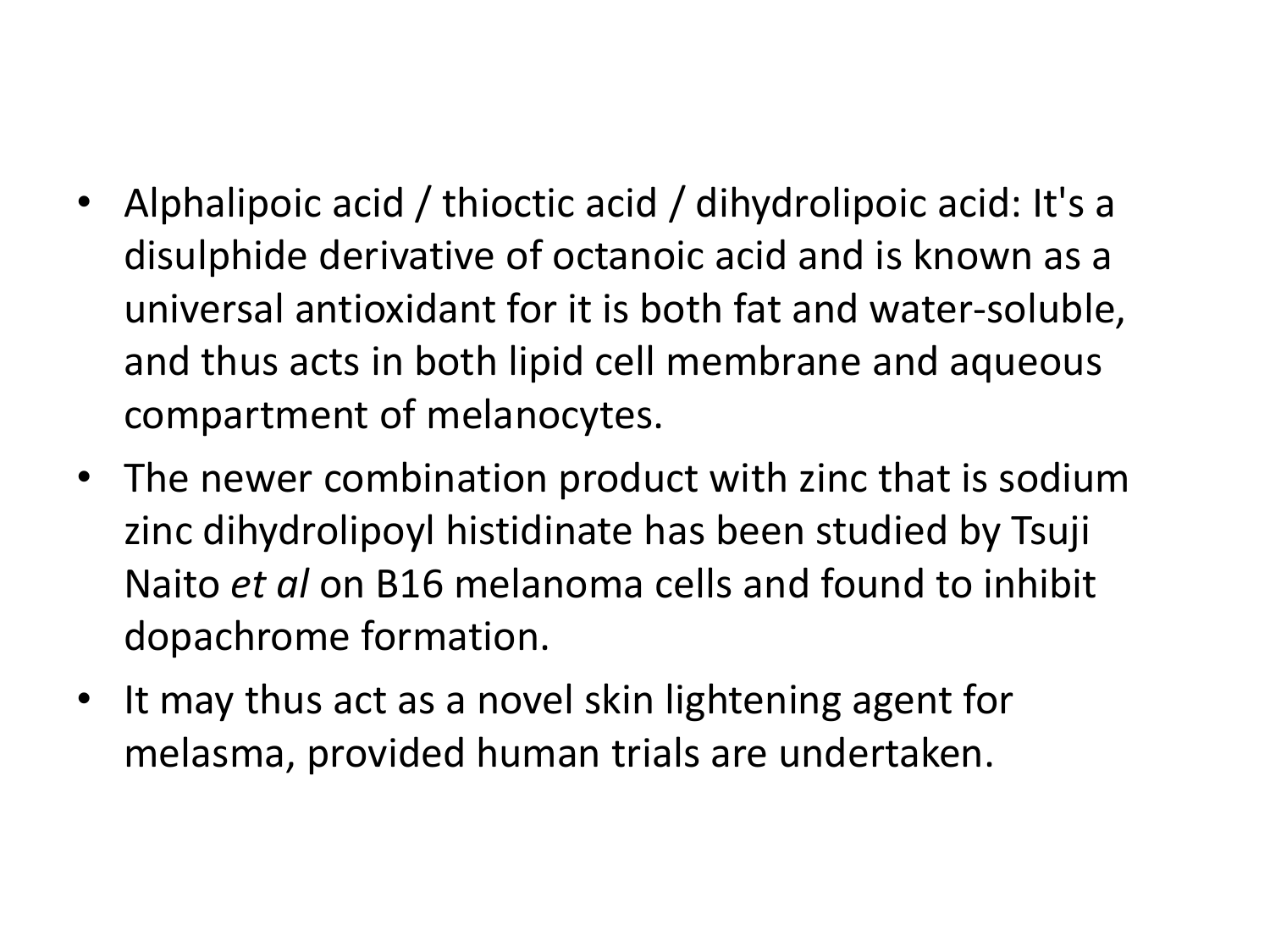- **Dioic acid**: It belongs to the dicarboxylic acid group, which have 2 carboxylic acid with carbon atoms ranging from 2 to 24.
- A study by Tirado-Sanchez *et al* on 96 Mexican female patients with melasma showed that dioic acid is an effective and highly tolerated skin product for melasma.
- It was an open, comparative, 12 week trial in which MASI scores were compared between patients applying dioic acid twice and 2% hydroquinone cream twice daily.
- Although the difference in efficacy or side effects was not found to be significant (*P* value 0.287) between the 2 groups, the pre and post-treatment (after 12 weeks) difference in MASI scoring was significant (*P* value 0.001).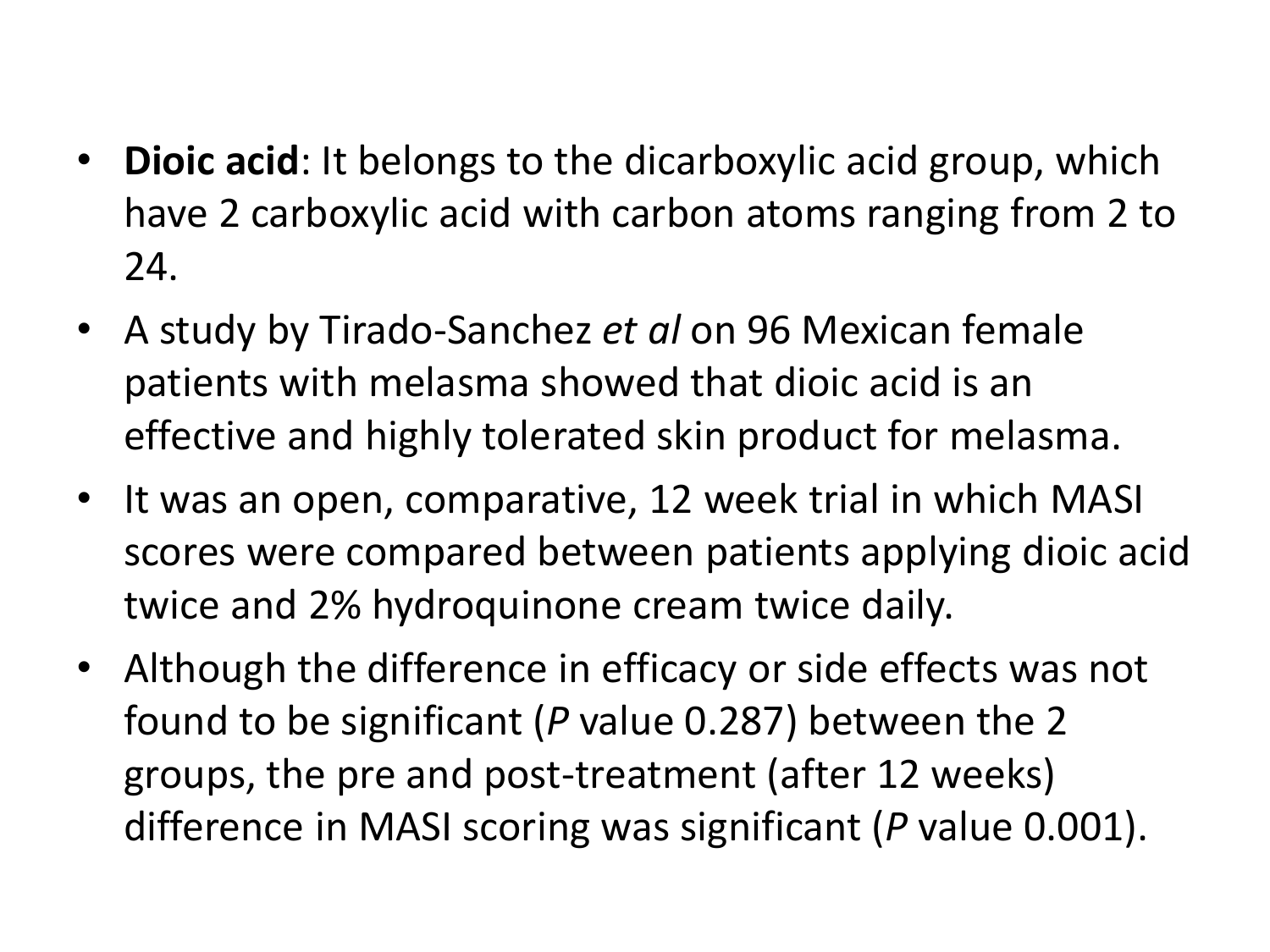- **Green tea:** This most popular beverage has green tea phenols (epigallocatechin, catechin, gallocatechin gallate and epicatechin gallate) of which, the most important and pharmacologically most potent is epigallocatechin gallate (EGCG), which has been demonstrated to modulate melanin production in dose-dependent manner and also posses antiinflammatory properties.
- Dong *et al*studied the mechanism of action of EGCG on Mel Ab cells *in vitro* and found that it downregulates MITF and tyrosinase production.
- However, the studies of green tea phenols in human beings are limited because of stability and penetration issues.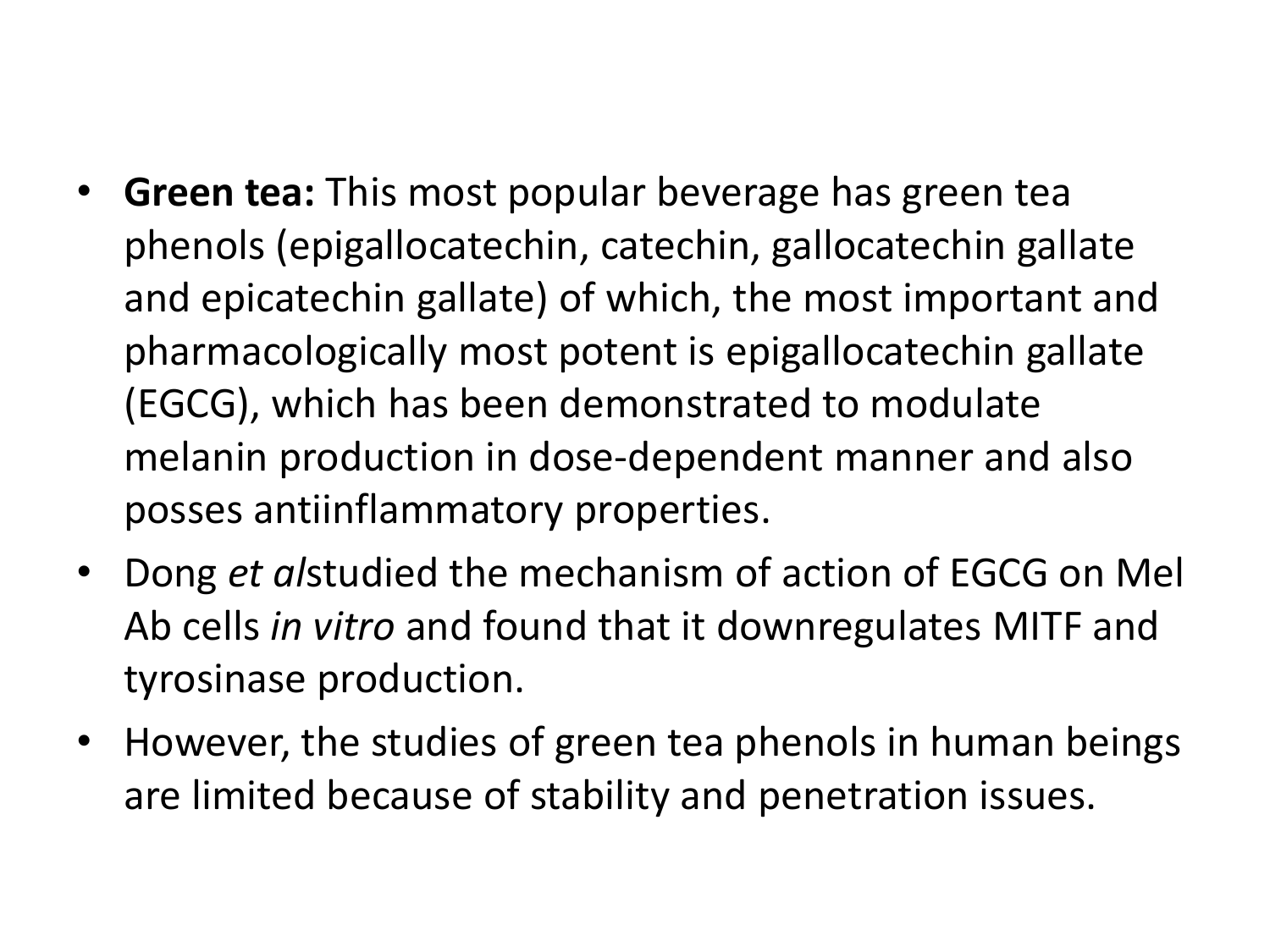- **Octadecenedioic acid:** is a dicarboxylic acid with structural similarity to azelaic acid.
- ODAs have been studied *in vivo* in a clinical comparative study on 21 Chinese volunteers where 1% ODA cream was applied on forearm for 8 weeks with a further follow-up of 4 weeks and compared to an application of 2% arbutin applied on the other forearm.
- The assessment was done by chromometric and mexametric analysis at baseline and every 2 weeks for 12 weeks where the melanin index decreased by 21.2% in 76% volunteers, and there was lightening effect in 90% individuals by upto 11%.
- Its main advantages are its flexibility in formulations over a broad pH range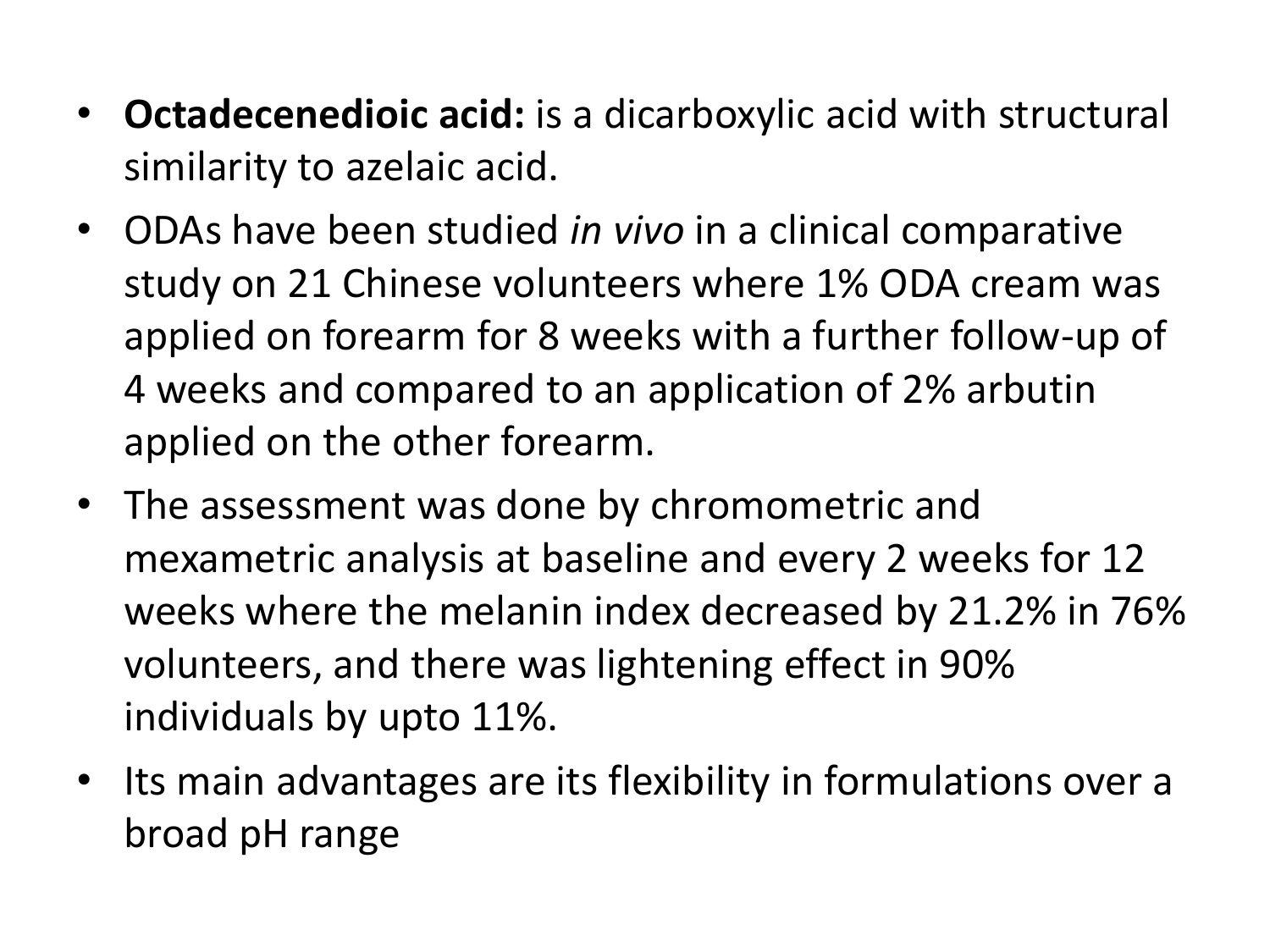- **Orchid extracts:** Tadokoro *et al* conducted a double-blind, comparative, split-face, prospective trial on 48 female patients with melasma and/ or lentigines to assess an *in vivo* efficacy of a cosmetic formulation containing orchid extracts, compared to 3% vitamin C derivative.
- The patients applied the orchid extracts cream formulation and 3% vitamin C formulation on either side of the face for 8 weeks, and the efficacy was evaluated clinically by colorimetric measurements and subjectively using a questionnaire, which showed improvement with both modalities.
- Thus, the study highlighted that the orchid-rich plant extracts possess efficacy, similar to vitamin C derivative in whitening melasma and lentigines.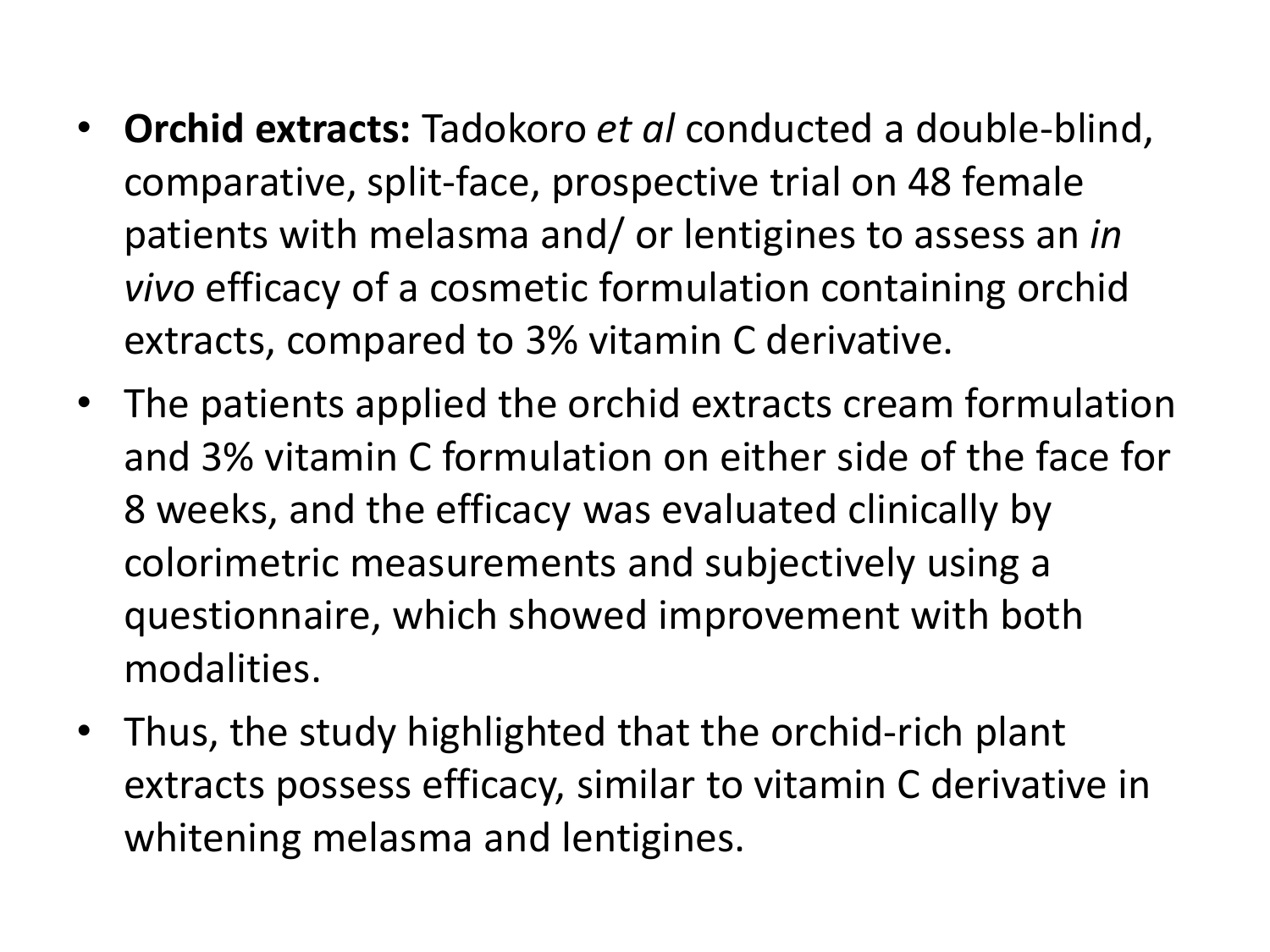- Mequinol / 4 hydroxy anisole: It is a derivative of hydroquinone, which is a more effective competitor of tyrosinase and has lesser side effects.
- In a pilot, small case series of 5 men with melasma by Keeling *et al*, the topical solution of 2% mequinol and 0.01% tretinoin was applied twice daily for 12 weeks and patients followed for 16 weeks.
- Complete clearance was noted in 4 patients, and moderate improvement was noted in single patient, and the results were maintained at follow-up 4 weeks after discontinuation of drug.
- The drug was well-tolerated however, the study size was small.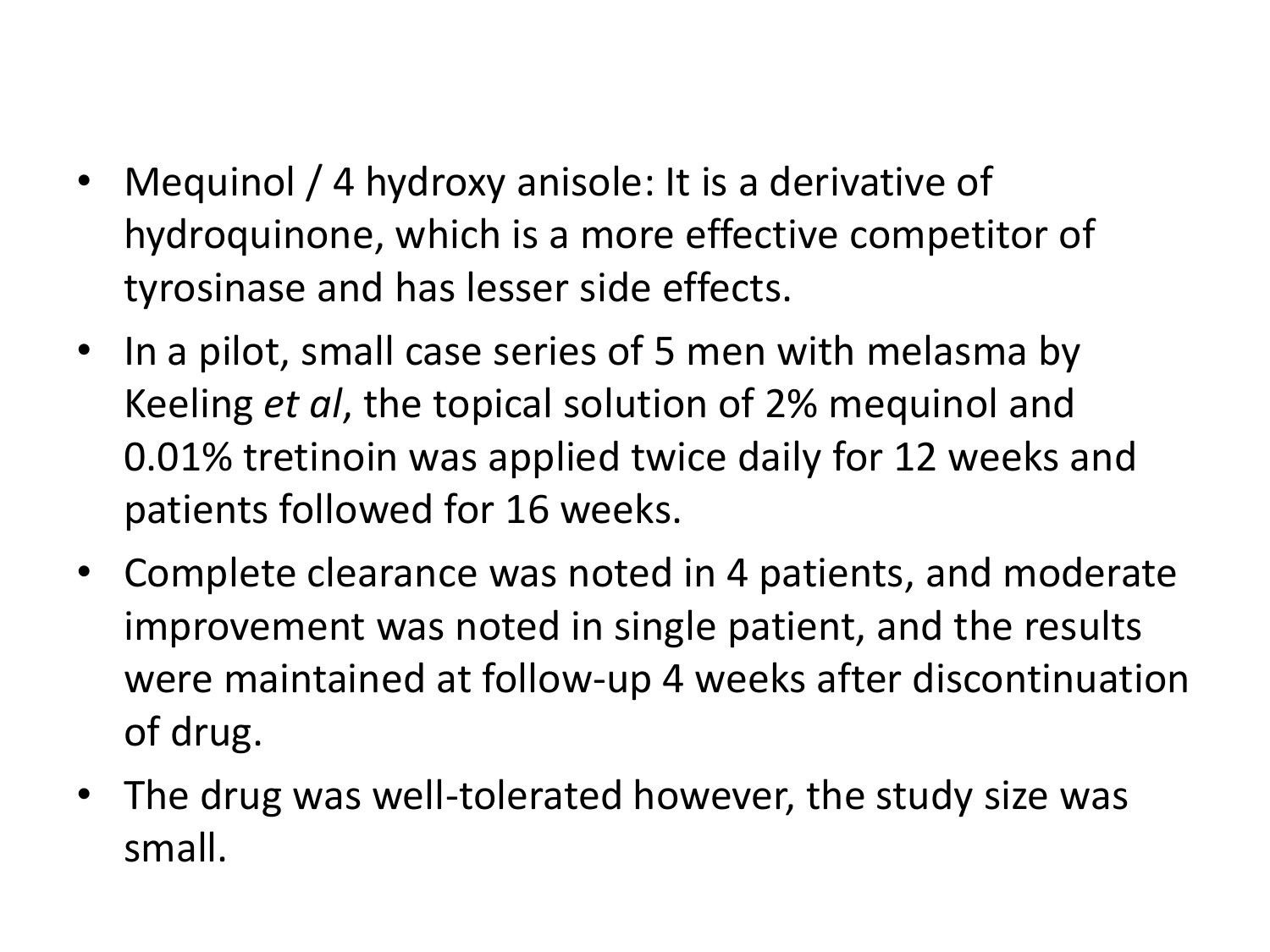- **Linoleic acid:** unsaturated fatty acid, derived from safflower
- Accelerate tyrosinase degradation and accelerates turnover of stratum corneum.
- Lincomycin inhibits melanogenesis post-transcriptionally.
- In a study by Lee *et al*, it was observed that 2% lincomycin mixed with 0.05% betamethasone valerate and 2% linoleic acid caused significant improvement in pigmentation (*P* < 0.05) in 47 patients with melasma in a 6 week, double-blind, randomized-controlled trial as compared to vehicle or lincomycin with betamethasone, with the formulations to be applied every night for 6 weeks.
- Newer liposomal formulation of linoleic acid (0.1%) enhanced efficacy at lower concentration possibly by enhanced penetration of linoleic acid into melanocytes.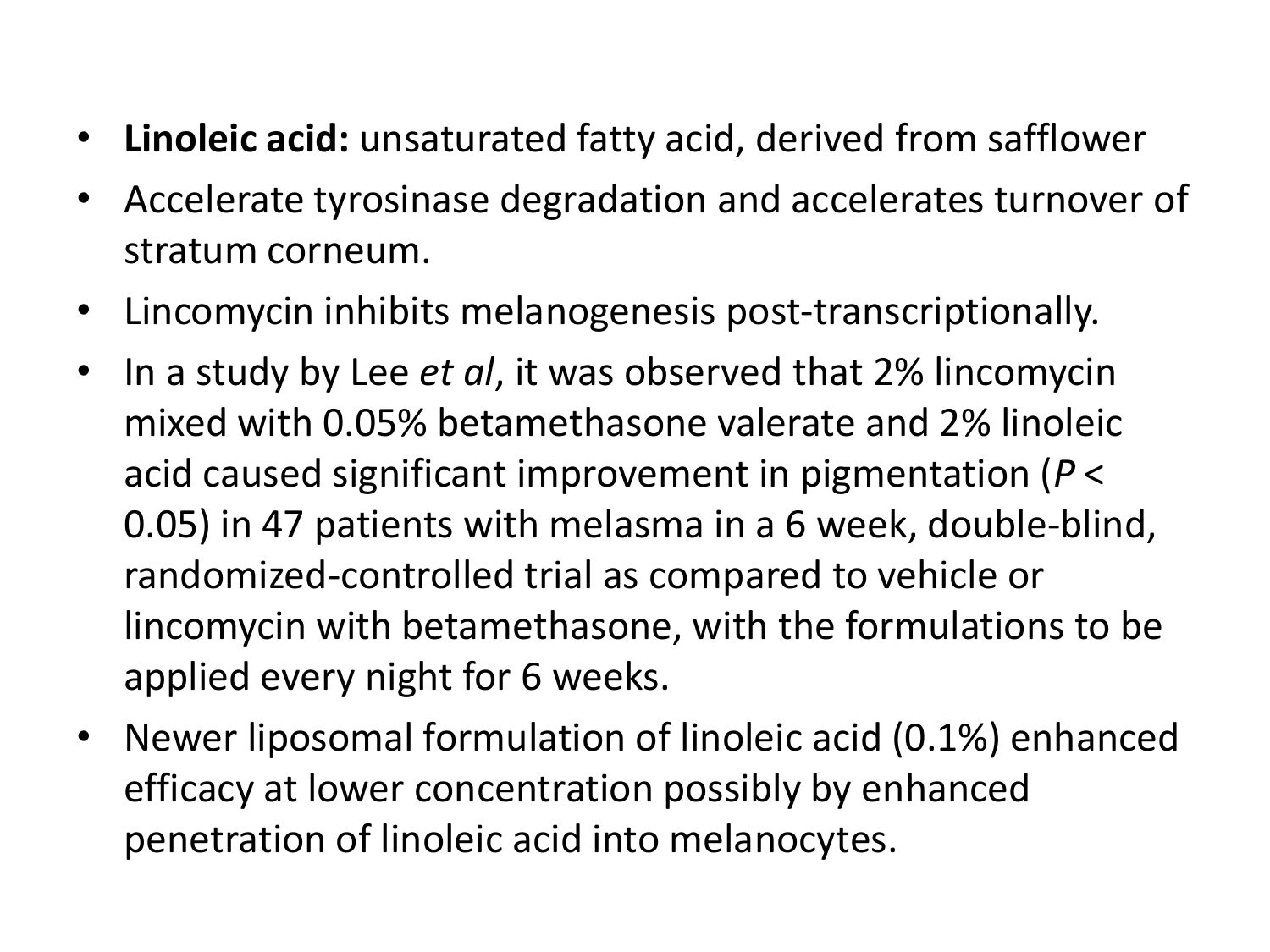- **Magnolignan:** It is a phenolic derivative, which decreases maturation of tyrosinase and accelerates its degradation
- Its cream formulation (0.5%) was studied by Takeda *et al* on 51 female patients with melasma in an open study for 6 months, which showed significant subjective improvement and improvement in MASI scores in pigmented areas (*P* value < 0.05) without any side effects.
- A double-blind, randomized, comparative, clinical trial was conducted on 43 subjects to assess the effect of magnolignan on UV- induced pigmentation, which showed significant decrease in the pigmentation scores after 3 weeks of application of 0.5% magnolignan cream versus placebo and no serious side effects.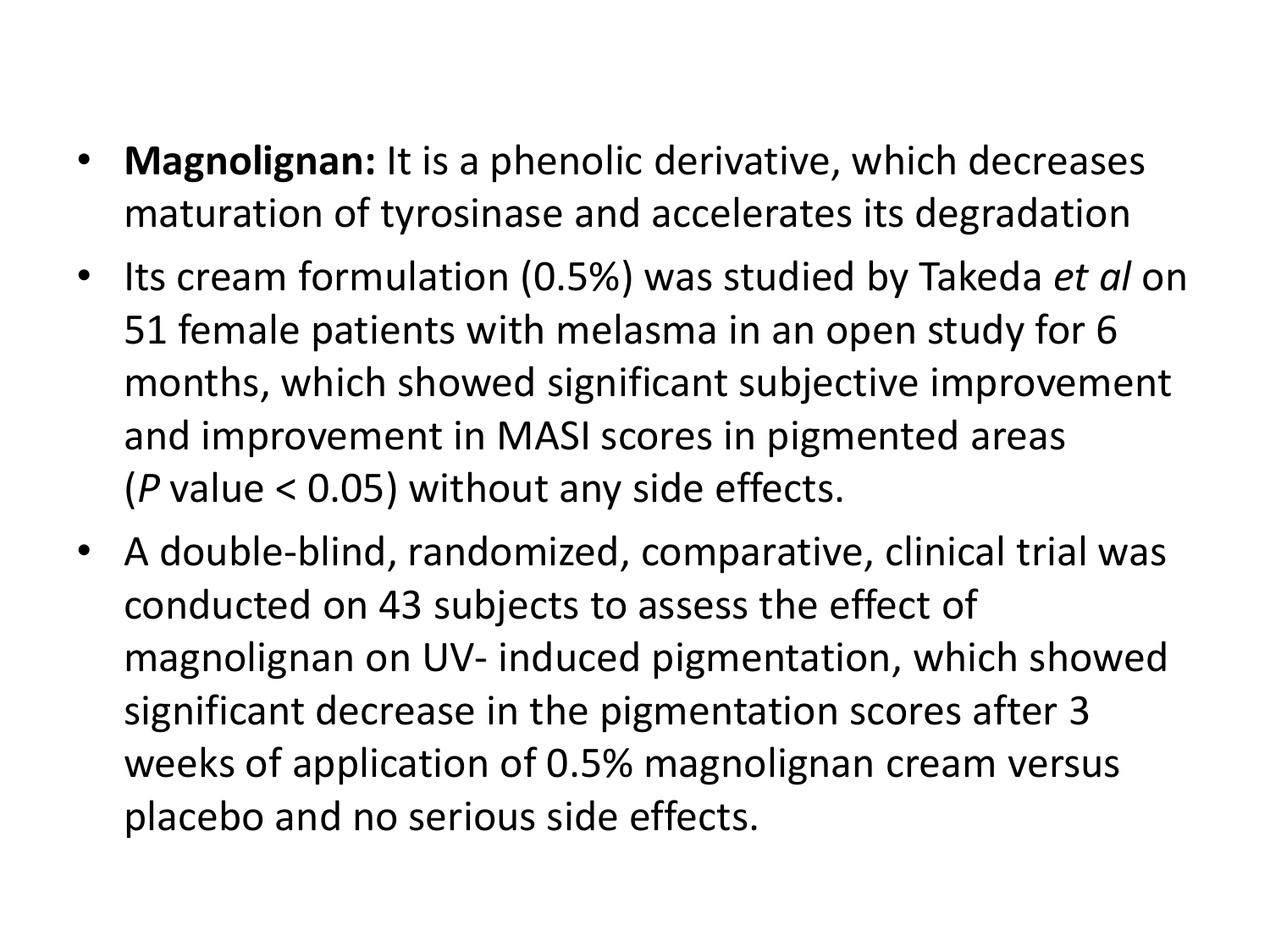- **Tranexamic acid:** have antiplasmin activity and hence decreases alpha-MSH, which stimulates melanin synthesis.
- In an open study by Lee *et al* on 100 Korean women with melasma, tranexamic acid given intradermally (4 mg/ml) every week for 12 weeks caused significant decrease in MASI score (*P* value < 0.05), and 76.5% subjects reported lightening of melasma.
- It is temperature-stable, not UV sensitive and does not get oxidized easily,{ideal choice for skin lightening creams}.
- Fox did a clinical trial on 25 melasma patients in which tranexamic acid emulsion was applied for 5 to 18 weeks, and 80% subjects reported marked subjective improvement within 8 weeks without any significant side effects.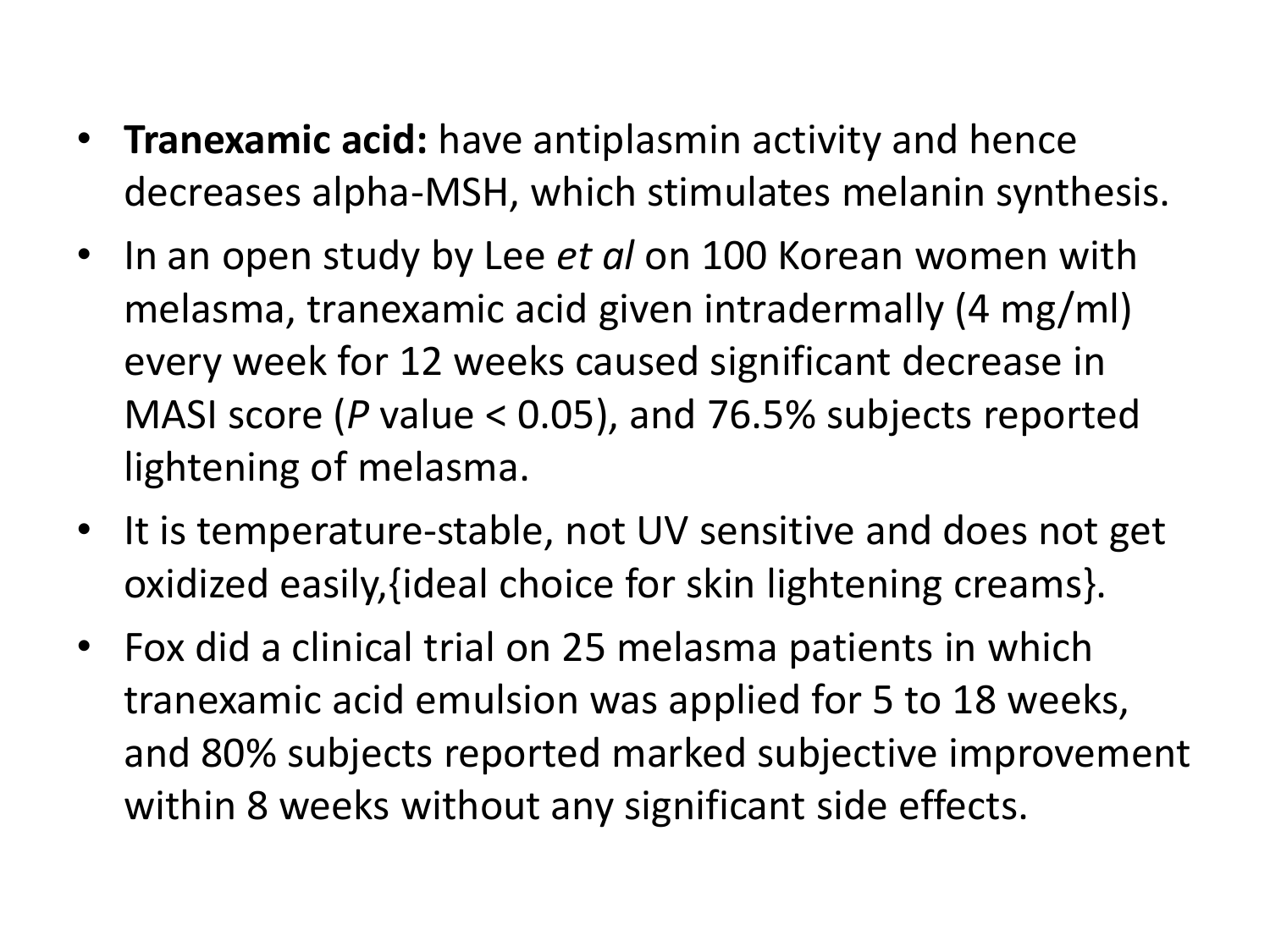- **Cinnamic acid:** phenylpropanoid derivative, occurring in plants of cassia and ginseng, which inhibits tyrosinase activity as studied on human and guinea pig melanocytes.
- In an *in vitro* study on human and guinea pig melanocytes (Melan A), treatment with 100 ppm of cinnamic acid resulted in significant reduction in melanin production
- In a study by Tan *et al*, cinnamic acid (2 mmol/L; 0.5 mmol/L) showed tyrosinase inhibitory activity, which was significantly higher than hydroquinone (0.5 mmol/L)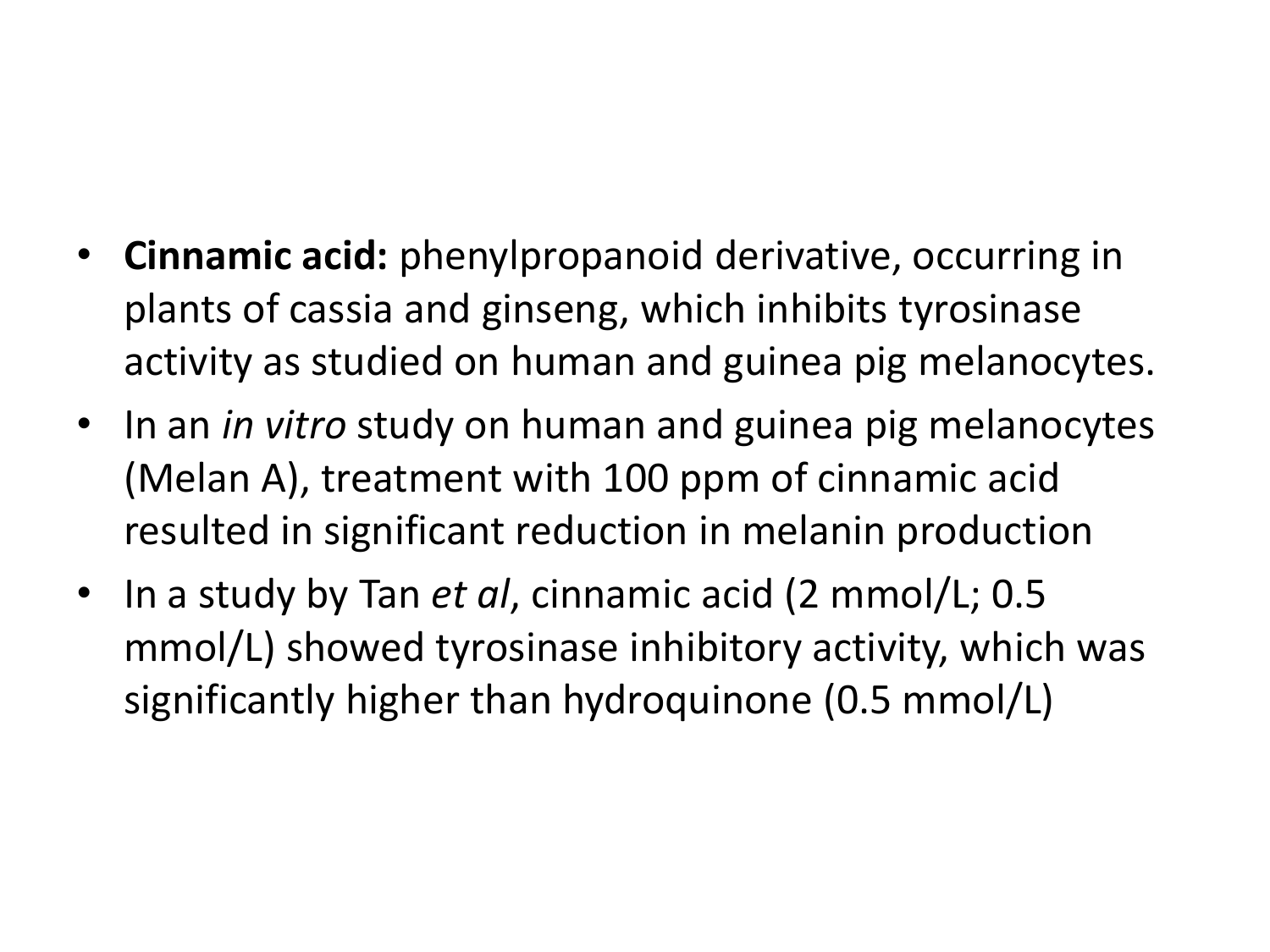- A novel formulation **pyronyl acrylic acid esters**, which shares the structural features of kojic acid and hydroxylated cinnamic acid, was studied in an *in vitro* study by Kang *et al* for its inhibitory action on tyrosinase enzyme and was found to be more efficacious than kojic acid.
- **Pidobenzone /k5 lipogel:**
- In a prospective trial by Zanieri *et al.* on melasma patients, topical treatment with pidobenzone 4% applied twice daily for 16 weeks caused reduction in MASI scores by at least 50% in as many as 70% patients.
- It may serve as a useful, reliable and safe treatment for this relapsing resistant condition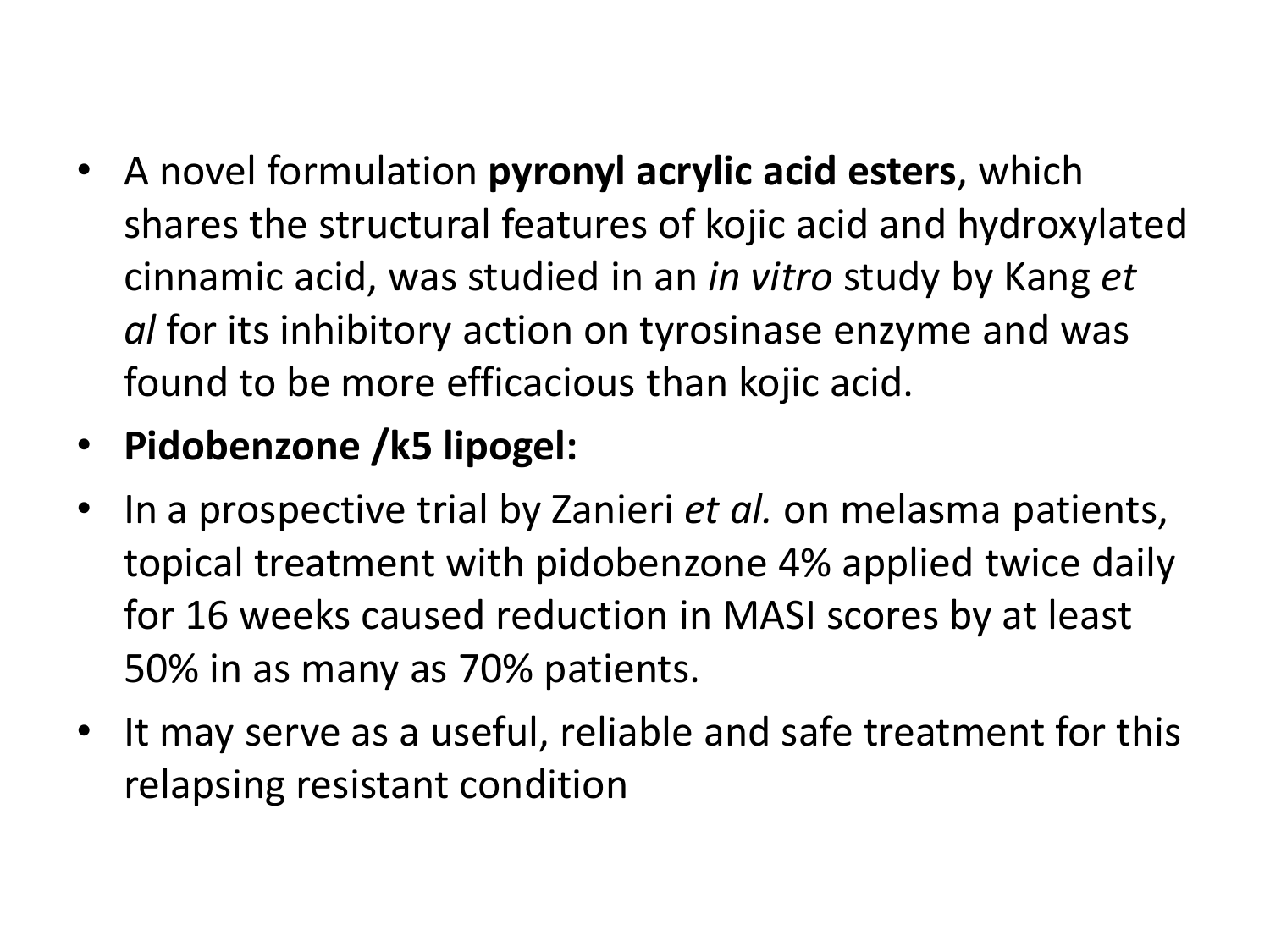## **Agents Acting At Molecular And DNA Levels**

- Antisense oligonucleotides (ASOs), which modulate the synthesis of tyrosinase, TRP1 and TRP2 by interacting with targeted mRNA at translational level, have also been investigated for their *in vivo* and *in vitro* depigmenting effects.
- A RCT was conducted on 30 Asian women with pigmented spots, and the formulation was applied twice daily for 8 weeks on pigmented and non-pigmented skin, which showed the lightening effect produced by the formulation to be significant (*P* < 0.05) in both the pigmented and non-pigmented skin as assessed by objective parameters.
- Thus, these antisense nucleotides are a new generation of active cosmetic ingredients with safety and stability, which can be utilized in melasma.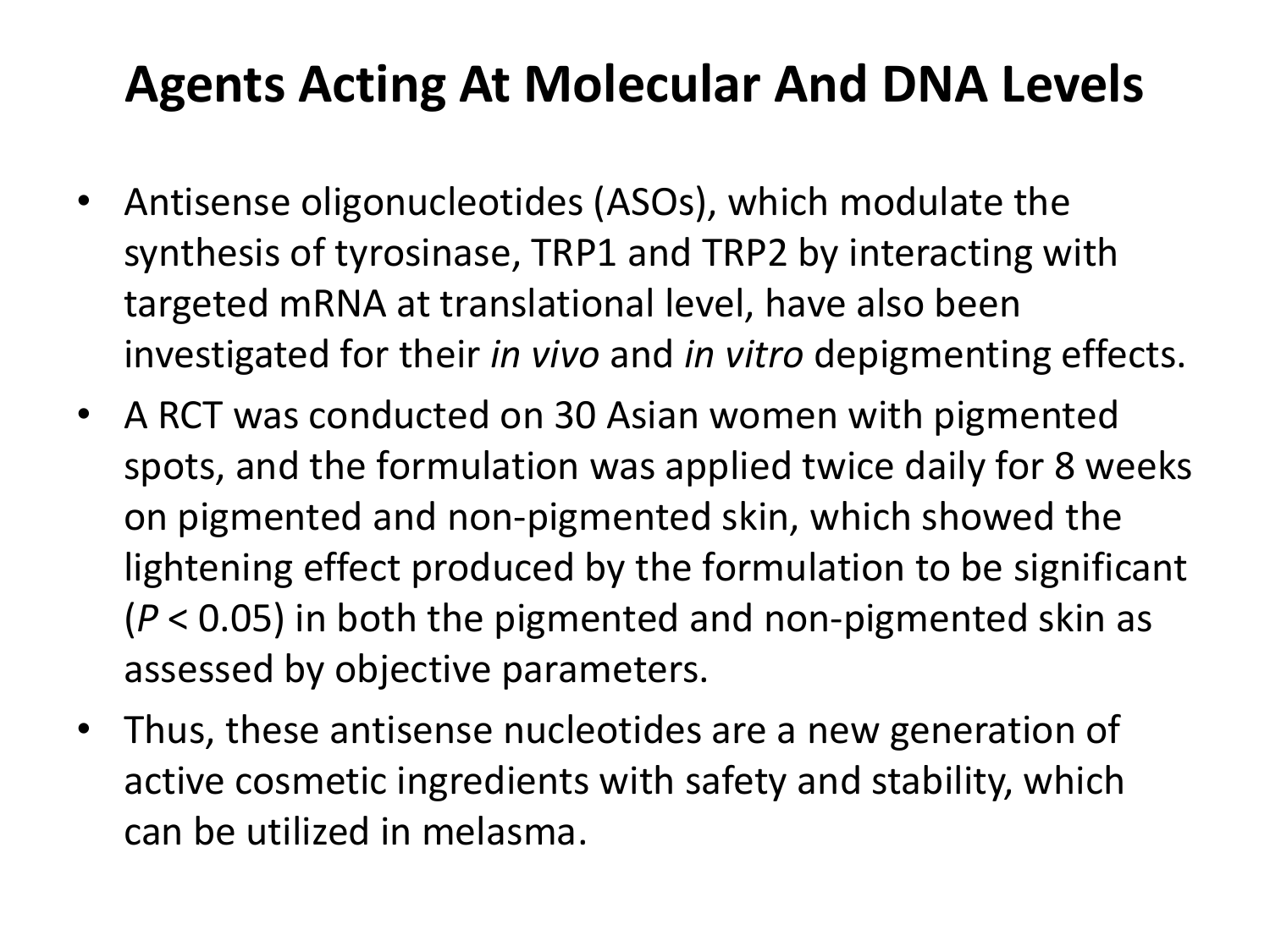| Mechanism of action                                                                                                                                                  | <b>Plant derivatives</b>                                                                                  | Non-plant derivatives                                                                                                               |
|----------------------------------------------------------------------------------------------------------------------------------------------------------------------|-----------------------------------------------------------------------------------------------------------|-------------------------------------------------------------------------------------------------------------------------------------|
| Competitive tyrosinase inhibition                                                                                                                                    | Azelaic acid, arbutin, deoxy arbutin,<br>aloesin, kojic acid, flavanoids, saponin,<br>oregonin, yohimbine | Hydroquinone and its derivatives e.g.<br>mequinol, N-acetyl-4-S-cysteaminylphenol and<br>gentisic acid; glutathione and epicatechin |
| Non competitive tyrosinase inhibition                                                                                                                                | Glabiridin, hydroxystilbenes (Resveratol,<br>Genitol); piceatannol; mulberry;<br>polyphenols              | Haginin A and N Acetyl Glucosamine                                                                                                  |
| Newer tyrosinase inhibitors (require further in<br>vivo and in vitro studies)                                                                                        | Diaryl propane                                                                                            | Hydroxyphenol naphthol; calycosin and<br>quinolines                                                                                 |
| Reduces the transfer of melanosomes from<br>melanocytes to keratinocytes or melanin transfer<br>(serine protease inhibitors)                                         | Niacinamide; soy (Soyabean trypsin<br>inhibitors)                                                         |                                                                                                                                     |
| Reduces tyrosine oxidation                                                                                                                                           | P coumaric acid                                                                                           |                                                                                                                                     |
| Copper chelation, antioxidant and inhibits<br>melanocyte proliferation                                                                                               | Ascorbic acid; ellagic acid                                                                               |                                                                                                                                     |
| Removes keratinocytes, shortens cell cycle, and<br>facilitates rapid pigment loss, interferes with<br>pigment transfer and penetrates penetration of<br>other agents | Liquirtin                                                                                                 | Hydroxyl acids; retinoids                                                                                                           |